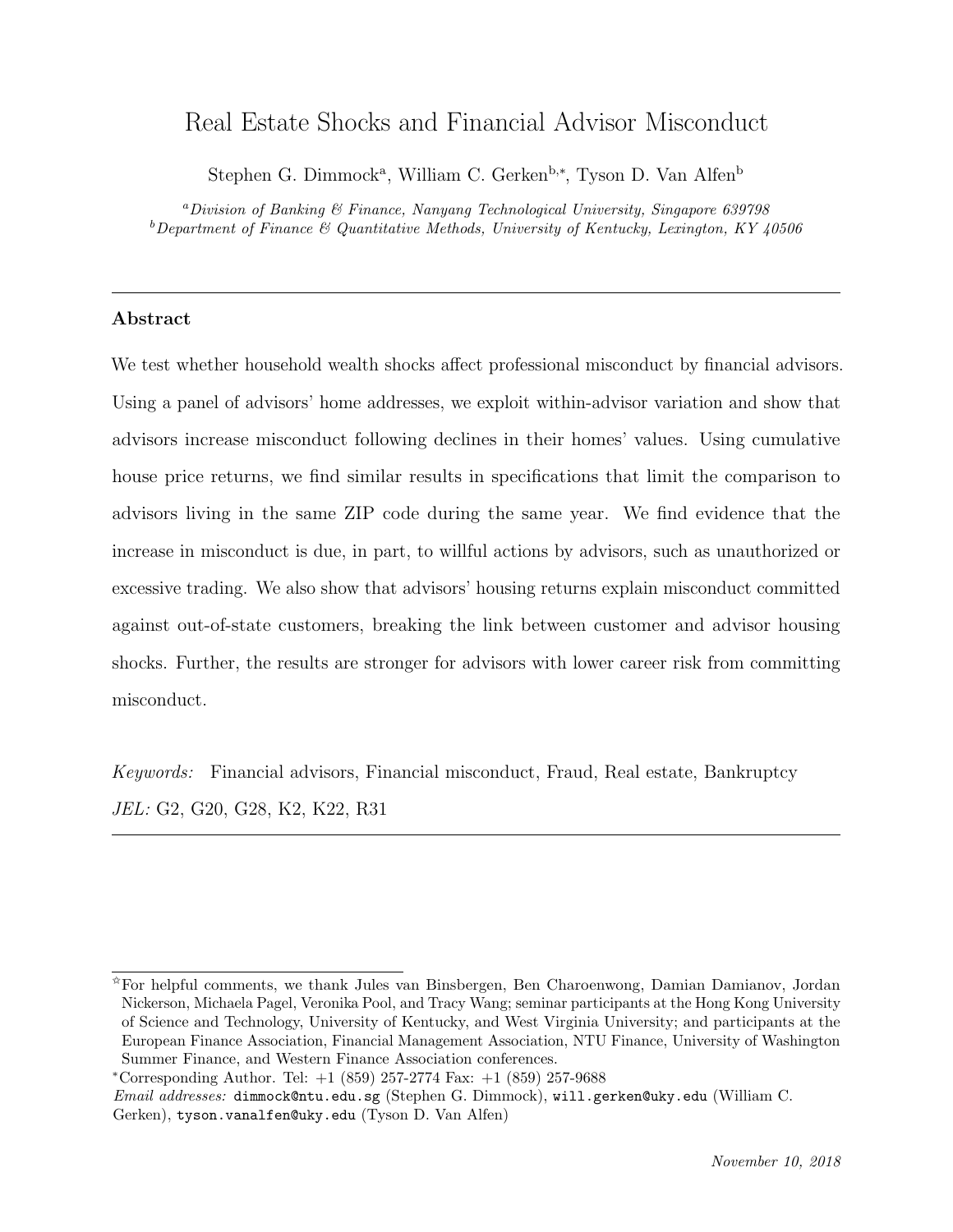Do household level financial shocks cause employees to commit financial misconduct? The relation between financial well-being and deviant behavior has been noted as far back as Aristotle who called poverty the "parent" of crime. In the context of financial misconduct, [Cressey](#page-31-0) [\(1971\)](#page-31-0) interviewed individuals convicted of white collar crimes and found that financial pressure nearly always preceded misconduct. Interpreting the observed relation between financial pressure and misconduct is challenging, however, because financial pressure is often the result of the individual's own choices. For example, [Cressey](#page-31-0) [\(1971\)](#page-31-0) found that financial pressure was primarily due to gambling, alcoholism, drug use, and extravagant spending. Thus, it is unclear if negative financial shocks cause misconduct or if they are both symptoms of the same underlying personality traits or preferences.

Theory also does not provide definitive guidance, because the effect of wealth shocks on misconduct is ambiguous without strong assumptions about utility. On the one hand, financial misconduct is a risky activity; it could create illicit gains, but could result in penalties and negative career consequences.<sup>[1](#page-1-0)</sup> Under decreasing absolute risk aversion, negative wealth shocks increase sensitivity to risk, implying less willingness to engage in misconduct. On the other hand, [Block and Heineke](#page-30-0) [\(1975\)](#page-30-0) show that, if individuals have ethical preferences, the relation between wealth and misconduct is considerably more complicated, and the effect of a wealth shock depends upon whether ethical behavior is a normal or an inferior good. Their model further shows that understanding the relation between wealth and misconduct is critical for evaluating policy responses.

Ultimately, whether financial pressure causes misconduct is an empirical question that can only be tested with exogenous wealth shocks. In this paper, we use plausibly exogenous shocks to financial advisors' wealth based on housing price shocks. We use a series of fixed effect strategies to exploit within advisor, within ZIP code, and within firm-year variation in housing price shocks to identify whether household wealth shocks affect the propensity of

<span id="page-1-0"></span><sup>1</sup>Prior studies showing negative career consequences for financial misconduct include [Egan, Matvos, and](#page-31-1) [Seru](#page-31-1) [\(2018a\)](#page-31-1) for financial advisors, [Karpoff, Lee, and Martin](#page-32-0) [\(2008\)](#page-32-0) for corporate executives, and [Fich and](#page-31-2) [Shivdasani](#page-31-2) [\(2007\)](#page-31-2) for corporate directors.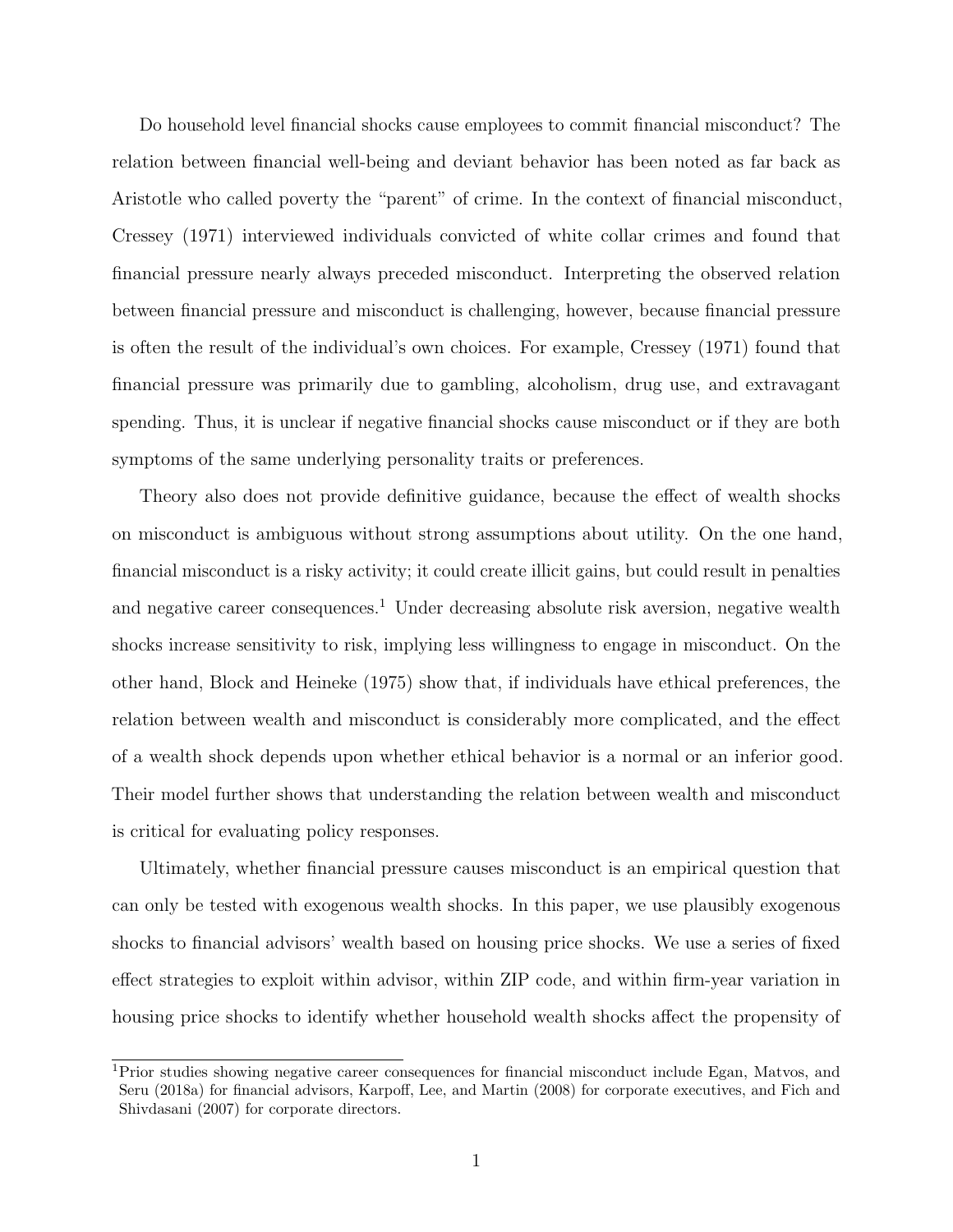financial advisors to engage in misconduct.

We examine the financial advisory industry for several reasons. First, advisors have large effects on household financial well-being. [Hung, Clancy, Dominitz, Talley, Berribi,](#page-32-1) [and Suvankulov](#page-32-1) [\(2008\)](#page-32-1) show that the majority of investors consult an advisor for financial decisions, and [Foerster, Linnainmaa, Melzer, and Previtero](#page-31-3) [\(2017\)](#page-31-3) show advisors strongly influence household portfolio choice. Second, advisors are primarily compensated through commissions, which creates conflicts of interest and incentives for misconduct (see [Inderst](#page-32-2) [and Ottaviani, 2012\)](#page-32-2). Empirical studies such as [Dimmock, Gerken, and Graham](#page-31-4) [\(2018\)](#page-31-4) and [Egan et al.](#page-31-1) [\(2018a\)](#page-31-1) show that misconduct is common (e.g., churning, unauthorized trading, misrepresentation, and unsuitability). Third, the data for this industry allow us to link misconduct to specific individuals within a firm.

Our data come from detailed mandatory disclosure filings made by financial advisors, which identify financial misconduct committed by specific advisors as well as their employment histories (see [Dimmock, Gerken, and Graham, 2018;](#page-31-4) [Egan, Matvos, and Seru, 2018a,](#page-31-1)[b\)](#page-31-5). In addition, these mandated filings also include the advisors' home addresses and the dates of residency. We combine the advisor addresses with ZIP code level house price indexes created by Zillow and impute a purchase price and time-series of house price returns for each advisor in the sample.[2](#page-2-0)

We use house price returns as exogenous shocks to financial advisors' personal wealth. For our purposes, we require a shock that is both unanticipated and economically meaningful. [Cheng, Raina, and Xiong](#page-30-1) [\(2014\)](#page-30-1) analyze whether midlevel managers working in securitized finance believed there was a housing bubble in 2004–2006 by examining the managers' personal home transactions; they find no evidence that these individuals anticipated the housing crisis. A large literature shows that housing price fluctuations have large, economically meaningful

<span id="page-2-0"></span><sup>&</sup>lt;sup>2</sup>In robustness tests, we show that the imputed house price returns are a highly significant predictor of actual bankruptcies filed by financial advisors. We also have a subsample of advisors for whom we have residence-specific Zillow valuation estimates. We find that the average time series correlation between the residence-specific price changes and the ZIP code price changes is 0.803.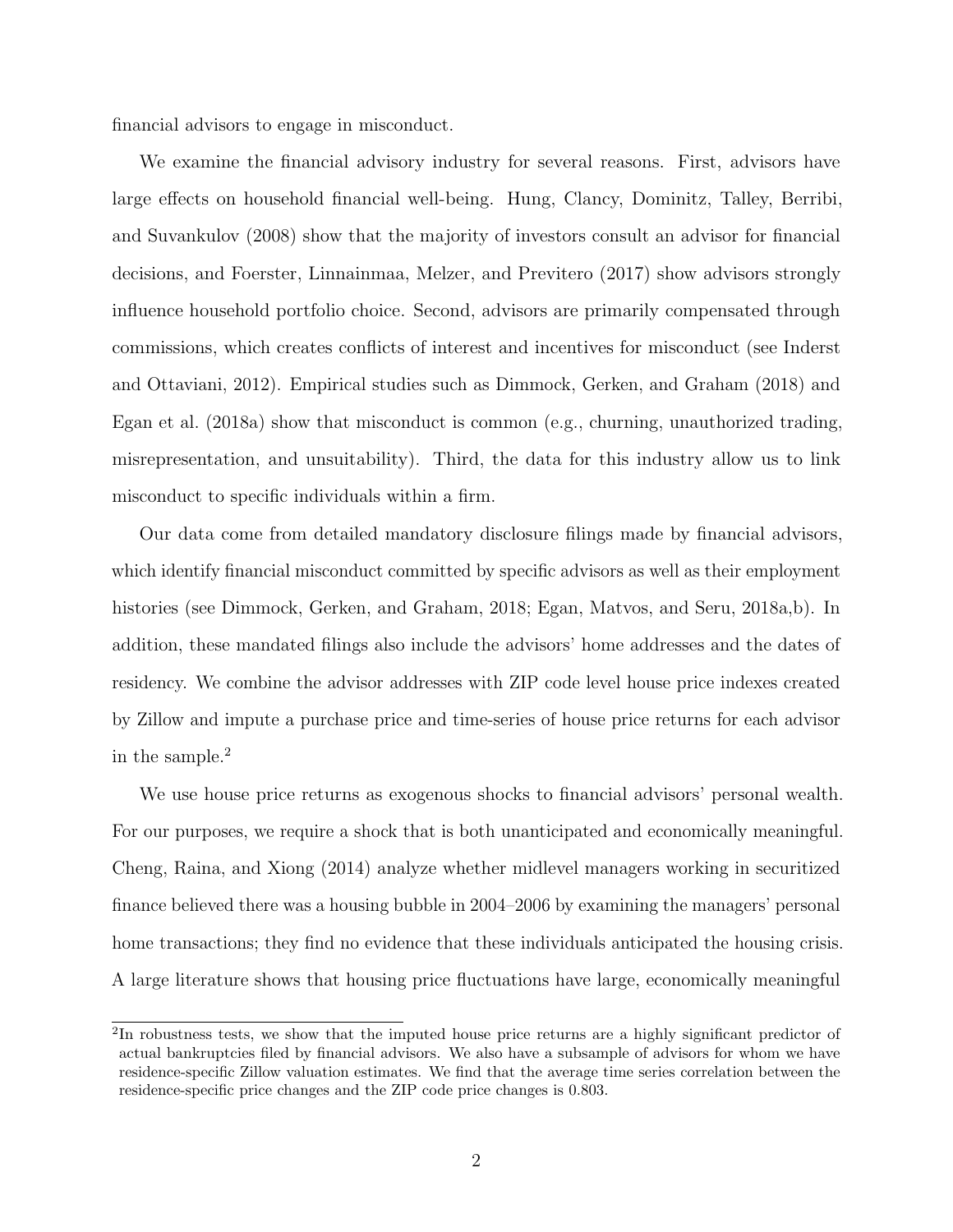effects on consumption (see [Campbell and Cocco, 2007;](#page-30-2) [Carroll, Otsuka, and Slacalek, 2011;](#page-30-3) [Mian, Rao, and Sufi, 2013;](#page-32-3) [DeFusco, 2018\)](#page-31-6). [Gan](#page-31-7) [\(2010\)](#page-31-7) shows that housing shocks affect consumption even for households that do not refinance or otherwise change their borrowing, and argues this is consistent with changes in precautionary savings due to real estate wealth effects. Thus, real estate shocks appear to be both unexpected and economically meaningful.

Following other studies on risk taking by professionals around the housing crisis [\(Bernstein,](#page-30-4) [McQuade, and Townsend, 2018;](#page-30-4) [Pool, Stoffman, Yonker, and Zhang, 2018\)](#page-33-0), we estimate differences-in-differences models, in which we regress changes in an advisor's misconduct on his housing price shock during the financial crisis. These specifications include firm fixed effects, which control for potential confounding variation among employees within a firm (e.g., if within-firm incentives to commit misconduct change during the financial crisis). The results show that advisors who suffer larger housing price declines during the financial crisis subsequently increase their commission of misconduct. Misconduct increases by 41% for advisors whose homes suffer a price decline of 10% or greater during the crisis.

We then extend the differences-in-differences results to fixed effect panel regressions using cumulative housing returns since purchase. In these tests, the unit of observation is advisor-year, which allows us to use housing price declines that occurred at any point during the 1999–2013 sample period. These specifications include advisor, firm-year, and ZIP code fixed effects. The advisor fixed effects remove the advisor's overall propensity to commit misconduct, as well as individual characteristics such as gender, education, and religious background. The firm-year fixed effects remove variation from the employing firms' tolerance of misconduct or its business model (even if these effects are time-varying). The firm-year fixed effects also remove any time-series changes that affect all advisors, such as the overall economy. The ZIP code fixed effects remove the characteristics of the area, such as demographics, local culture, state-level regulation, etc. The panel regression results are consistent with the differences-in-differences test: advisors who suffer negative house price shocks are significantly more likely to commit misconduct. Additional results show that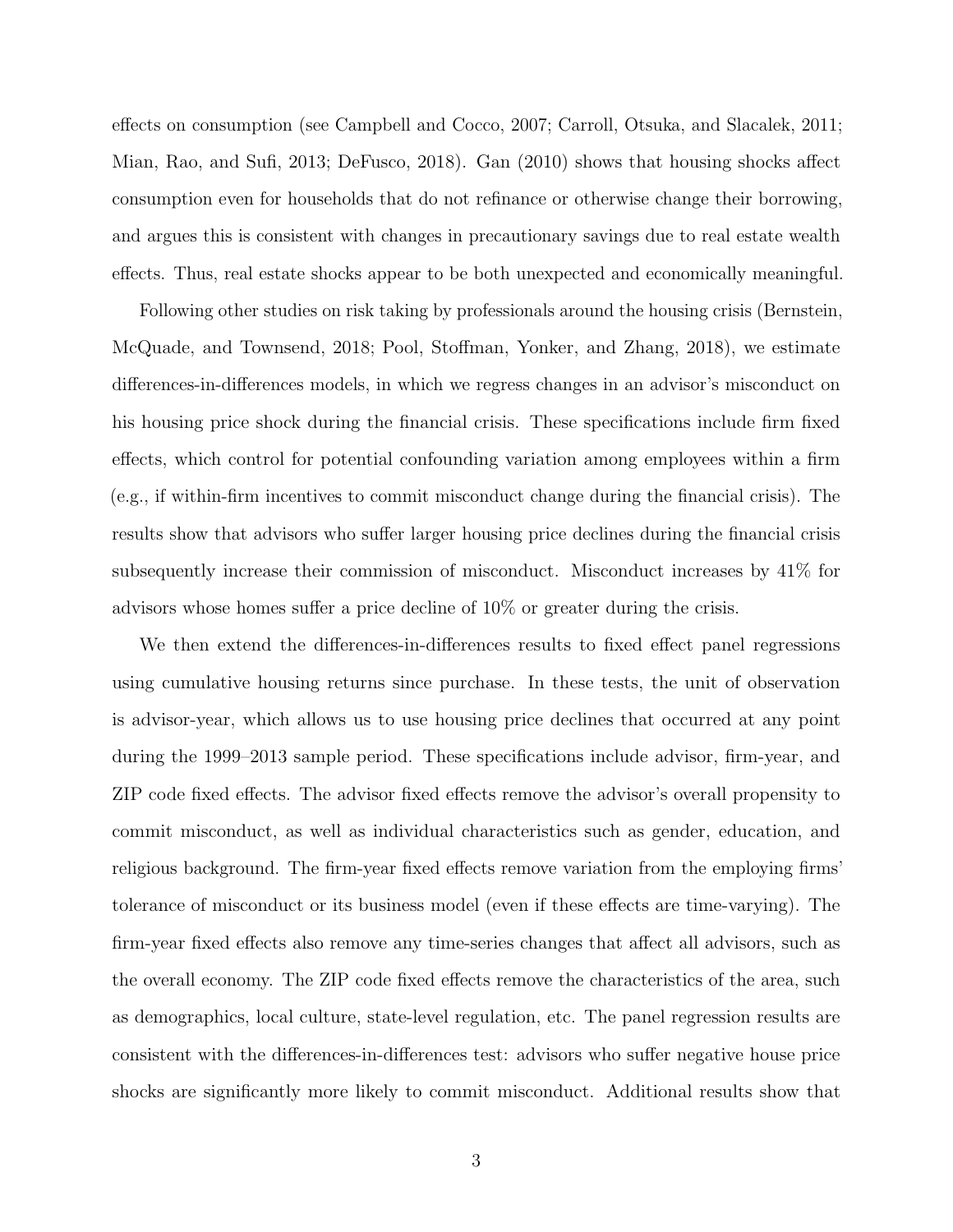the relation between cumulative housing returns and misconduct is non-linear and that misconduct is significantly more sensitive to large losses on housing.

In the next set of tests we exploit our ability to observe each advisor's *cumulative* house price return since purchase. Even advisors living in the same ZIP code at the same time can have very different cumulative returns on their residence. For example, consider two advisors living in the same ZIP code in 2008 but who purchased their homes at different times. Although prices declined in 2008, an advisor who purchased home in 1986 would likely have a positive cumulative return, while an advisor who purchased a home in 2006 would likely have a negative cumulative return. This variation in cumulative returns across advisors in the same ZIP code during the same year allows us to include ZIP-year fixed effects to remove any local time-varying confounding variation, such as shocks to the home prices of the local customer base. In an additional test, we go further and include branch-ZIP-year fixed effects. In this specification, the fixed effects limit the comparison to be between advisors who live in the same ZIP code during the same year, and who also work at the same branch of the same firm. Even with these more stringent fixed effects, we continue to find that large negative cumulative returns are associated with higher misconduct.

In our next tests, we use two alternative dependent variables based on misconduct reported by non-local parties. This alleviates concerns about the commonality of home price shock suffered by the advisor and the shock suffered by local customers. First, we limit the dependent variable to include only instances of misconduct for which the advisor and the customer live in different states. Second, we define misconduct as either a finalized regulatory sanction or a termination of the advisor by his employer (and exclude all advisor-year observations that include a customer-driven complaint to ensure this alternative dependent variable is distinct from the primary dependent variable). For both of the alternative dependent variables, we continue to find a significant negative relation between cumulative returns and misconduct.

We next examine cross-sectional variation in the risk that an advisor is terminated for misconduct. [Egan, Matvos, and Seru](#page-31-1) [\(2018a](#page-31-1)[,b\)](#page-31-5) show there is large variation in the likelihood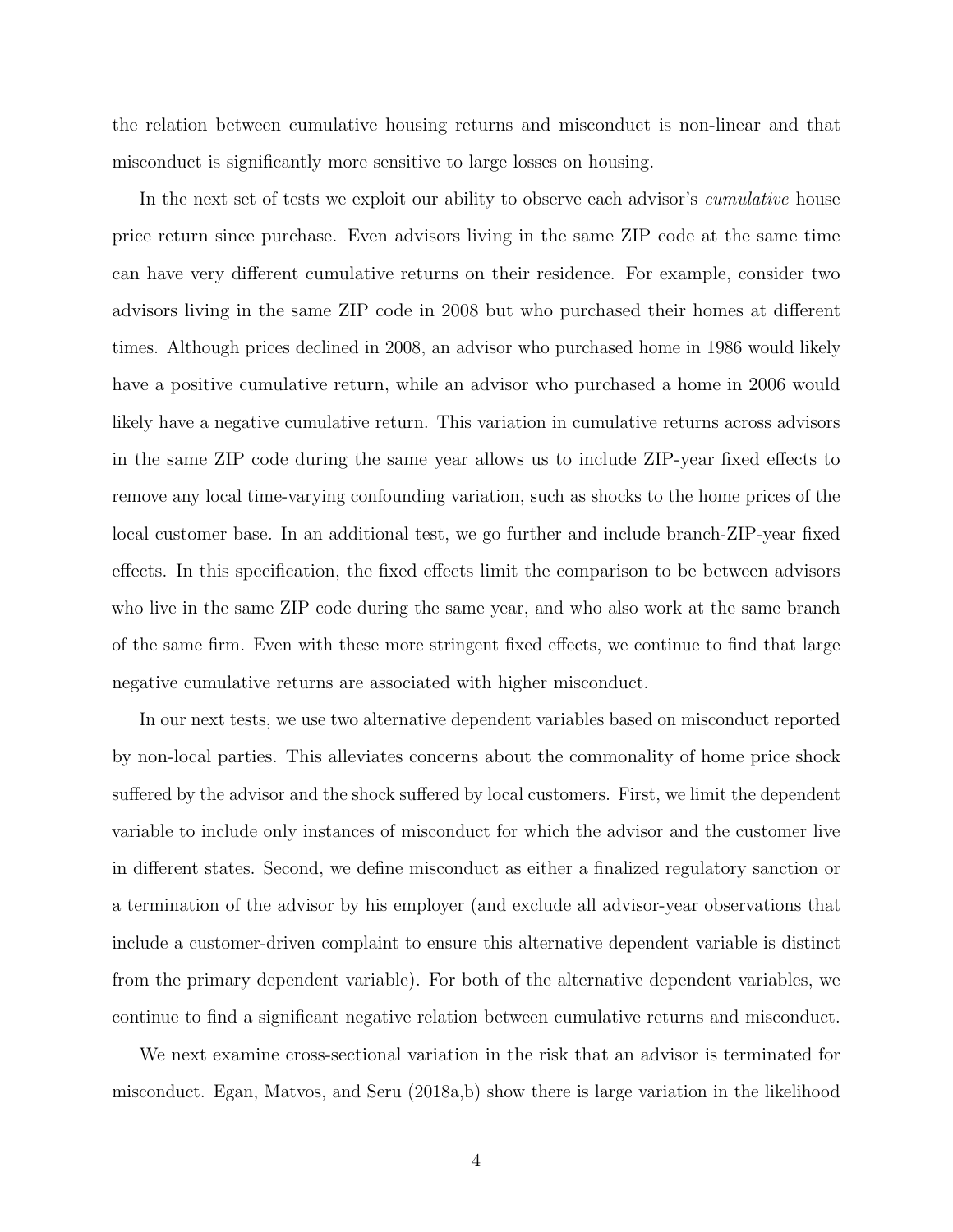an advisor is terminated after committing misconduct — some firms are more tolerant of misconduct and women are punished more severely than men. All else equal, higher career risk implies a lower expected return to committing misconduct, reducing the incentive to commit misconduct. Consistent with this intuition, we find that the relation between cumulative housing returns and misconduct is stronger for advisors who are less likely to be terminated following the detection of misconduct.

We next explore the mechanisms through which housing losses affect professional misconduct. The relation could be caused by active misconduct, in which advisors deliberately exploit clients for financial gain. Alternatively, the relation could be caused by *passive* misconduct, in which advisors harm clients through inattention when they are distracted due to financial distress. To test these competing mechanisms, we categorize misconduct as active (misrepresentation, churning, unauthorized trading, etc.) or passive (negligence or omission of key facts). We find evidence of passive misconduct, but more importantly we find highly significant evidence of *active* misconduct; following housing losses, advisors deliberately exploit their clients.

In additional tests, we show that the results are robust to alternative definitions of misconduct. We also validate our key independent variable by showing that our measure of housing price changes accurately predicts actual bankruptcy filings and underwater home sales by financial advisors.

Our paper is related to the recent literature on misconduct by financial advisors. [Dimmock,](#page-31-4) [Gerken, and Graham](#page-31-4) [\(2018\)](#page-31-4) show evidence of peer effects in misconduct; financial advisors are more likely to commit misconduct if they are exposed to co-workers with a history of misconduct. [Egan, Matvos, and Seru](#page-31-1) [\(2018a\)](#page-31-1) study how misconduct affects the labor market for financial advisors and find that certain firms specialize in misconduct while others strive to maintain clean reputations. [Egan, Matvos, and Seru](#page-31-5) [\(2018b\)](#page-31-5) study gender differences in the punishment for misconduct and find that following misconduct female advisors are more likely to be terminated and less likely to find new positions. [Charoenwong, Kwan, and](#page-30-5)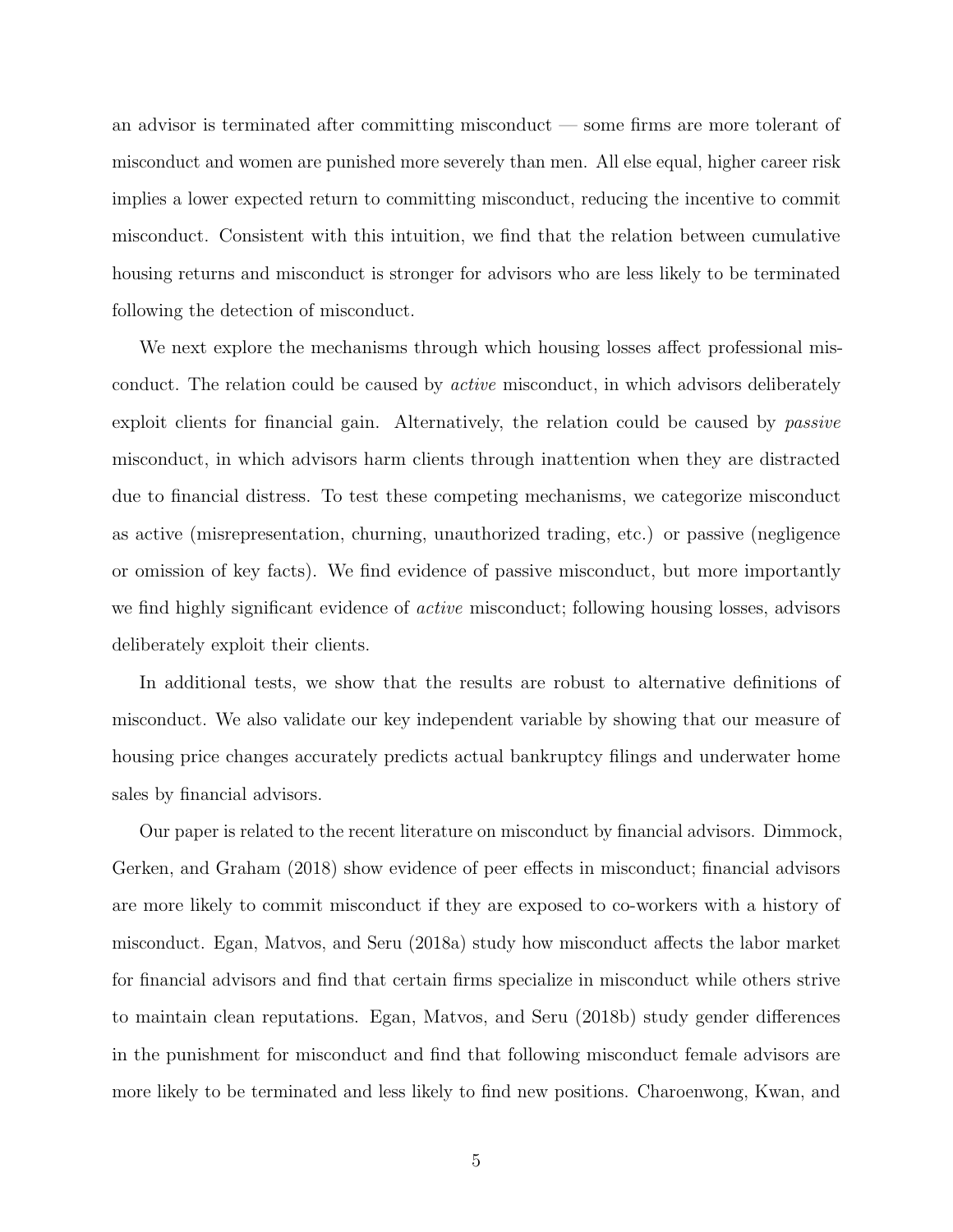[Umar](#page-30-5) [\(2017\)](#page-30-5) show that variation in regulatory oversight affects the propensity of advisors to engage in misconduct. [Clifford and Gerken](#page-30-6) [\(2017\)](#page-30-6) show that the assignment of property rights to client relationships reduces misconduct by advisors. [Qureshi and Sokobin](#page-33-1) [\(2015\)](#page-33-1) show that an advisor's record of past misconduct and regulatory actions is correlated with future misconduct. In our paper, we show that willingness to engage in misconduct is a pliable characteristic of the individual advisor; advisors are more likely to commit misconduct when they are under personal financial pressure. Understanding such causes of financial misconduct is important for designing and implementing monitoring and regulatory systems.

Our paper is also related to several recent studies that show how personal financial issues affect professional behavior. [Pool, Stoffman, Yonker, and Zhang](#page-33-0) [\(2018\)](#page-33-0) show that mutual fund managers who suffer negative shocks to their home's value subsequently reduce portfolio risk and tracking error. [Bernstein, McQuade, and Townsend](#page-30-4) [\(2018\)](#page-30-4) show that workerswho suffered larger losses on their house values during the financial crisis subsequently undertook less risky and less innovative projects. [Maturana and Nickerson](#page-32-4) [\(2017\)](#page-32-4) show that when teachers declare bankruptcy, their students' scores on standardized tests fall. Our paper also studies the effect of household financial losses on professional behavior, but we study misconduct rather than portfolio risk or productivity.

We also document another important externality of housing price shocks. Aside from the direct wealth effects of housing price declines, several papers document less obvious adverse consequences. [Campbell, Giglio, and Pathak](#page-30-7) [\(2011\)](#page-30-7) show that foreclosures have spillover effects that reduce the value of neighboring houses. [Mian, Rao, and Sufi](#page-32-3) [\(2013\)](#page-32-3) highlight the decline in consumption following the housing crisis. We show another externality — investors suffer increased active misconduct and passive mismanagement as a result of their financial advisors' real estate price shocks.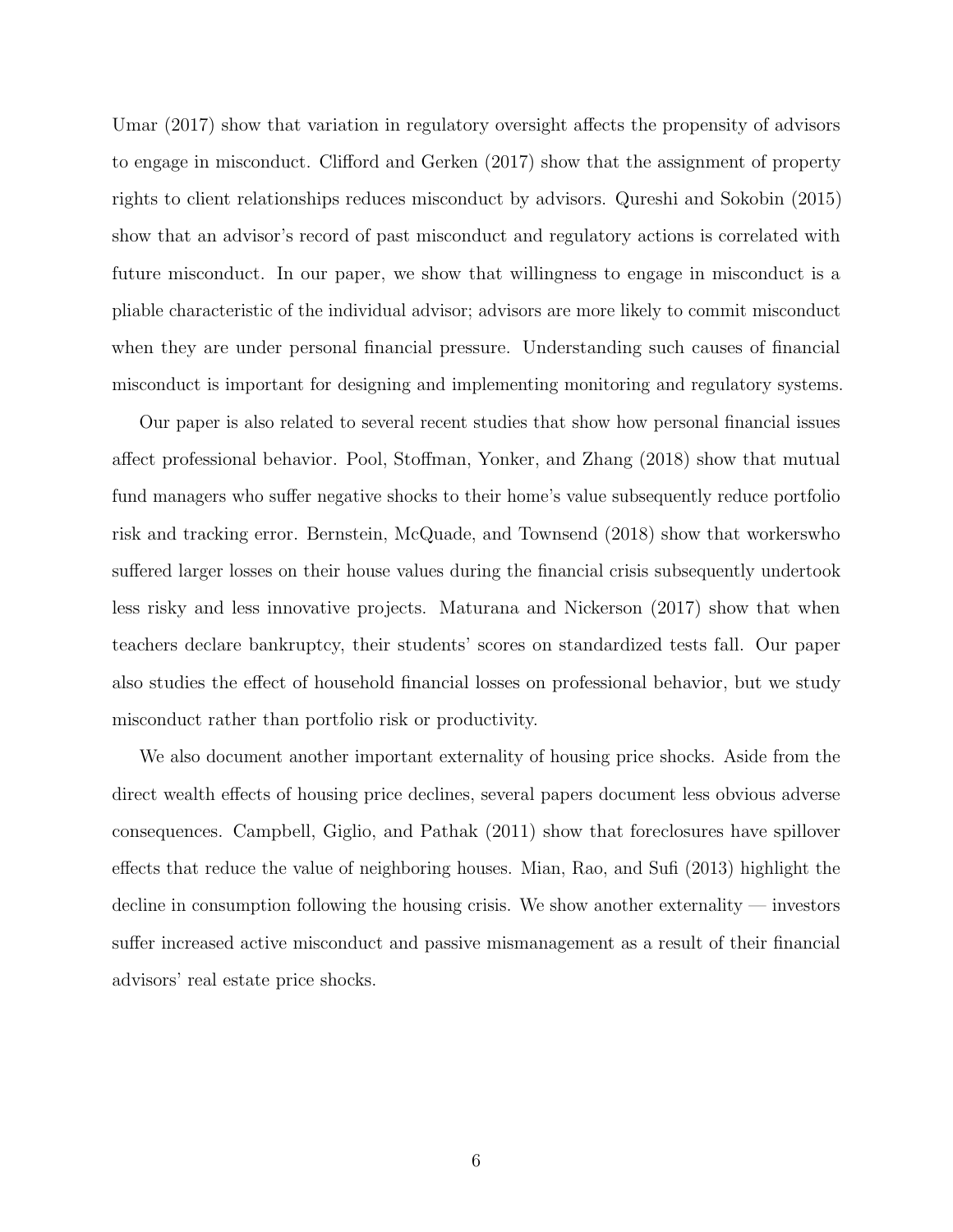### 1. Data and Sample Construction

Our financial advisor data come from a panel of mandatory disclosures made in Form U4 filings. All registered representatives<sup>[3](#page-7-0)</sup> in the U.S. are required to file and update these forms following any material changes. FINRA assigns each advisor a unique individual permanent identifier that allows us to track advisors even if they switch employers. We obtain this panel through a combination of Freedom of Information Act (FOIA) requests filed with state regulators by the authors, third-party data obtained from a vendor (Meridian IQ), and the FINRA BrokerCheck Website.<sup>[4](#page-7-1)</sup> See [Dimmock, Gerken, and Graham](#page-31-4) [\(2018\)](#page-31-4) and [Egan,](#page-31-1) [Matvos, and Seru](#page-31-1) [\(2018a,](#page-31-1)[b\)](#page-31-5) for detailed explanations of the data and industry.

The financial advisor data include residential addresses over the period 1999–2013, as well as all misconduct disclosures made during the 1999–2017 period. The sample includes 428,108 advisors with complete residential histories. We combine the advisor data with ZIP code level housing price data from Zillow. However, because Zillow does not provide the necessary data for all ZIP codes,  $5$  our final sample contains 329,418 advisors.

### 1.1. Financial Advisor Data

The Form U4 data includes each advisor's employment history, licenses, qualifications, and any mandated disclosures. Advisors are required to disclose certain information about customer complaints, regulatory actions, civil and criminal legal cases, terminations, and bankruptcies. Table [1](#page-39-0) summarizes this disclosure information. Columns (1) and (2) report the number of advisor-years with the disclosure and the percentage, respectively. Column (3) reports the percent of advisors who make a disclosure at any time during the sample period.

Following [Dimmock, Gerken, and Graham](#page-31-4) [\(2018\)](#page-31-4), our primary measure of misconduct

<span id="page-7-0"></span><sup>3</sup>"Registered representative" is the term FINRA uses for these individuals. Following the recent academic literature, in this paper we use the term financial advisor. These individuals are also commonly referred to as brokers or financial planners.

<span id="page-7-1"></span><sup>4</sup>The BrokerCheck website allows investors to access a subset of the data reported in the Form U4 filings. BrokerCheck does not report the advisors' home addresses. See [https://brokercheck.finra.org/]( https://brokercheck.finra.org/).

<span id="page-7-2"></span><sup>5</sup>Since the Zillow data is also limited to the United States we are unable to include foreign addresses.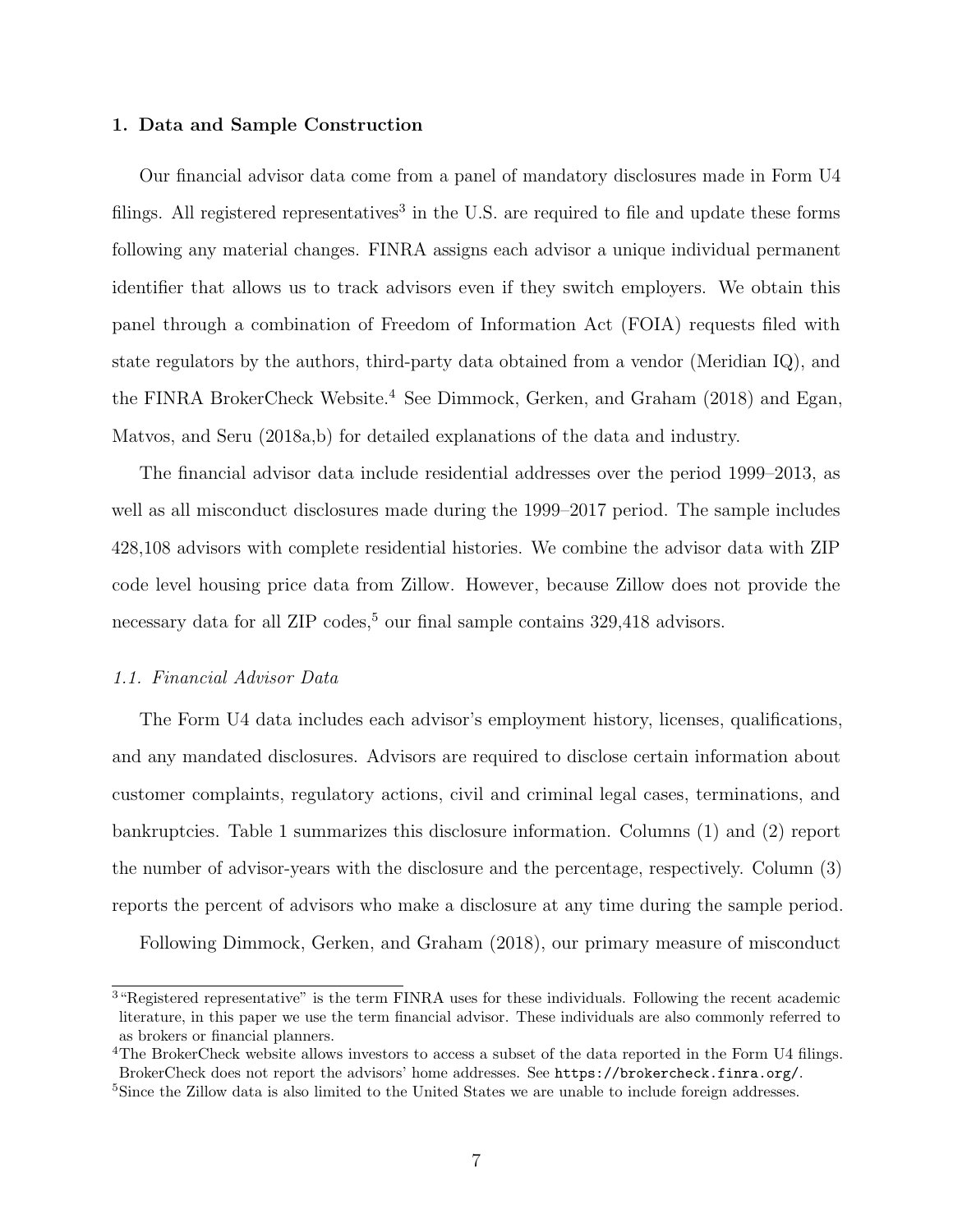is based on validated customer complaints. Customer complaints are formal complaints, in which a customer demands compensation for damages caused by an advisor's misconduct. Although some customer complaints allege negligence, most complaints allege improper behavior taken to increase the advisor's compensation. Financial advisors are compensated primarily based on the amount of revenue they generate for their firm (see [Hung, Clancy,](#page-32-1) [Dominitz, Talley, Berribi, and Suvankulov, 2008\)](#page-32-1), which creates strong incentives for advisors to generate trading commissions or to sell products with high distribution fees. Theoretical models show that these incentives encourage misconduct<sup>[6](#page-8-0)</sup> and empirical tests find support for the models' predictions.[7](#page-8-1)

After a customer files a complaint, it can be resolved through arbitration, settlement, or withdrawal. Following [Dimmock, Gerken, and Graham](#page-31-4) [\(2018\)](#page-31-4), we create the variable Misconduct based on customer disputes for which either the arbitration panel rules in the customer's favor or the dispute is settled for at least a certain minimum cash payment to the customer.[8](#page-8-2) Thus, this variable includes only customer complaints that are validated either through an arbitration decision or a sizable monetary payment (i.e., we do not include customer complaints that are withdrawn or still unresolved as of the end of our sample). Table [1](#page-39-0) shows that 0.63% of advisor-years and 4.7% of advisors in our final sample report at least one Misconduct event.

Table [1](#page-39-0) also summarizes additional disclosures that are used in several robustness tests. Out-of-state Misconduct is a subcategory of the main Misconduct variable, which includes only cases in which the customer and advisor live in different states. Regulatory reports finalized regulatory sanctions from entities such as the SEC, FINRA, or state regulators. Employment Separation After Allegations reports whether the advisor has ever been terminated or permitted

<span id="page-8-0"></span> ${}^{6}$ See [Inderst and Ottaviani](#page-32-5) [\(2009,](#page-32-5) [2012\)](#page-32-2) and [Stoughton, Wu, and Zechner](#page-33-2) [\(2011\)](#page-33-2).

<span id="page-8-1"></span><sup>7</sup>See [Hackethal, Inderst, and Meyer](#page-31-8) [\(2011\)](#page-31-8), [Mullainathan, Noeth, and Schoar](#page-32-6) [\(2012\)](#page-32-6), and [Hoechle, Ruenzi,](#page-31-9) [Schaub, and Schmid](#page-31-9) [\(2018\)](#page-31-9).

<span id="page-8-2"></span><sup>8</sup>Financial advisors must report settlements of \$10,000 or more before May 19, 2009 and settlements of \$15,000 or more afterwards. Settlements smaller than these thresholds need not be disclosed, as they are potentially "nuisance" settlements and do not represent valid complaints.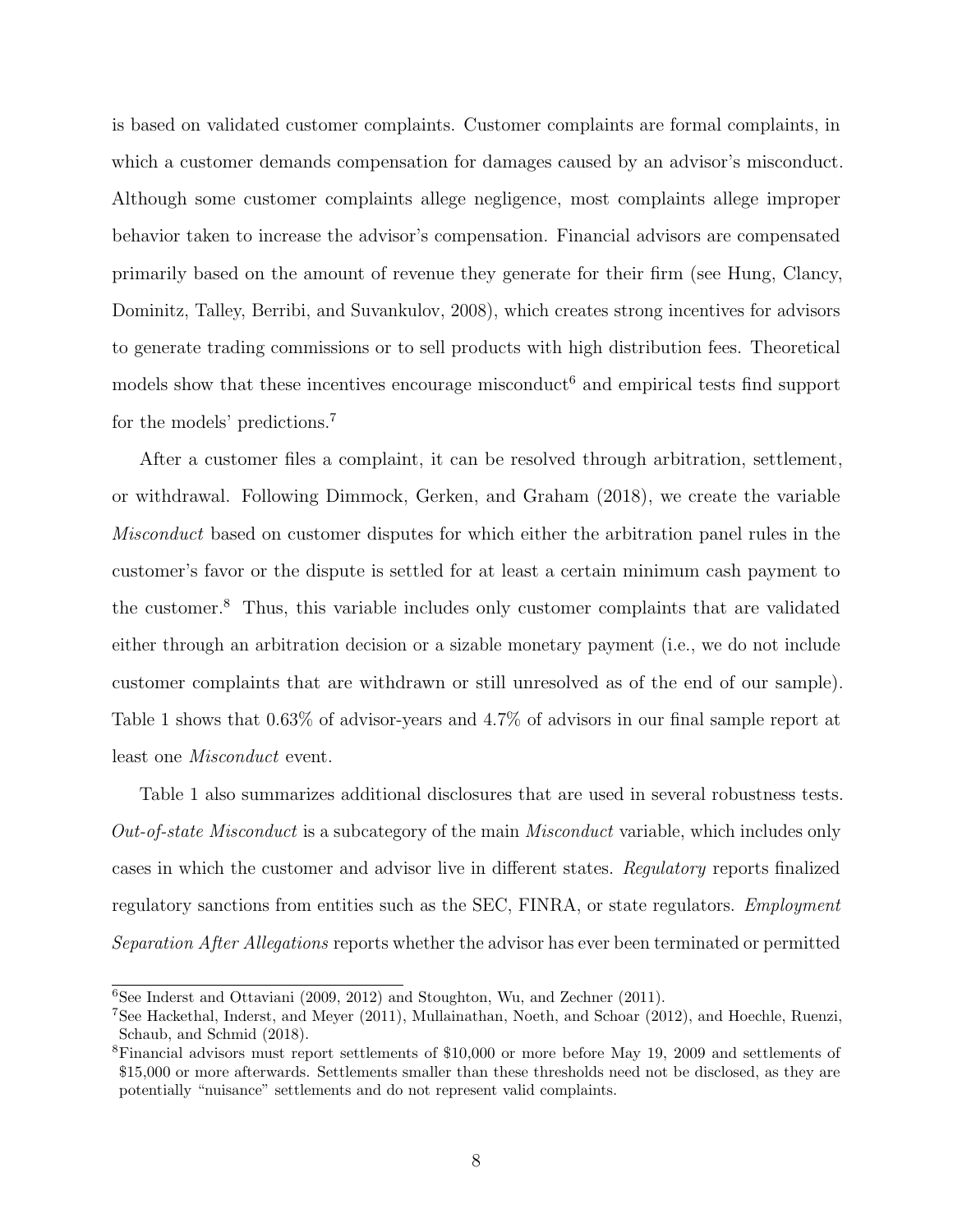to resign following allegations of misconduct.[9](#page-9-0)

In robustness tests, we follow [Egan, Matvos, and Seru](#page-31-1) [\(2018a\)](#page-31-1) and combine Misconduct with Regulatory, Employment Separation After Allegations, and certain civil law and criminal disclosures,<sup>[10](#page-9-1)</sup> to create the variable *EMS Misconduct*. The summary statistics show that  $6.1\%$ of advisors in our final sample report at least one event under the broader [Egan, Matvos,](#page-31-1) [and Seru](#page-31-1) [\(2018a\)](#page-31-1) definition.

Panel A of Table [2](#page-40-0) reports additional summary statistics related to advisor misconduct. For advisors with a settled or awarded customer complaint, the average (median) alleged damages is \$659,666 (\$19,000) and the average (median) settlement amount is \$239,485 (\$15,754). For advisors with regulatory sanctions, the average (median) penalty is \$13,125 (\$5,000). Note that for approximately 40% of the cases we are unable to observe settlement, award, or penalty amounts.

In addition to the misconduct information, Table [2](#page-40-0) summarizes additional information from the Form U4 filings. The median advisor has 10 years of industry experience, and in all regressions we control for the logarithm of this variable. Table [1](#page-39-0) shows that 1.55% of advisors report a bankruptcy and 0.53% of advisors report a compromise with creditors in relation to selling a home for less than the outstanding mortgage amount (i.e., underwater sale). We use these variables as checks of the validity of our primary measure of financial distress.

<span id="page-9-0"></span> $9$ Employment Separation After Allegations occurs if the advisor is discharged, voluntarily resigns, or is permitted to resign after allegations accusing the advisor of: "(1) violating investment-related statutes, regulations, rules, or industry standards of conduct; (2) fraud or wrongful taking of property; or (3) failure to supervise in connection with investment-related statutes, regulations, rules, or industry standards of conduct." For more details see <https://www.finra.org/sites/default/files/AppSupportDoc/p015111.pdf>.

<span id="page-9-1"></span><sup>&</sup>lt;sup>10</sup>The civil law disclosures report court issued injunctions regarding investment-related activity, findings of a violation of any investment-related statute or regulation, and actions brought by a state or foreign financial regulatory authority that are dismissed by a court pursuant to a settlement agreement. The criminal disclosures report any felony convictions or charges, as well as certain misdemeanors such as bribery, perjury, fraud, or wrongful taking of property even if these occur outside of their financial advisory role.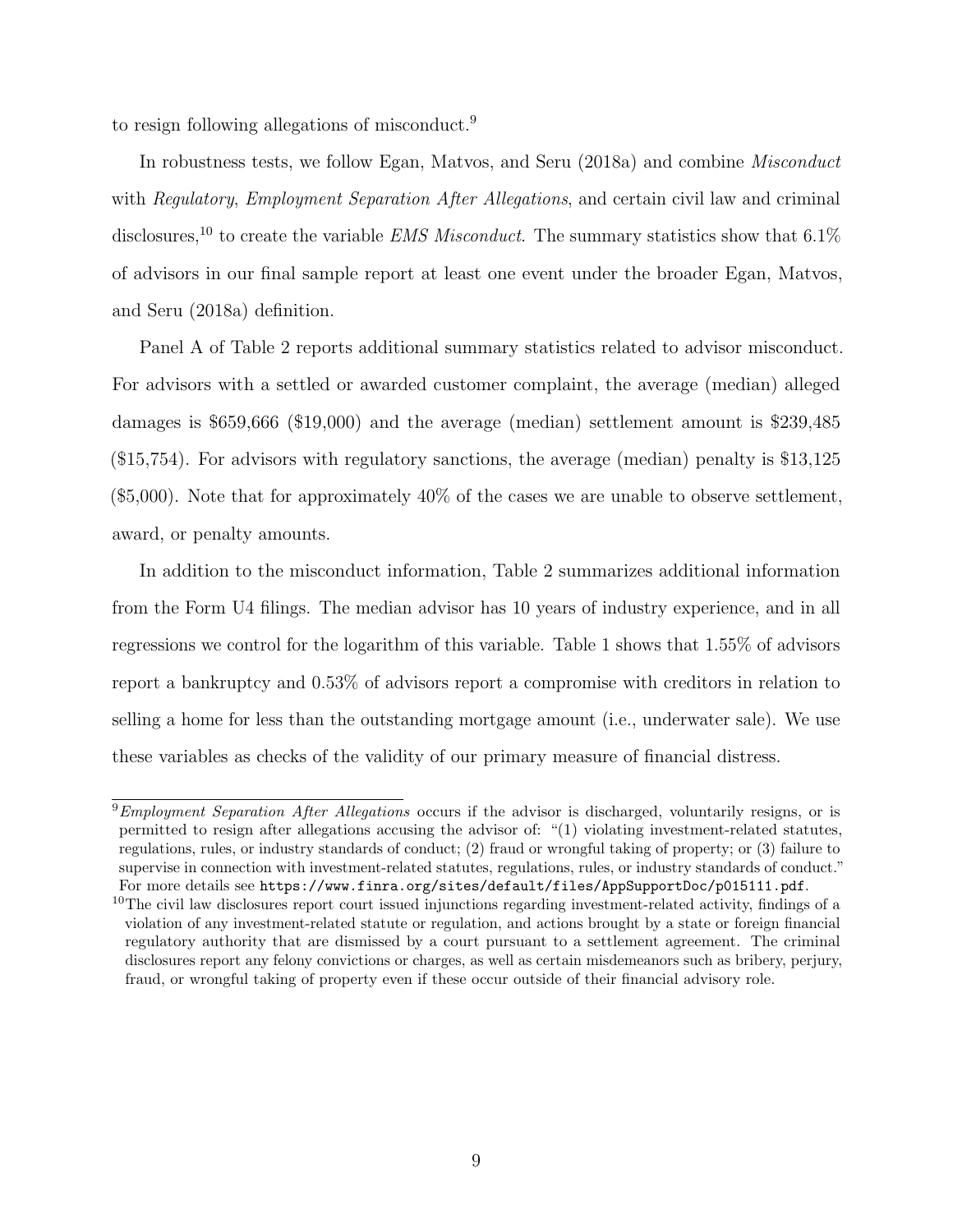#### 1.2. Financial Advisor's Homes and Real Estate Price Shocks

The Form U4 disclosures include residence histories, which report the advisors' home addresses and ZIP codes.<sup>[11](#page-10-0)</sup> Each advisor must report the address and dates of occupation for each residency throughout the sample period. E.g., an advisor who has resided in the same house since July of 1960 would report a move-in date of July 1960 even though the sample period does not begin until 1999. We do not observe whether the advisor rents or owns the home. However, robustness tests reported in Internet Appendix 1 that use proxies for ownership likelihoods suggest it is unlikely that renting materially affects our results.<sup>[12](#page-10-1)</sup>

We filed FOIA requests with all state regulators, however, numerous states did not supply home addresses. As a result, we have home addresses only for advisors who register in the District of Columbia, Florida, Georgia, Hawaii, Indiana, Iowa, New Jersey, Oregon, Rhode Island, Tennessee, Texas, Washington, or West Virginia. Because advisors must register with each state in which they plan to do business, and many advisors register in all states, we have home addresses of advisors in all 50 states (e.g., we have home addresses for 69,167 advisors who live in New York and are registered in at least one state that provided data). Thus, although our collection of home addresses is not comprehensive, it covers all major real estate markets. Importantly, the selection mechanism is the state regulator's interpretation of The Privacy Act of 1974 as it relates to our FOIA request. It is not obvious that this selection mechanism would be systematically related to the correlation between local housing shocks and misconduct by financial advisors, and thus we do not see reasonable concerns related to selection bias.

We match the advisor residences to the Zillow ZIP code house price indexes. The combined

<span id="page-10-0"></span> $11$ Section 11 of the Uniform Application for Securities Industry Registration (Form U4) asks advisors to "provide their residential addresses for the past five (5) years. Leave no gaps greater than three (3) months between addresses. Begin by entering your current residential address. Enter 'Present' as the end date for your current address. Post Office boxes are not acceptable. Report changes as they occur."

<span id="page-10-1"></span> $12$ If measurement error from incorrectly assigning housing returns to renters is pure measurement error, it will result in attenuation bias our results will understate the true effect. If, however, renting is disproportionately associated with areas that had the largest price declines and is also positively correlated with increased misconduct following price declines, this could bias upwards our results (although it is not obvious why this pattern of associations would occur).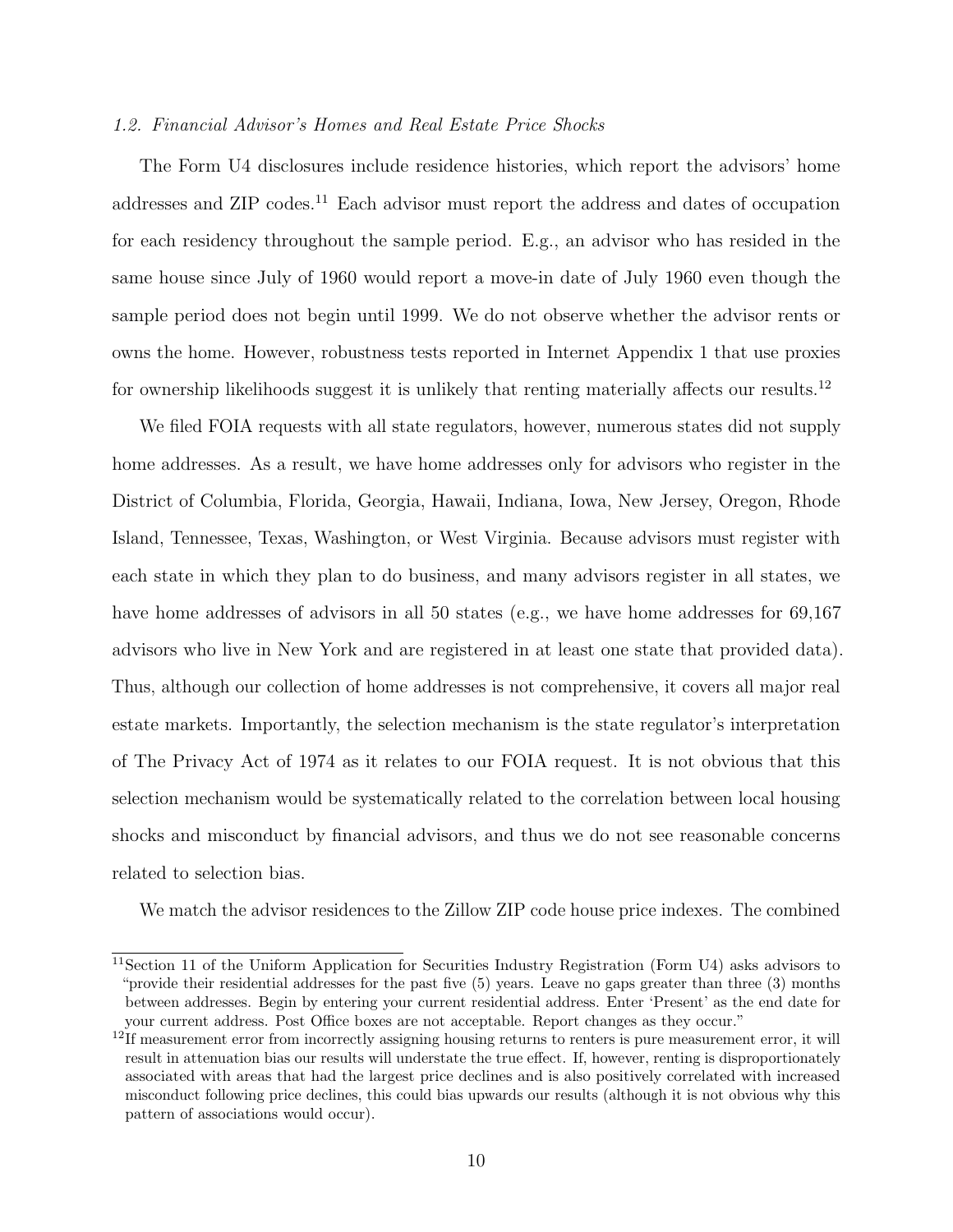advisor-residence-Zillow price dataset spans 13,679 ZIP codes, which collectively contain 74.7% of the U.S. population. Using the Zillow ZIP code indexes, we impute a purchase price and annual price changes for each advisor-residence combination.[13](#page-11-0) This approach is similar to that in [Bernstein, McQuade, and Townsend](#page-30-4) [\(2018\)](#page-30-4), who also impute individual house price shocks using  $\rm ZIP$  code level price indexes.<sup>[14](#page-11-1)</sup> In Internet Appendix 2, we also use the House Price Index produced by the Federal Housing Finance Agency<sup>[15](#page-11-2)</sup> as an alternative measure of real estate prices and find similar results. For advisors who report multiple residences at the same time (e.g., vacation homes), we use the purchase-price-weighted average return for all residences. In Internet Appendix 3 we show our results are robust to using only the highest value residence.

Panel A of Table [2](#page-40-0) shows that the average house in the sample has an imputed purchase price of \$320,539 and a current price of \$373,679. On average, the advisors have lived in their current house for 5.8 years. Panel B reports the distribution of annual house price changes. The median annual price change is \$3,700, which is 1.72% of the beginning of year value. As the percentiles show, there is considerable variation and many advisor-year observations experience negative returns.

We use the imputed purchase price and imputed annual returns to calculate the cumulative price change for each advisor-year. Importantly, this varies across advisors even within a fixed ZIP code depending upon when the advisors purchased their house. For example, suppose Advisor A purchased a home in 2000 at an imputed price of \$200,000. House prices then doubled by 2007, when Advisor B purchased a house at an imputed price of \$400,000. The next year, house prices declined by 25% to \$300,000. The cumulative return for Advisor A is +50%, but the cumulative return for Advisor B is -25%. Panel B of Table [2](#page-40-0) shows that

<span id="page-11-0"></span><sup>&</sup>lt;sup>13</sup> [Pool, Stoffman, Yonker, and Zhang](#page-33-0) [\(2018\)](#page-33-0) use house level imputed values from Zillow, instead of ZIP code level imputation. This is feasible in their study as they have fewer than 1,000 individuals. This approach is not feasible for us given our large sample size.

<span id="page-11-1"></span><sup>&</sup>lt;sup>14</sup>[Bernstein, McQuade, and Townsend](#page-30-4) [\(2018\)](#page-30-4) use the indexes developed by [Bogin, Doerner, and Larson](#page-30-8) [\(2016\)](#page-30-8), but report that robustness results using the Zillow indexes are similar.

<span id="page-11-2"></span><sup>15</sup>See <https://www.fhfa.gov/DataTools/Downloads/pages/house-price-index.aspx>.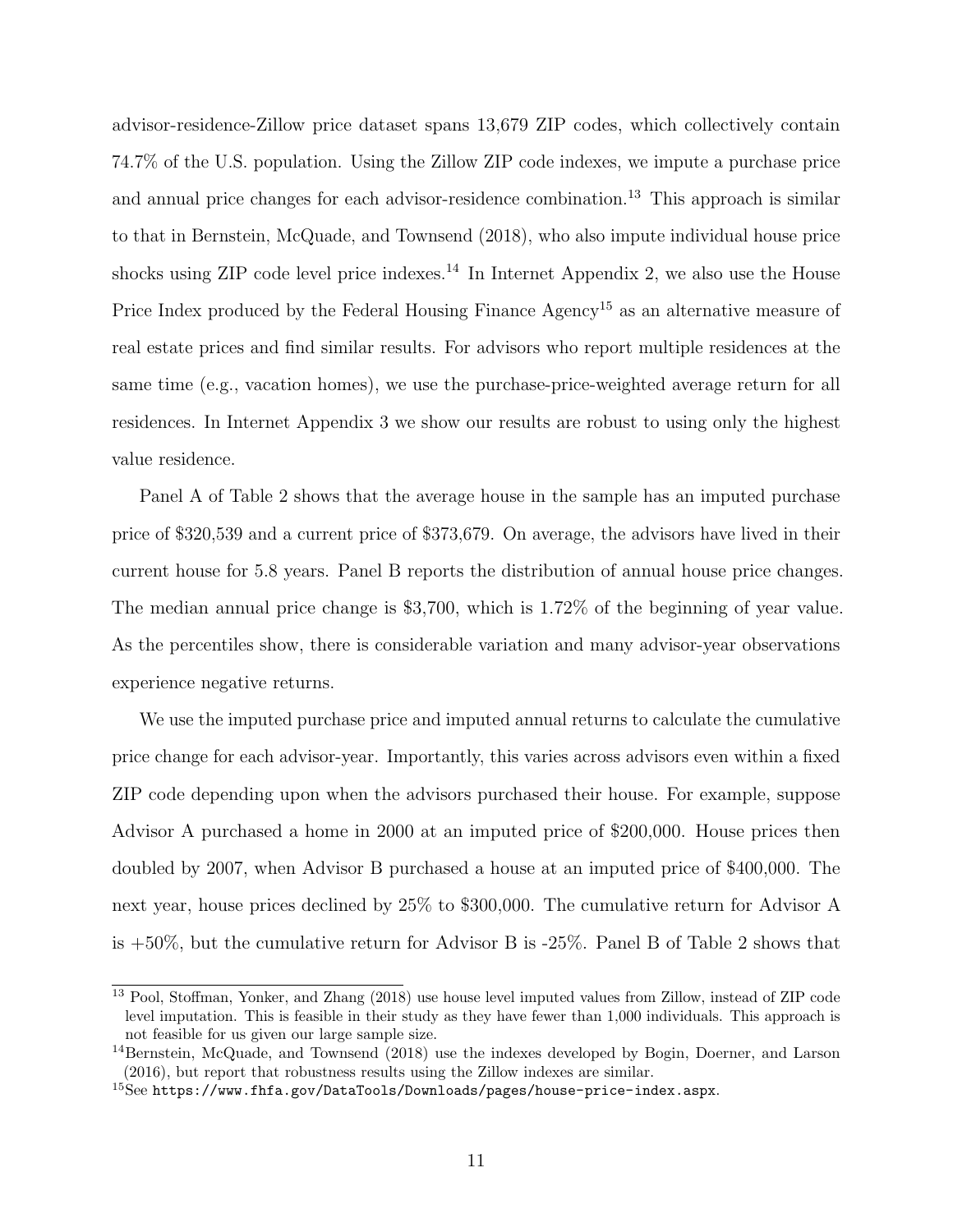the median cumulative return is 9.72%, but the variation is large and many advisor-year observations have negative cumulative returns. In our baseline specification, we focus on cumulative returns for several reasons. First, it is natural to evaluate the current price relative to the purchase price, due to the salience of the purchase price. Second, mortgages are a function of purchase prices and so cumulative returns are important determinants of whether an advisor is underwater on his house. Third, because of variation in the timing of purchases, cumulative returns vary across advisors within a ZIP code in any given year, which allows for the inclusion of more stringent fixed effects in some tests.

To summarize the time-series and regional variation in real estate prices during our sample period, Figure 1 shows the percentage of financial advisors who experience an annual price decline of at least 10% during our sample period. The figure plots results for the entire U.S. as well as for a few select states. There is a clear time-series pattern. Negative real estate price shocks are concentrated around the housing market crash of 2007–2009, although there is some variation across states in the timing of the crash. For example, the peak of the housing market crash occurred earlier in Nevada than in Illinois. There is also considerable cross-sectional variation: in 2008 real estate price shocks of 10% or worse affected more than 96% of advisors in Nevada but fewer than 6% of advisors in Texas. The figure also shows that price declines are not limited to the financial crisis period; many advisors experience substantial price declines in 2010 and 2011. Indeed, 70,537 advisors experience a 10% annual housing price decline outside of the 2007–2009 period.

There is also large cross-sectional variation within states and even within metropolitan statistical areas (MSA), as documented by [Bogin, Doerner, and Larson](#page-30-8) [\(2016\)](#page-30-8) and [Edlund,](#page-31-10) [Machado, and Sviatschi](#page-31-10) [\(2016\)](#page-31-10). For example, Figure 2 displays ZIP-code level declines in housing prices for the Atlanta metropolitan area in 2008: the hardest hit ZIP codes lost as much as 27%, while other (often nearby) ZIP codes had negligible losses.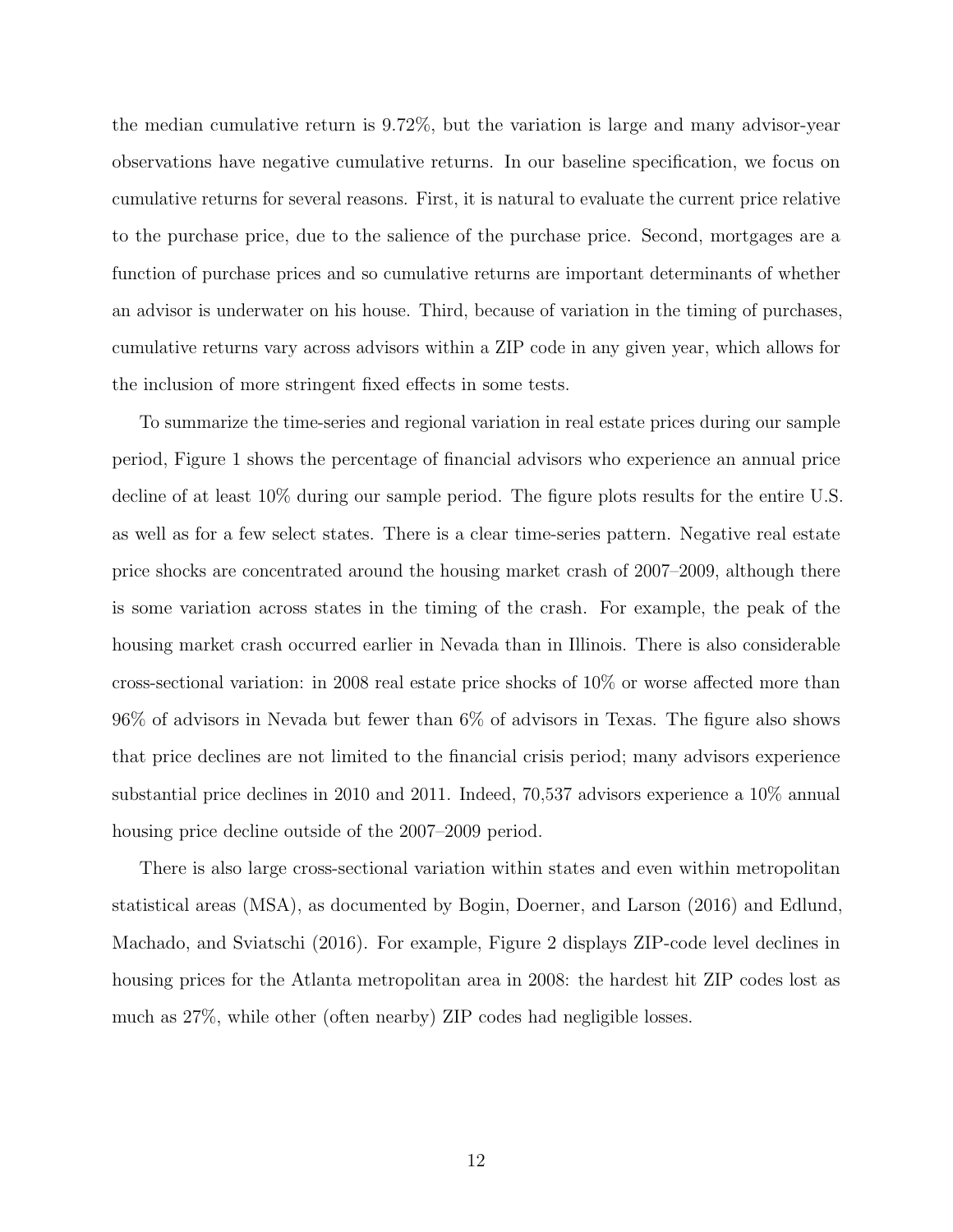#### 1.3. Real Estate Shocks and Misconduct by Financial Advisors

Figures 3 and 4 present simple visual summaries of the unconditional relation between real estate shocks and misconduct by financial advisors. In Figure 3, we categorize the advisor-year observations into ventiles based on the advisor's annual house price change, with the average return within each ventile shown along the x-axis. We then plot the average misconduct rate for each ventile. The dashed line shows the unconditional average for the entire sample and the gray shaded area shows the 95% confidence interval (with standard errors clustered by individual and by ZIP code). The annual return switches from negative to positive in the seventh ventile; the misconduct rate increases as returns decline in the negative return region and is largely flat in the positive return region except for a small but insignificant increase for the highest return ventiles.

In Figure 4, we plot the average misconduct rate in event time for the sample of advisors who experience an annual real estate price shock of  $-10\%$  or worse.<sup>[16](#page-13-0)</sup> The average misconduct rate is flat in the years before the shock, rises sharply in the year of the shock, remains high for the next two years, and then reverts in the subsequent year. Thus, the simple visual evidence in both figures is consistent with a relation between real estate shocks and misconduct. Of course, this simple visual evidence should be interpreted cautiously, as the figures do not control for potential confounding factors, such as year effects, advisor characteristics, or regional differences — issues we address in the next section.

### 2. Identification Strategy

Identifying whether wealth shocks cause financial advisors to commit misconduct is complicated because of various unobservable factors that affect both housing prices and misconduct. For example, Miami has one of the highest rates of financial misconduct and also suffered large price declines during the financial crisis. This does not necessarily indicate a causal relation between housing prices and misconduct; possibly, the type of individual who

<span id="page-13-0"></span> $\frac{16}{16}$ If an advisor experiences multiple shocks of -10% or worse we include only the first shock for the figure.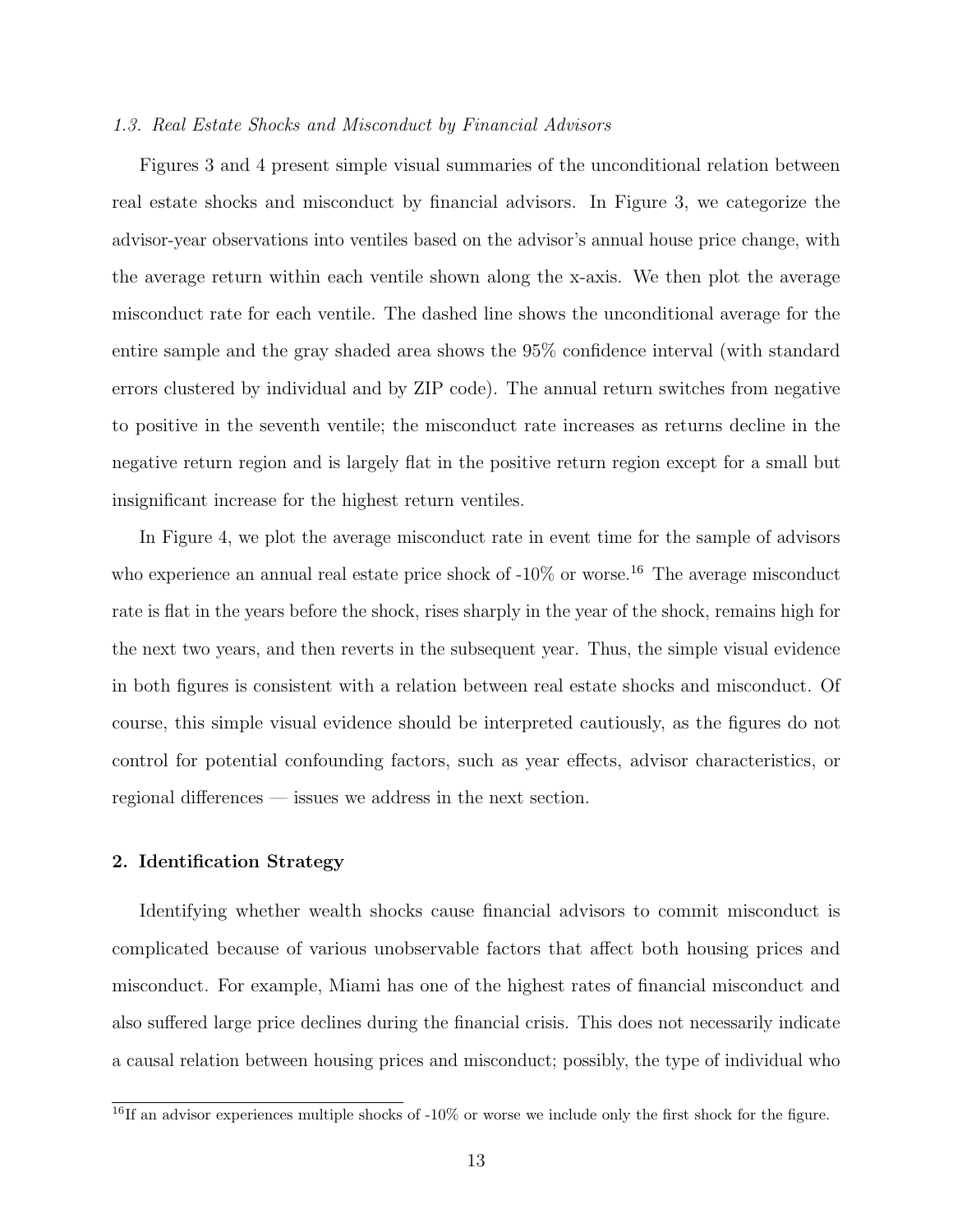commits misconduct also prefers to live in a metropolitan area such as Miami. To remove the potential effect of such unobservable variation, we use two identification strategies. First, we use ZIP-code level housing return shocks and estimate a differences-in-differences model. Second, in our primary specification we use individual-specific housing return shocks based on cumulative housing returns since purchase and multiple fixed effects to remove confounding variation.

#### 2.1. Differences-in-Differences

Following the identification strategy used by [Bernstein, McQuade, and Townsend](#page-30-4) [\(2018\)](#page-30-4) and [Pool, Stoffman, Yonker, and Zhang](#page-33-0) [\(2018\)](#page-33-0), we examine cross-sectional variation around the 2008 financial crisis. Although the crisis affected all advisors in our sample, as Figures 1 and 2 show, there was significant cross-sectional variation in its effect on local real estate prices. To exploit this variation, we estimate the following differences-in-differences specification:

$$
\Delta Misconduct_i = \beta \cdot Crisis\ Price\ Change_z + \gamma \cdot log(Experiment_e)_i + \delta_f + \delta_{lr} + \epsilon_i, \qquad (1)
$$

where i indicates a financial advisor,  $z$  indicates a ZIP code,  $f$  indicates a financial advisory firm, and lr indicates the decile of the advisor's length of residency in their current home. The dependent variable,  $\Delta Missouri$ , measures the change in the number of misconduct events committed by advisor i over the three year post-crisis period  $(2008-2010)^{17}$  $(2008-2010)^{17}$  $(2008-2010)^{17}$  compared to the three year pre-period,  $(2005-2007)^{18}$  $(2005-2007)^{18}$  $(2005-2007)^{18}$   $log(Experiment_e)_i$  is the natural logarithm of the number of years that the advisor has worked in the industry.

In this specification, time-invariant effects are differenced away at the advisor level. Advisors in ZIP codes unaffected by the housing price collapse provide a control for any

<span id="page-14-0"></span> $17$ To avoid survival bias, we include advisors who exit the industry during this three year period. The results are robust if we instead exclude these advisors in the sample.

<span id="page-14-1"></span><sup>&</sup>lt;sup>18</sup>Our results are robust in Internet Appendix 4 to using the time periods of [Pool, Stoffman, Yonker, and](#page-33-0) [Zhang](#page-33-0) [\(2018\)](#page-33-0), who defined the pre-period as 2005–2006 and the post-period as 2009–2010. The results are also robust to using the time periods of [Bernstein, McQuade, and Townsend](#page-30-4) [\(2018\)](#page-30-4), who defined the pre-period as 2005–2007 and the post-period as 2008–2012. The results are also robust if we treat 2008 as a gap year and define the post-period as 2009–2011.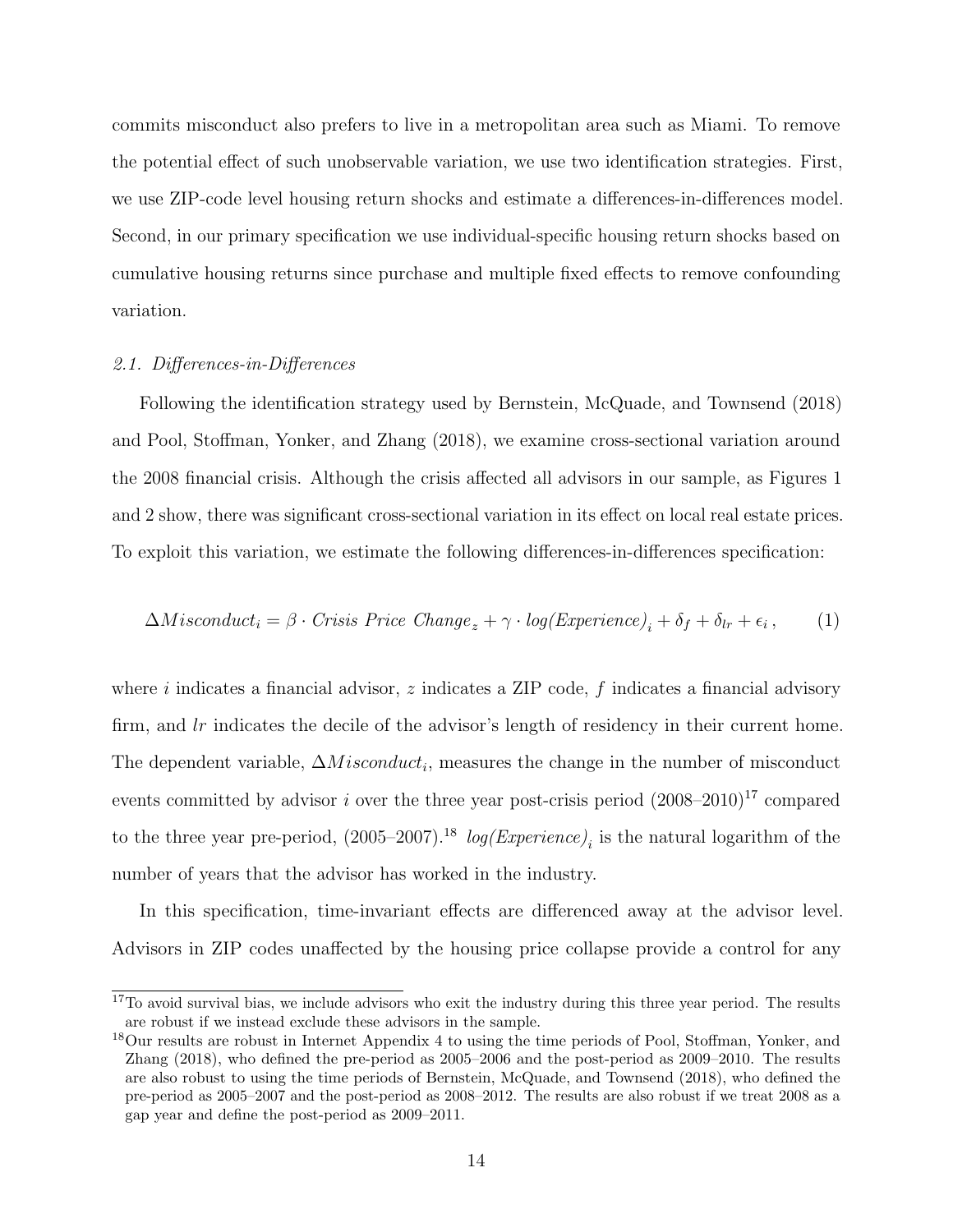time varying change in the level of misconduct (e.g., a general increase in misconduct or the detection of misconduct around the financial crisis). The firm-level fixed effects control for any firm-specific changes in misconduct (e.g., perhaps firms in areas more severely affected by the crisis changed in response to the crisis). The length-of-residency decile fixed effects control for any effects related to how long an advisor has lived in his house.

#### 2.2. Cumulative House Price Changes

Our second identification strategy is a panel approach using cumulative housing returns.<sup>[19](#page-15-0)</sup> As described earlier, we construct the *Cumulative Return* for each advisor-year, using the change in the advisor's house price since purchase, and estimate the following specification:

$$
M is conduct_{i,t} = \beta \cdot Cumulative\ Return_{i,t} + \gamma \cdot log(Exp.)_{i,t} + \delta_i + \delta_z + \delta_{f,t} + \delta_{lr} + \epsilon_{i,t}, \quad (2)
$$

where  $M is conduct_{i,t}$  is an indicator variable equal to one if the advisor reports a validated customer complaint during the current year.<sup>[20](#page-15-1)</sup> Cumulative Return<sub>i,t</sub> is the cumulative price change since purchase for advisor  $i$ , which varies across advisors in the same ZIP code at a given point in time. In addition to  $log(Exp.)_i$ , we rely on advisor, ZIP code, firm-year, and length of residence decile fixed effects to remove potential sources of confounding variation.

First, the financial advisor fixed effect,  $\delta_i$ , removes all time-invariant characteristics of the advisor, including his overall propensity to commit misconduct, and also reduces the effect of advisor characteristics that are largely fixed throughout the sample, such as education and religious background. This fixed effect also removes the time-invariant part of the advisor's business activities, such as customer characteristics, the types of products sold, etc. The advisor fixed effect also captures any time-invariant real estate preferences.

Second, the ZIP code fixed effect,  $\delta_z$ , removes the time-invariant characteristics of the area

<span id="page-15-0"></span> $19$ In Internet Appendix 5, we employ panel regressions with *annual* housing price returns. The results are similar, in that we find a negative relation between housing price returns and misconduct.

<span id="page-15-1"></span> $^{20}$ Robustness tests reported in Internet Appendix 6 show the results are robust to using an indicator variable for misconduct occurring in the subsequent year or during a three-year window.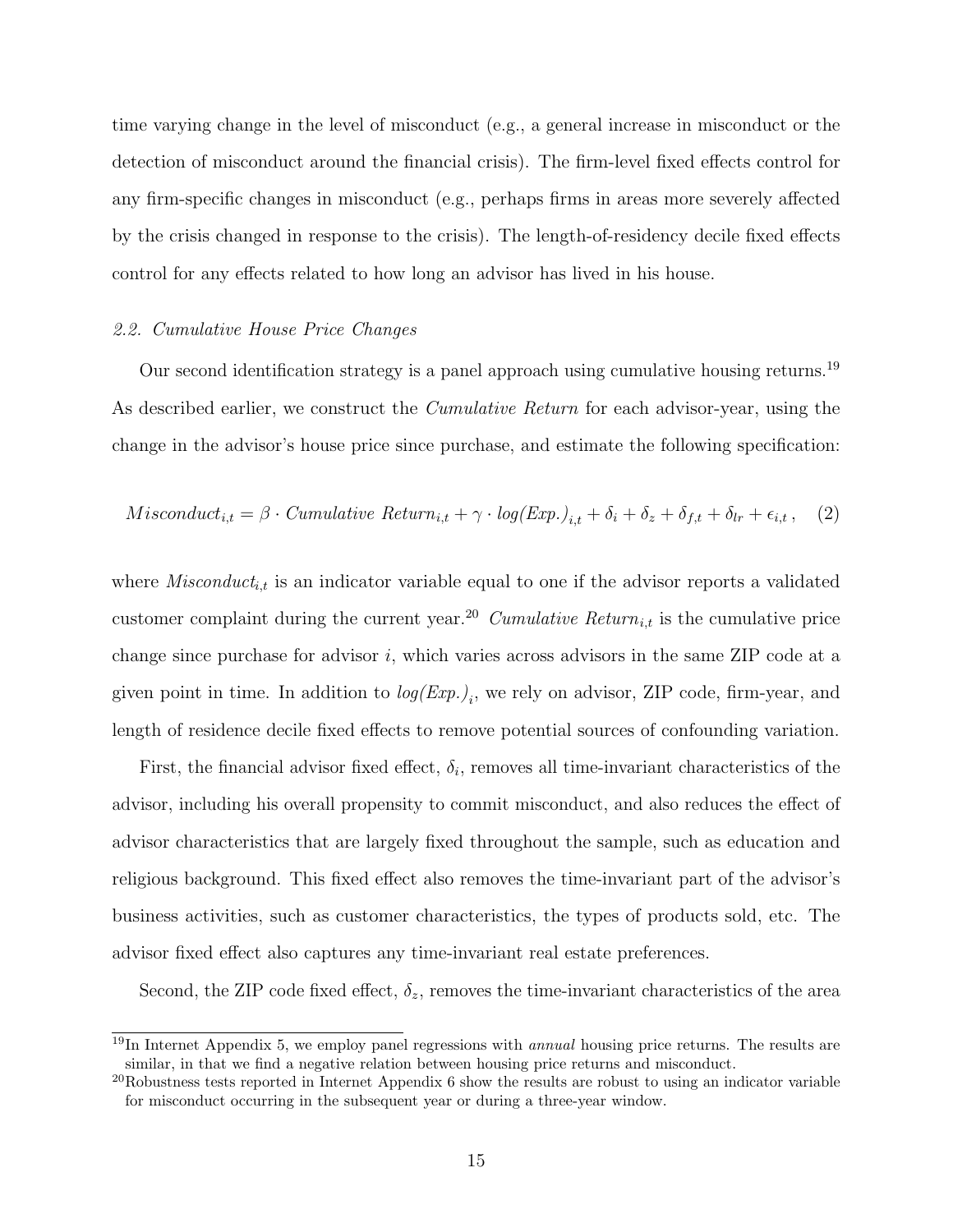in which the advisor lives. This is important as [Parsons, Sulaeman, and Titman](#page-32-7) [\(2018\)](#page-32-7) show there are large differences in misconduct rates across cities. This fixed effect also removes stable demographic and economic characteristics of the neighborhood.

Third, the firm-year fixed effect,  $\delta_{f,t}$ , removes the time-invariant characteristics of the firm that employs the advisor, as well as time-varying firm characteristics such as changes in the firm's product offerings or monitoring procedures. Removing firm effects is important as [Egan,](#page-31-1) [Matvos, and Seru](#page-31-1) [\(2018a\)](#page-31-1) show that certain firms specialize in committing misconduct. The firm-year fixed effects also subsume year-effects, removing the common time-series variation in housing returns and misconduct (e.g., it would remove any common time-series relation between asset prices and complaint rates).

Fourth, the length-of-residency fixed effects,  $\delta_{lr}$ , remove variation across advisors based on how long they have lived in their current residence. The length-of-residency is potentially important for several reasons. The loan-to-value ratio typically decreases with length of residency, and differences in leverage ratios may affect financial advisors' actions. Further, longer residency may be associated with deeper community ties, increasing the reputational cost of engaging in misconduct.

### 3. Main Results

#### 3.1. Changes in Misconduct and House Price Shocks during the Financial Crisis

Table [3](#page-41-0) reports results from differences-in-differences specifications, in which there is one observation per advisor. The dependent variable is the change in misconduct, defined as the number of instances of misconduct during the three-year period<sup>[21](#page-16-0)</sup> 2008–2010 less the number during 2005–2007. The key independent variables are based on the advisor's housing price shock during the financial crisis (the house return in 2008). In column (1), the independent

<span id="page-16-0"></span><sup>&</sup>lt;sup>21</sup> Figure 3 shows that misconduct rates are higher for a three-year period following a real estate price shock. Accordingly, and following the existing literature on financial advisor misconduct around shocks (e.g., [Dimmock, Gerken, and Graham, 2018;](#page-31-4) [Charoenwong, Kwan, and Umar, 2017\)](#page-30-5), we use a three-year window for misconduct.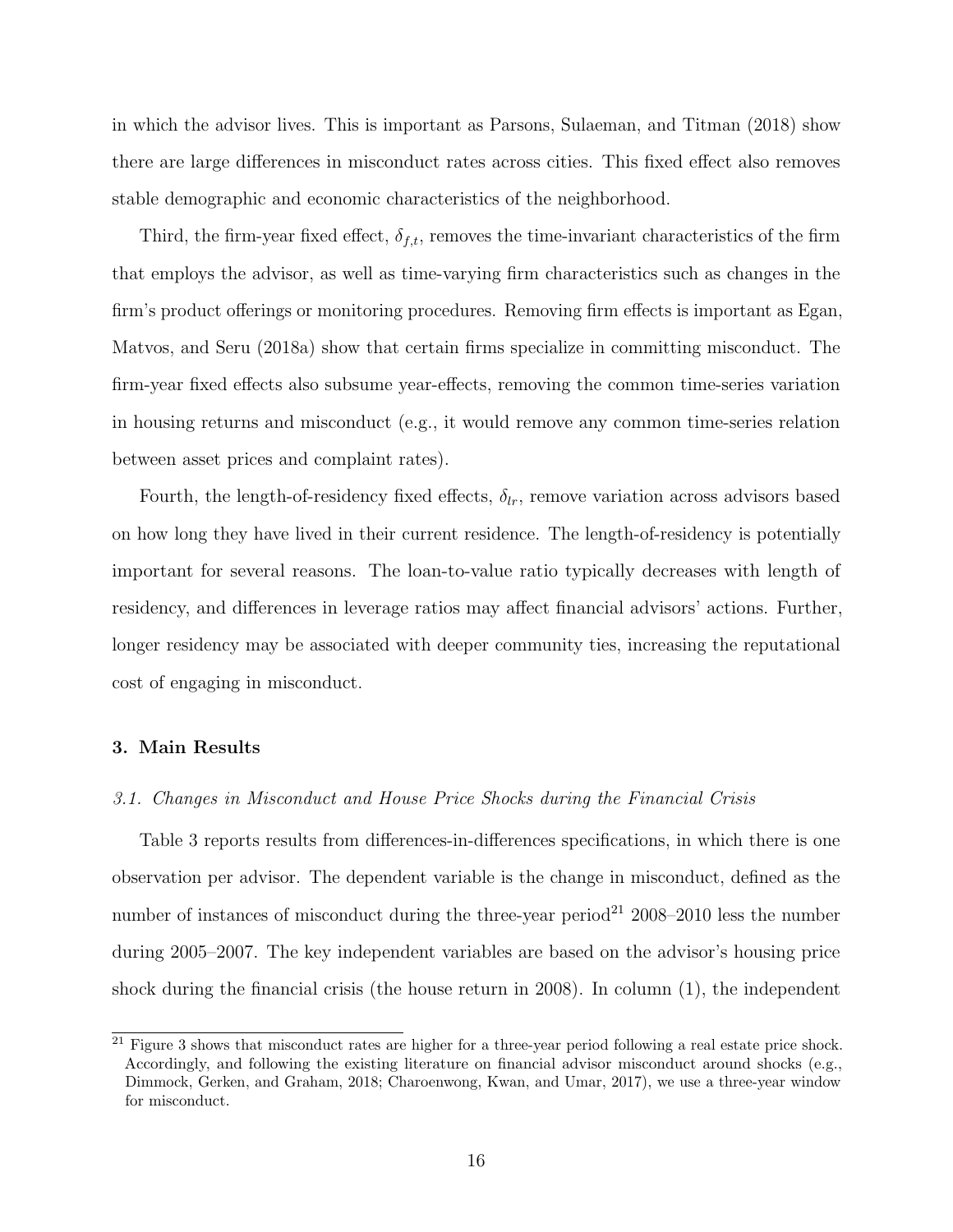variable is Crisis Price Change which is the percentage price change of the advisor's house. In columns (2), (3), and (4) the independent variables are indicators equal to one if the return on the advisor's house was less than -5%, -10%, or -15%, respectively. All columns include a control for the logarithm of years of industry experience. All specifications include firm fixed effects to absorb any variation common to an advisory firm such as its product offerings, internal monitoring procedures, etc., as well as length of residence fixed effects to absorb any variation related to how long an advisor has lived in his house. The standard errors are clustered by ZIP code.

The results in all four columns show a significant relation between house price shocks and changes in misconduct; misconduct increases for advisors who suffer the largest house price declines during the financial crisis. The economic magnitudes implied by the results are large relative to the baseline misconduct rate. For example, the coefficient estimate in column (3) implies that an advisor with a 10% price drop on his house is 0.61 percentage pointsmore likely to commit misconduct in the next three years (a 41% increase relative to the baseline).

#### 3.2. Misconduct and Cumulative House Price Changes

Table [4](#page-42-0) reports results from panel regressions in which the unit of observation is advisoryear. The dependent variable is an indicator variable equal to one if the advisor commits misconduct in the current year. The key independent variable is *Cumulative Return*, which is the cumulative percentage return on the advisor's house since purchase. In column (1), we do not include advisor fixed effects, and instead control for the advisor characteristics: age, gender, previous misconduct, and licensing (Series 6, 7, 24, 65, and 66). In columns (2) and (3), we include advisor fixed-effects. All specifications include controls for the logarithm of years of industry experience and firm-year, length of residence, and ZIP fixed effects. In column (3), we test whether the effect of returns on misconduct is non-linear. In this specification, we add an interaction term, Cumulative Return  $\times I_{Extreme}$ , where  $I_{Extreme}$ indicates a cumulative return worse than -20%. The standard errors are clustered by advisor and ZIP code.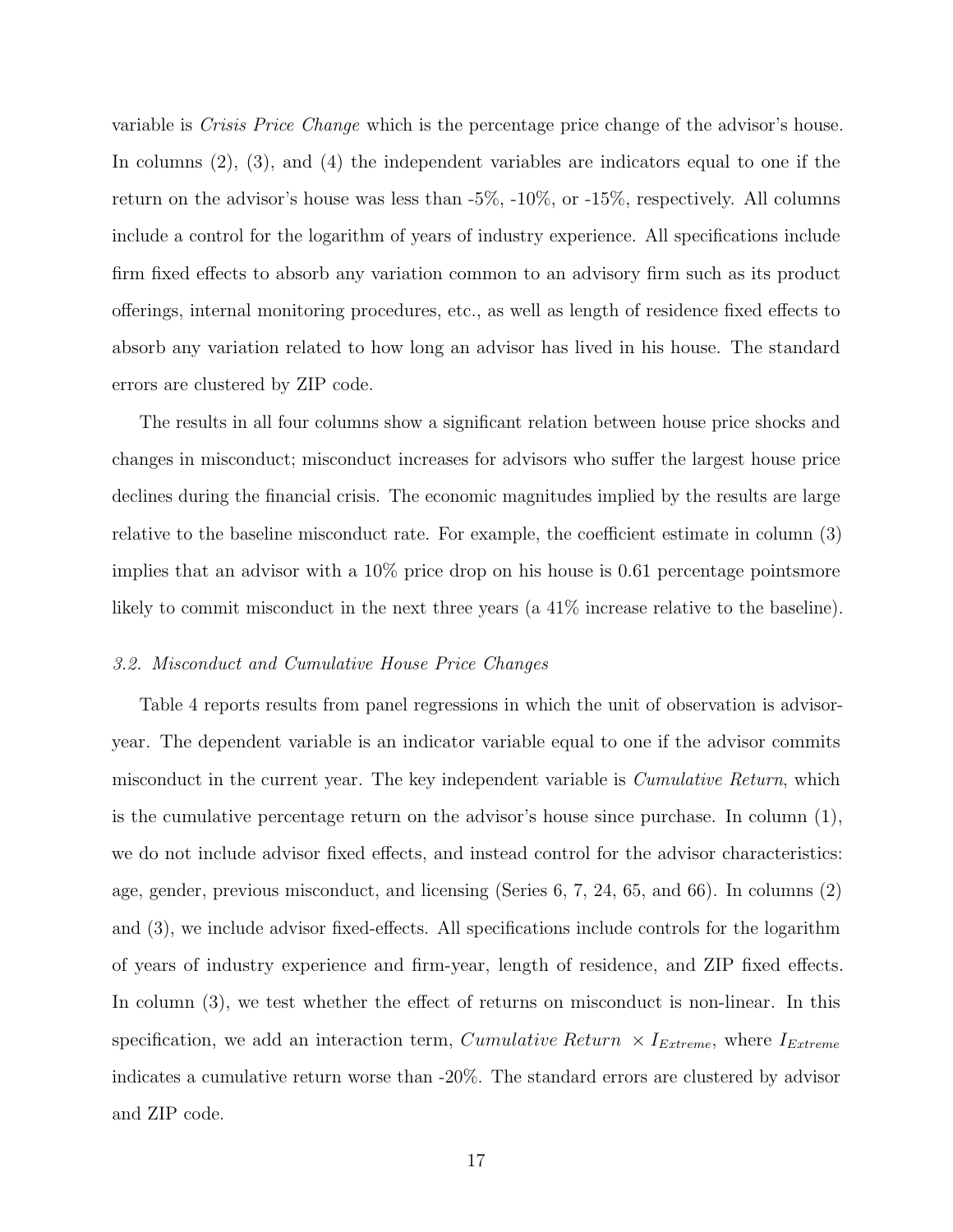Column (1) of Table [4](#page-42-0) reports the simplest of the three specifications. We report this specification, which does not include individual fixed effects, because it is easier to interpret and to show the results are not dependent upon the inclusion of these fixed effects. The negative coefficient shows that advisors with worse cumulative returns on their house are significantly more likely to commit misconduct. The inclusion of firm-year fixed effects means that the specification limits the comparison to advisors who work for the same firm during the same year  $-$  even within this limited comparison group, advisors with worse returns commit more misconduct. The specification also includes ZIP and length of residency fixed effects, meaning that the findings for *Cumulative Return* are relative to other advisors living in the same area and advisors with similar lengths of residency.

The specification reported in Column (2), which we use as our benchmark specification for the remainder of the paper, includes individual fixed effects. In this specification, the advisor is effectively benchmarked against their own behavior throughout the sample. The results show that, even relative to his average misconduct behavior throughout the sample, an advisor is more likely to commit misconduct when his Cumulative Return is low. The results imply that a one standard deviation decrease in cumulative returns (35.8 percentage points change) results in an 7.5 basis point increase in the likelihood of misconduct, which is a 12% increase relative to the baseline misconduct rate.

The specification reported in column (3) includes an interaction term,  $(Cumulative Return - (-20\%) \times I_{Extreme}$ , where  $I_{Extreme}$  indicates a cumulative return worse than  $-20\%$ . We include this specification with a cutoff of  $-20\%$  for two reasons. First, as [Kau, Keenan, and Kim](#page-32-8) [\(1994\)](#page-32-8) show, the probability of financial distress increases non-linearly with the size of the cumulative loss and with the probability increasing sharply well below a cumulative return of 0% (i.e., for small losses down payments provide some protection). Second, most homeowners likely have only an imprecise estimate of their home's value based on their neighbors' home sales, local news stories, observing new construction, etc. But it is unlikely the homeowner knows precisely when their return switches from slightly positive to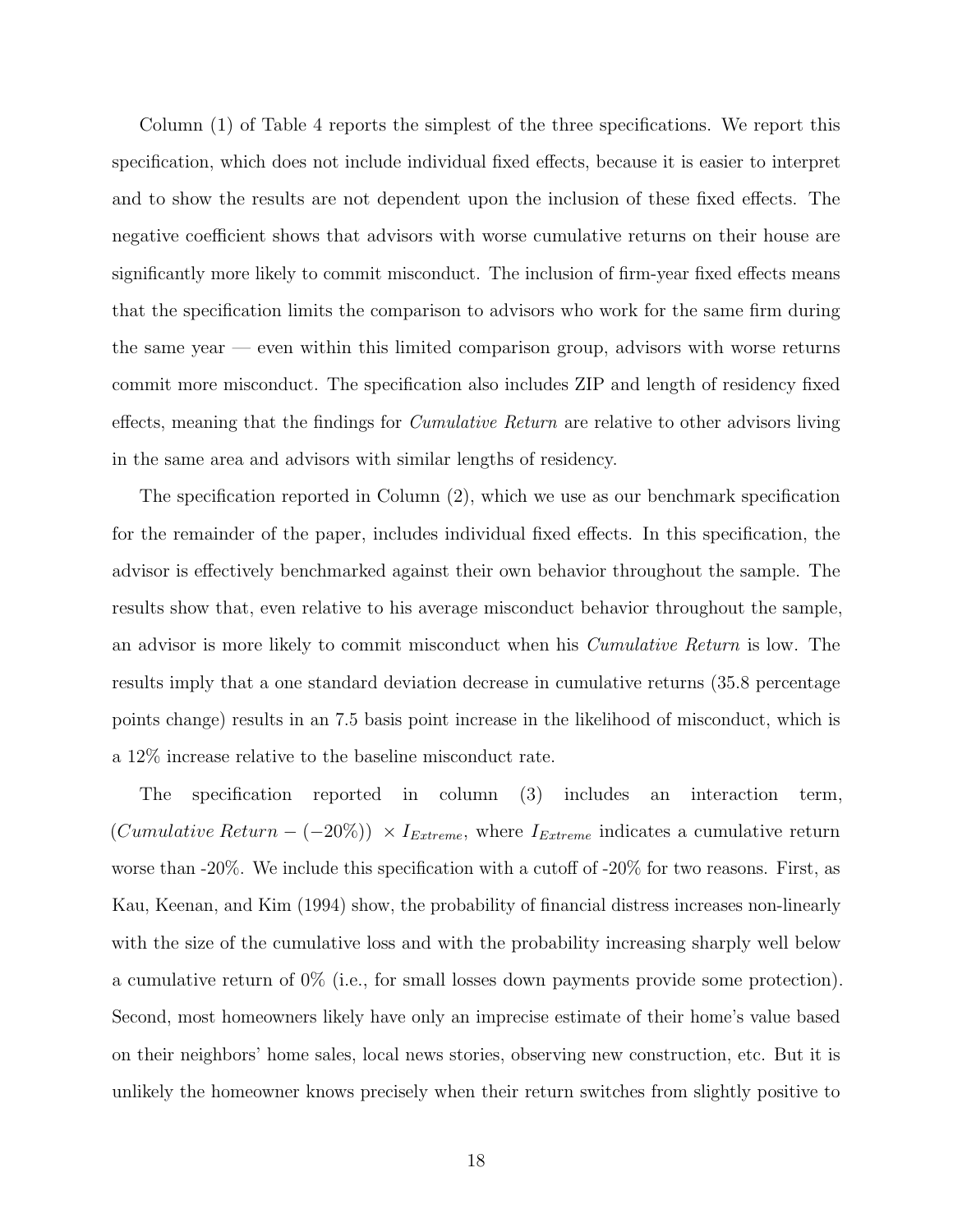slightly negative. By using a large negative cumulative return, we focus on individuals who almost surely know they have suffered large losses. The results in column (3) show the relation between cumulative housing returns and misconduct is non-linear. The increase in misconduct is much greater for large negative returns, indicating that misconduct is significantly more sensitive to large losses on housing.

#### 3.3. A Placebo Test

As a robustness test, we employ a bootstrap-placebo procedure. For each repetition of this procedure, we randomly match each ZIP code with another ZIP code from a different state. We then assign each advisor-year the cumulative housing return from the matched ZIP code-year based on the advisor's year of purchase. The match between ZIP codes is fixed for all years within a single repetition of the bootstrap procedure. For example, suppose that in 2006 an advisor named Bob lived in a house in ZIP code 48823 that he purchased in 2000. Further suppose that, for this repetition of the bootstrap, ZIP code 48823 was randomly assigned returns from ZIP code 78722. Then, in 2006 Bob would be assigned the six-year cumulative housing return from ZIP code 78722. If Bob continued living in the same house, then in 2007 he would be assigned the seven-year cumulative housing return from ZIP code 78722. Other advisors in ZIP code 48823 would also be assigned returns from ZIP code 78722, but their cumulative housing returns would vary depending on their year of purchase. Using these pseudo-cumulative housing returns, we estimate the specification reported in column (2) of Table [4.](#page-42-0) We repeat this procedure 10,000 times.

This procedure assigns random cumulative returns for each advisor-year observation, but crucially, preserves all other time-series and cross-sectional relations in the panel. The time-series relations are preserved because the advisor's pseudo cumulative return is drawn from the same randomly assigned ZIP code for each year. The cross-sectional relations between advisors in a single ZIP code are preserved because they are all assigned returns from the same randomly assigned ZIP code. Further, any effects caused purely by the length of residency are preserved. For example, suppose that advisors with greater length of residency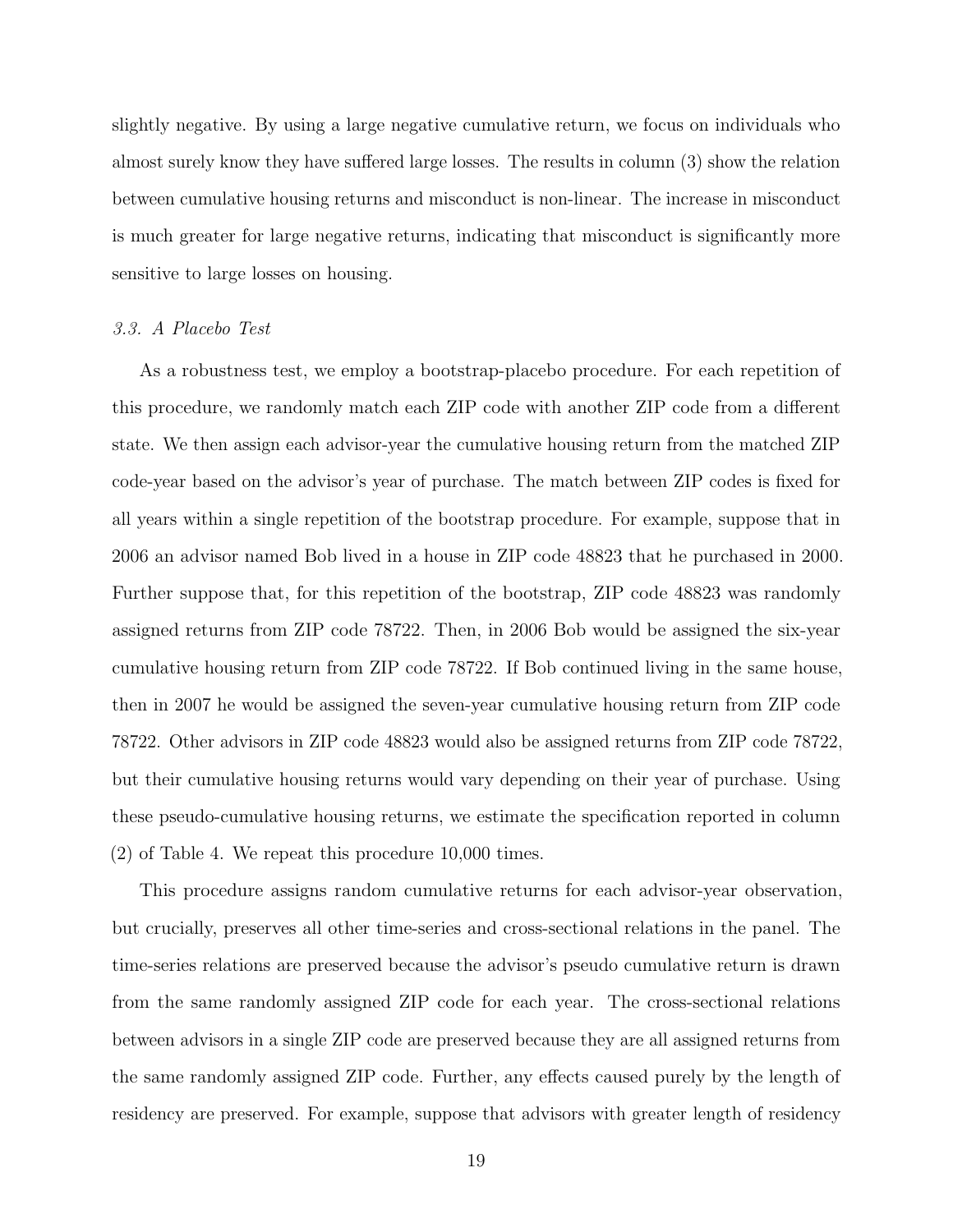generally: (1) have higher cumulative returns and (2) are less likely to increase misconduct following house price shocks because of deeper community ties. This relation would be preserved in the placebo test because the pseudo cumulative return is a function of length of residency.

Figure 5 plots a histogram of the coefficient estimates on the *Pseudo-Cumulative Return* variable. The actual coefficient estimate of -0.2082 lies over six standard deviations below the mean of the bootstrapped coefficients (-0.010), and none of the 10,000 placebo estimates are below the actual coefficient estimate. Thus, the placebo results suggest that it is the *actual* loss suffered by the advisor that drives the relation between housing returns and misconduct.

#### 4. Addressing Concerns about Commonality in Customer and Advisor Shocks

As is most studies of fraud and misconduct, we observe *detected* misconduct not *actual* misconduct. This creates the possibility of bias if variation in the detection rate is correlated with the independent variable of interest. In our study, a possible concern is that a customer's propensity to file a complaint against her advisor varies with the customers' real estate returns. That is, if a customer is under financial pressure due to losses on her home, she may become more likely to file a formal complaint against her advisor. In this section, we present a number of tests that address this concern.

#### 4.1. ZIP-Year Fixed Effects

Column (1) of Table [5](#page-43-0) is similar to the baseline specification, but includes ZIP-year fixed effects instead of ZIP fixed effects. These fixed effects exploit the fact that cumulative housing returns vary across advisors in the same ZIP code during the same year, based on when the advisors purchased their homes combined with the price path of housing in that ZIP code. The ZIP-year fixed effects remove variation that is common to all advisors in the same ZIP code during the year, such as local housing price shocks during the year, the economic and demographic characteristics of the local customer base, and any other local commonalities including the propensity of local customers to file complaints. In this specification, the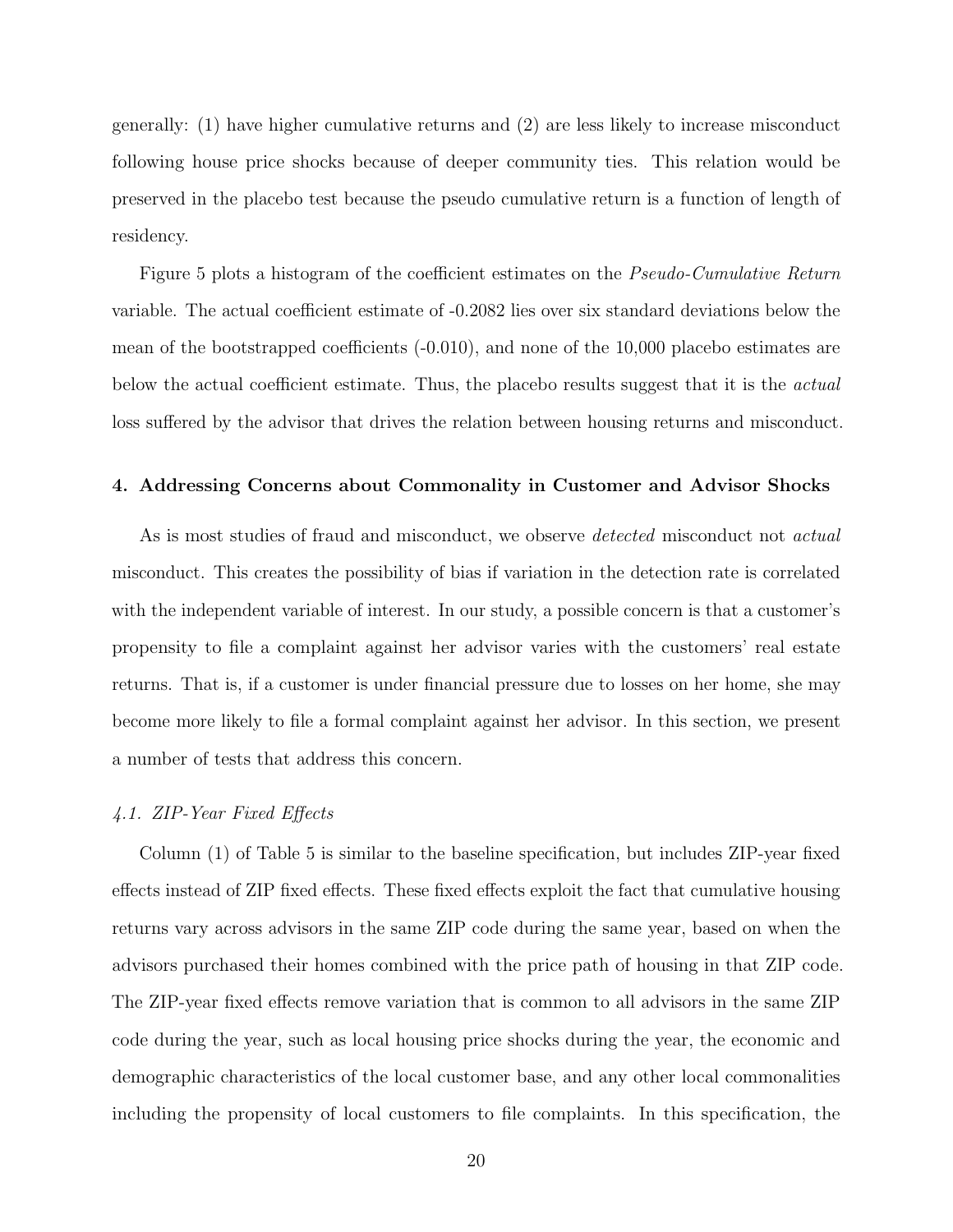variation in the dependent variable is limited to the time-series increase in misconduct by an advisor relative to the time-series increase of other advisors who live in the same ZIP code in that year. The variation in the key independent variable is limited to the cross-sectional variation across advisors living in the same ZIP code at that point in time.

This specification is quite conservative and likely removes much of the variation of interest, but it eliminates potential confounding effects. For example, suppose that dishonest advisors prefer to live in exciting metropolitan areas that have volatile real estate prices. These advisors commit misconduct regardless of local housing returns. Further suppose that customers are more likely to detect misconduct following a market downturn because of price declines, greater vigilance, or other reasons. Such a combination of events could create a spurious relation between housing returns and misconduct, however, it would be removed by the inclusion of the ZIP-year fixed effects.

The results in column (1) show that the relation between misconduct and cumulative housing returns remains negative and significant even after including the ZIP-year fixed effects. Even with these fixed effects, we find that advisors with worse cumulative returns are significantly more likely to commit misconduct. Further, the magnitude of the coefficient is similar to that in the baseline specification.

### 4.2. Branch-Year and Branch-ZIP-Year Fixed Effects

Column (2) of Table [5](#page-43-0) includes branch-year fixed effects, which subsume the firm-year fixed effects in the baseline specification. This specification removes any variation common to advisors who work at the same branch<sup>[22](#page-21-0)</sup> of the same firm during the year, including local housing price shocks, the economic circumstances of the firm's local customer base, local monitoring and oversight, and the firm's product offerings. Even with these more stringent fixed effects, the results show a significant relation between housing returns and misconduct.

Column (3) of Table [5](#page-43-0) includes branch-year-ZIP fixed effects, which subsume both the

<span id="page-21-0"></span> $^{22}$ This definition of branch follows from [Egan, Matvos, and Seru](#page-31-5) [\(2018b\)](#page-31-5), but differs from that of [Dimmock,](#page-31-4) [Gerken, and Graham](#page-31-4) [\(2018\)](#page-31-4) who use business address information that is not provided by all states.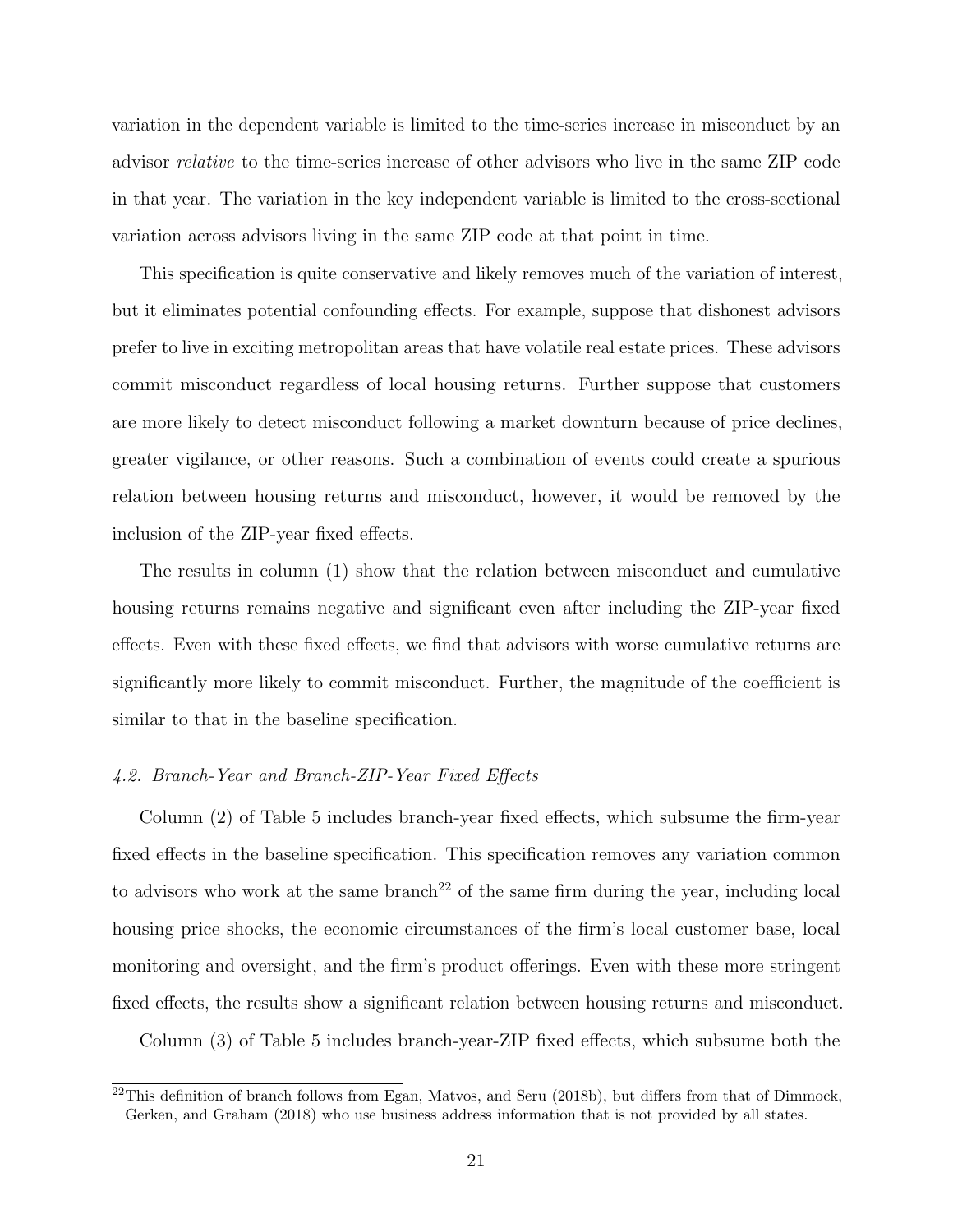firm-year and zip-year fixed effects. This specification effectively limits the comparison to be between advisors who work for the same branch of the same firm and live in the same ZIP code during the year. These are very restrictive fixed effects that remove many sources of potentially confounding variation. The cost of including these fixed effects, however, is that we likely remove variation of interest and that we must drop more than half the observations due to insufficient variation within the fixed effect unit. The results show that, once again, there is a significant negative relation between Cumulative Return and misconduct. Advisors with worse cumulative returns on their home are significantly more likely to commit misconduct even relative to their local co-workers.

## 4.3. Out-of-State Customers

The previous fixed effect specifications include ZIP-year and branch-ZIP-year fixed effects. These fixed effects remove all variation common to advisors living in the same ZIP code during the same year — such as shared variation in the advisors' customer base. It is possible, however, that even after removing ZIP-year variation, there remains a positive correlation between the real estate shocks of advisors and their customers. For example, suppose that because of demographic similarity advisors who recently purchased a house are disproportionately likely to match with customers who also recently purchased a house, resulting in similar cumulative real estate returns even within ZIP-year. In this section, we address the issue of advisor-customer commonality by using an alternative dependent variable.

Although many customer-advisor matches are between geographically proximate individuals, this is not always the case. In the data, we can observe the state of residence for customers who file complaints<sup>[23](#page-22-0)</sup> and find that  $15.4\%$  of customer complaints are out-of-state customer complaints.<sup>[24](#page-22-1)</sup> In the results reported in column  $(4)$  of Table [5,](#page-43-0) we limit the dependent variable

<span id="page-22-0"></span> $^{23}$ Unfortunately, we do not observe the state of residence for customers who do not file complaints.

<span id="page-22-1"></span> $^{24}$ As multiple customers can file a complaint in a year, 27.3% of advisor-years with *Misconduct* include at least one out-of-state complaint.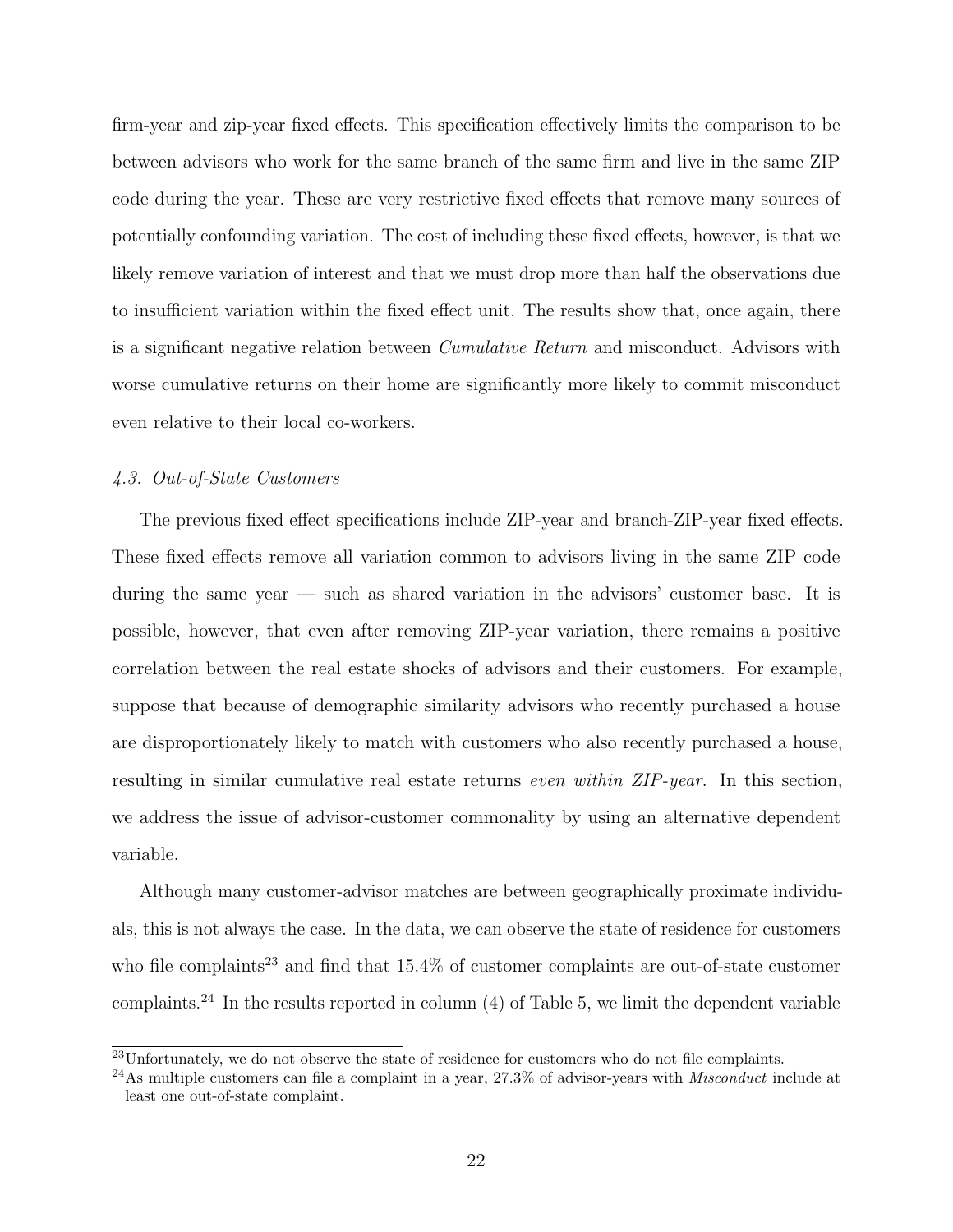to include only customer complaints filed by out-of-state customers.

The results show that the relation between the advisor's *Cumulative Return* and misconduct remains significant even with this restricted dependent variable. This test breaks the link between the local real estate price shock suffered by the advisor and the shock suffered by the (geographically distant) customer, suggesting that it is not the customers' real estate losses that drive our results.

### 4.4. Regulatory Actions and Employment Terminations

In this section, we present another test to address the potential concern that, even after the inclusion of the fixed effects, an advisor's Cumulative Return is correlated with his customer's housing returns, or more generally, correlated with time-variation in his customer's propensity to file complaints. Specifically, in column (5) of Table [5](#page-43-0) the dependent variable is set equal to one if the advisor discloses a regulatory action or is terminated by his employer. For this test, we exclude all advisor-year observations that include a customer complaint so to ensure the regulatory actions and terminations are not responses to customer complaints (e.g., if a firm terminated an advisor because of a customer complaint).

Government regulation of financial advisors is conducted by state governments. We include state-year fixed effects to remove the state regulator's overall propensity to take actions in a given year.<sup>[25](#page-23-0)</sup> We also continue to include firm-year fixed effects to remove each firm's propensity to terminate its employees during a given year. These fixed effects remove the most obvious sources of confounding variation — as there is no obvious reason to expect that a state regulator or firm would systematically take harsher actions against advisors with worse cumulative housing returns.

The results in column (5) show that, even when misconduct is limited to exclude customer complaints, advisors with worse Cumulative Return are significantly more likely to commit misconduct. Overall, the results in Table [5](#page-43-0) support the argument that wealth shocks affect

<span id="page-23-0"></span> $^{25}$ FINRA is responsible for some regulation at the national level, but national level effects will be subsumed by the state-year fixed effects.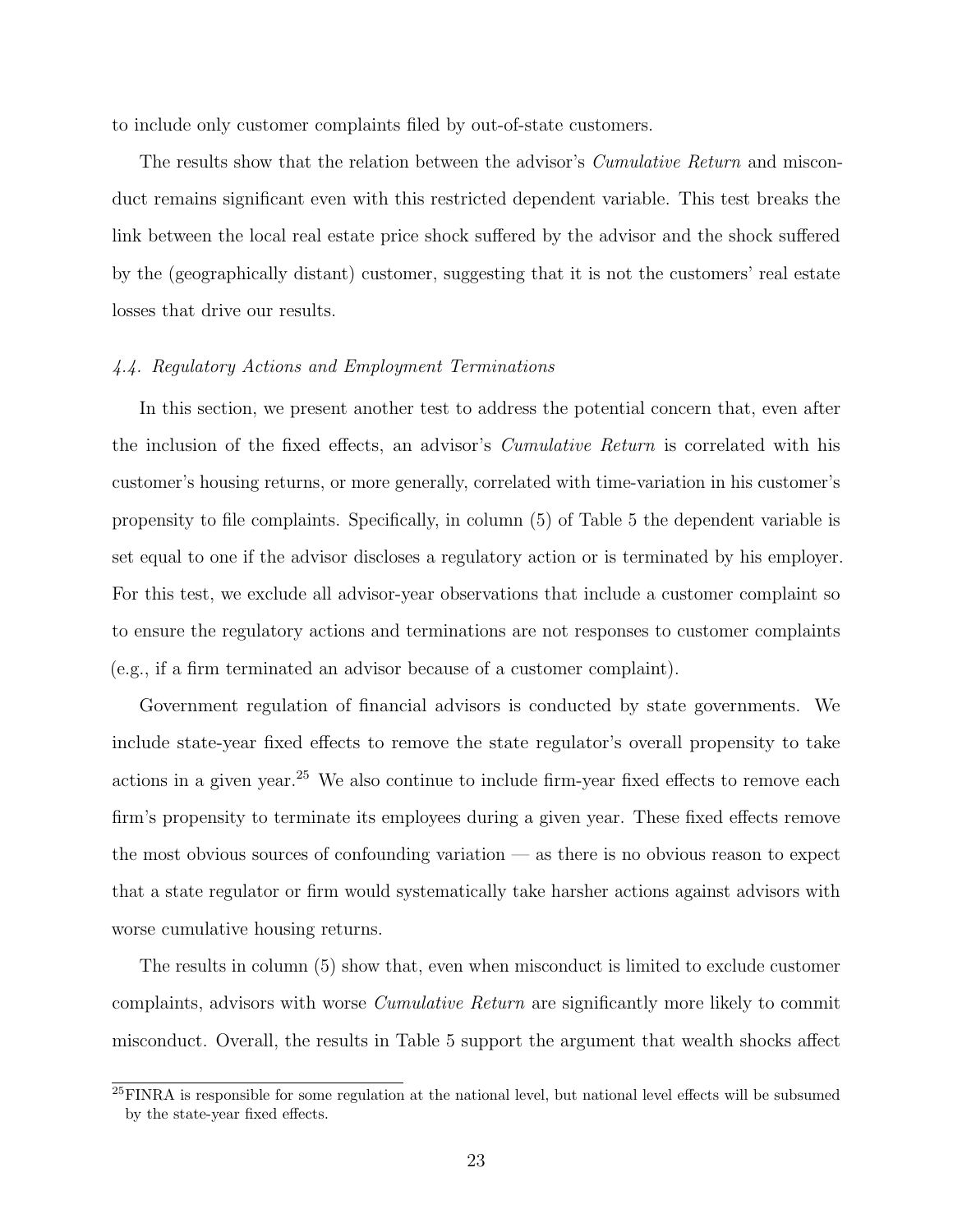the propensity of financial advisors to commit misconduct.

### 5. Cross-Sectional Variation in Termination Risk

In this section, we test how cross-sectional variation in termination risk affects the relation between real estate shocks and misconduct. Prior studies show that there is large variation in the likelihood that an advisor is terminated after committing misconduct (e.g., [Egan, Matvos,](#page-31-1) [and Seru, 2018a](#page-31-1)[,b\)](#page-31-5). Higher termination risk implies a lower expected return to committing misconduct. Thus, all else held equal, we expect advisors with higher termination risk will be less likely to increase misconduct following a real estate shock.

[Egan, Matvos, and Seru](#page-31-1) [\(2018a\)](#page-31-1) show large across-firm variation in tolerance for misconduct. We measure each advisor's termination risk based on the fraction of the other advisors working at the firm who have a history of prior misconduct. If this fraction is above the sample average, we set the indicator variable *High Firm-Year* equal to one.<sup>[26](#page-24-0)</sup> The results, reported in column (1) of Table [6,](#page-44-0) show that the coefficient on the interaction term Cumulative Return  $\times$  High Misconduct Firm-Year is significant and negative. Even after controlling for firm-year fixed effects, the effect of a real estate shock on misconduct is greater when the career risk associated with committing misconduct is smaller.

The specification in column (2) of Table [6](#page-44-0) is conceptually similar to that in column (1), but here we consider tolerance for misconduct at a finer geographic level. In this test, we classify firms at the branch-year level. That is, we create an indicator variable High Branch-Year, which is set to one if an above average proportion of the advisor's fellow employees who work at the same branch have a history of past misconduct. This variable allows for the possibility that a firm's tolerance for misconduct in a given year could vary across branches due to the

<span id="page-24-0"></span> $^{26}$ We do not include the advisor's own history of misconduct when constructing this variable because of biases that occur in fixed effect regressions in which an independent variable is a function of lagged values of the dependent variable. See [Nickell](#page-32-9) [\(1981\)](#page-32-9) for further discussion. Because the advisor's own history of misconduct is not included in this variable, its direct effect is not fully subsumed by the firm-year fixed effect, and so it is included in the regression. However, due to its high correlation with the firm-year fixed effects, the coefficient on the direct effect is unreliable due to multicollinearity. However, the issue of multicollinearity does not affect the coefficient on the interaction term, which is the coefficient of interest.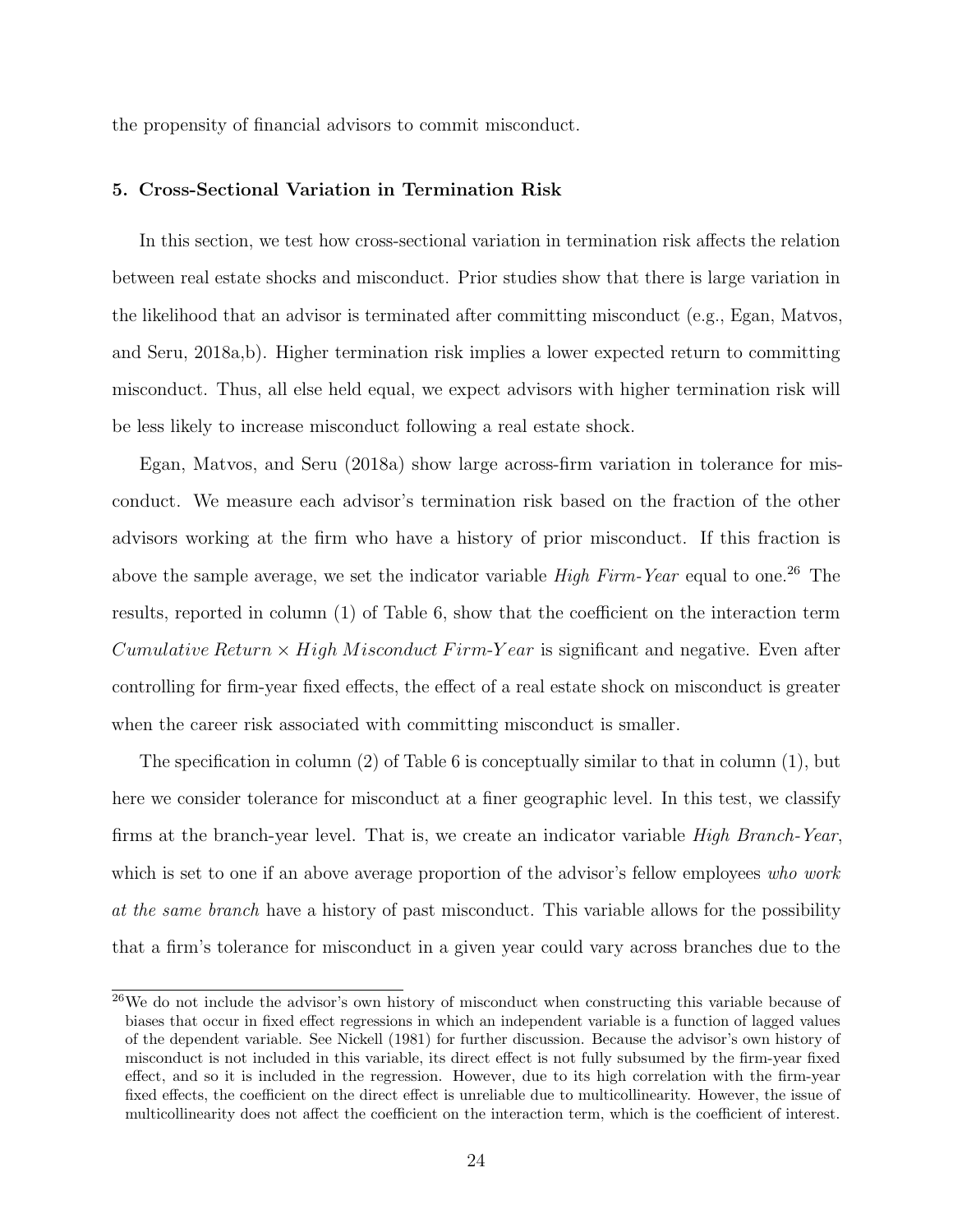local manager, state regulators, or other reasons. The coefficient on the interaction term is significant and negative; advisors are more likely to commit misconduct following a real estate shock when they work for a branch with a high tolerance for misconduct.

Column (3) of Table [6](#page-44-0) considers individual-level career risk from committing misconduct, rather than firm or branch level career risk as in the previous columns. [Egan, Matvos,](#page-31-5) [and Seru](#page-31-5) [\(2018b\)](#page-31-5) show that, relative to men, women are more likely to be terminated for misconduct and less likely to find new employment following termination. Accordingly, women face relatively more severe career risk for committing misconduct. As in [Egan, Matvos, and](#page-31-5) [Seru](#page-31-5) [\(2018b\)](#page-31-5), 25% of advisors in our sample are female. The coefficient on the interaction term *Cumulative Return*  $\times$  *Female* is significant and positive. Indeed, for females the net effect of *Cumulative Return* is not significant. Overall, the results in this section show that the relation between real estate shocks and misconduct is stronger when there is less career risk from committing misconduct.

#### 6. Active versus Passive Misconduct

Throughout the paper, we have interpreted misconduct as an *active* choice. That is, that advisors deliberately exploit their clients for financial gain. If advisors derive utility from ethical behavior,[27](#page-25-0) and ethical behavior is a normal good, then advisors' "consumption" of ethical behavior will decrease when wealth decreases. Alternatively, as advisors approach the bankruptcy boundary the financial penalties associated with detected misconduct may no longer provide a deterrent (for further discussion see [Block and Lind, 1975\)](#page-30-9).

In this section, we consider an alternative possibility — that real estate shocks result in "passive" misconduct through inattention or negligence. Passive misconduct could increase following real estate shocks if the advisor becomes distracted and less effective at work due to financial pressure (e.g., [Maturana and Nickerson, 2017,](#page-32-4) show that students' standardized test

<span id="page-25-0"></span><sup>&</sup>lt;sup>27</sup>Deriving utility from ethical behavior implies an advisor may forgo at least some opportunities to commit misconduct even when the misconduct has a positive financial net present value. For formal modeling of ethical preferences, see [Block and Heineke](#page-30-0) [\(1975\)](#page-30-0) and [Morrison and Thanassoulis](#page-32-10) [\(2017\)](#page-32-10).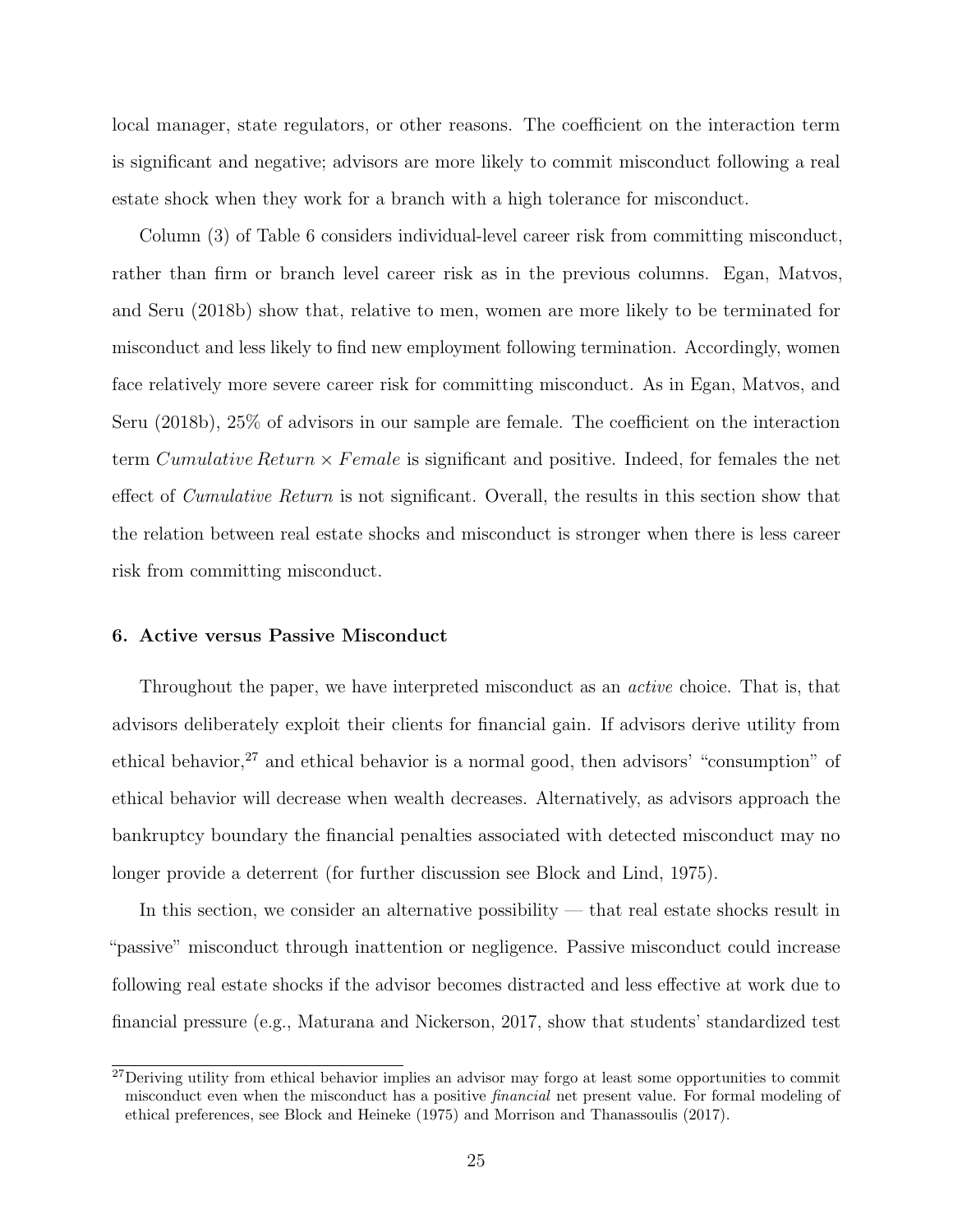scores suffer when their teacher undergoes financial distress). Note that active and passive misconduct are not mutually exclusive, and both could occur even for the same individual.

We separate misconduct into active and passive categories by parsing the text fields in the advisors' disclosure statements and classifying misconduct based on key words. Active Misconduct includes misrepresentation, unauthorized trading, fee or commission related misconduct, churning, and fraud. These are acts of commission (intentional actions) that will enrich the advisor if undetected. *Passive Misconduct* includes negligence and omission of key facts. These include acts of omission, and are more consistent with carelessness or inattention instead of enrichment. There are some categories of misconduct, such as unsuitability and violations of fiduciary duty, that we do not classify. Of advisor-years with misconduct events, 53.6% are classified as active, 17.0% as passive, and the remainder cannot be unambiguously classified.

In column (1) of Table [7](#page-45-0) the dependent variable includes only *Active Misconduct*. The coefficient on Cumulative Return is significant and negative. The result shows that, following a decline in the value of their home, advisors are more likely to commit active misconduct taking deliberate actions to exploit customers for financial gain. The results in column (2) show there is also evidence of passive misconduct.

#### 7. Robustness Tests

#### 7.1. Alternative Types of Misconduct

Robustness specifications discussed in this subsection are identical to the baseline specification, but with alternative definitions of misconduct. In column (3) of Table [7](#page-45-0) the dependent variable is an indicator variable equal to one if the advisor committed misconduct involving mutual funds. Mutual funds are a relatively straightforward category of financial products, and are typically regulated and distributed at the national level. In contrast, other financial products may vary across states due to regulator differences (e.g., annuities and some insurance products) or may be distributed primarily in a limited geographic area (e.g., local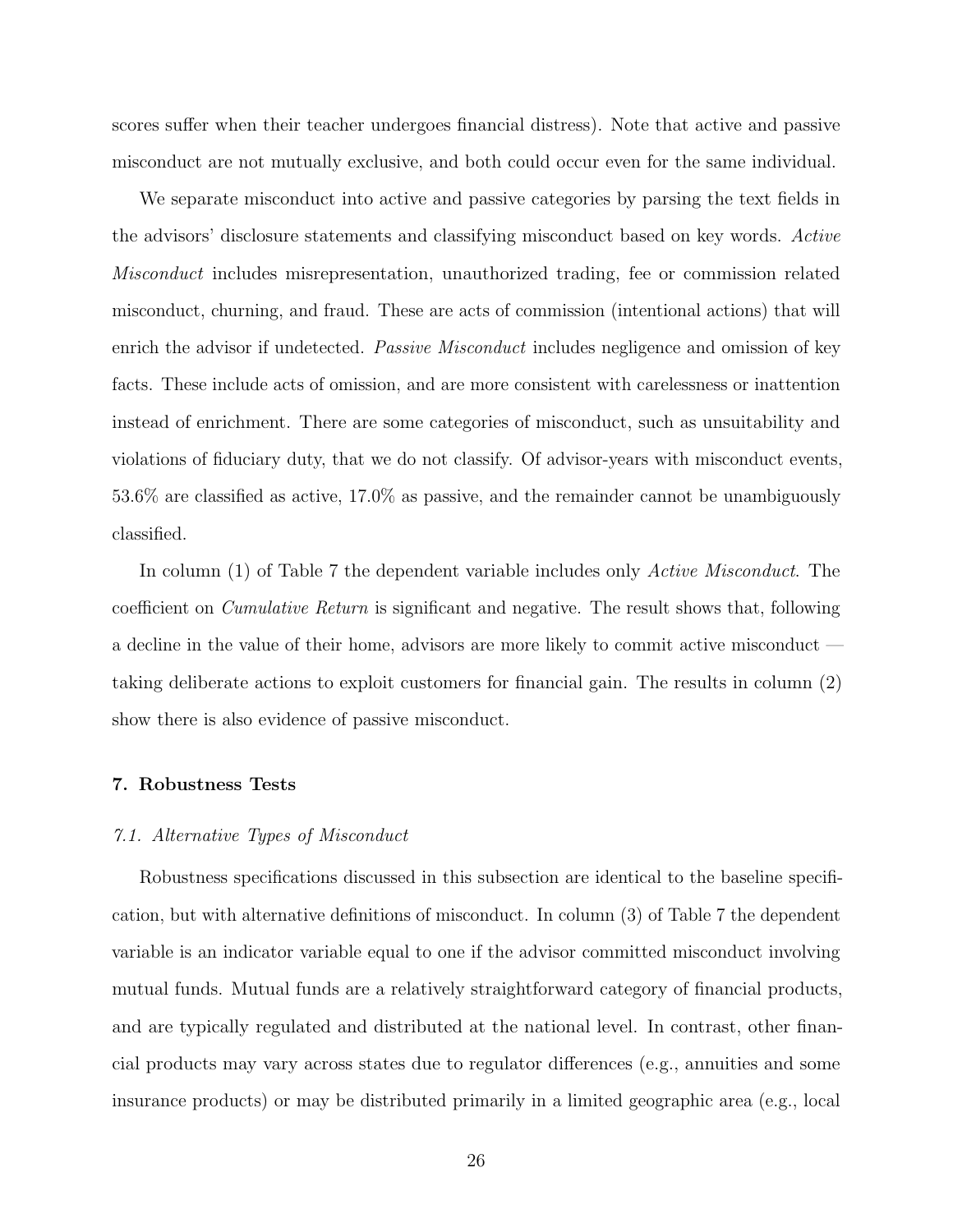micro-cap stocks). Limiting the dependent variable to include only mutual funds reduces the possibility that some type of assortative matching of local products to local customers could confound our analysis. Consistent with the baseline specification, column (3) finds a significant negative coefficient on Cumulative Return.

In column (4) of Table [7](#page-45-0) the dependent variable is set equal to one if there is an incident of misconduct in which the damages exceed \$100,000. A potential concern with the results is that the advisors' actions are unrelated to their own real estate returns but that customers become more likely to file complaints following negative real estate shocks (given the fixed effects, this concern would also require within-ZIP-year commonality in real estate returns between advisors and customers). This possibility is most plausible for borderline cases with relatively small dollar damages as it is unlikely that customers would tolerate severe misconduct regardless of real estate wealth. The results show that, even with this restrictive definition of misconduct, there is a significant negative relation between the advisor's cumulative real estate returns and large cases of misconduct.

In column (5) of Table [7,](#page-45-0) we define misconduct following [Egan, Matvos, and Seru](#page-31-1) [\(2018a\)](#page-31-1) who use a broader measure of misconduct that, in addition to customer complaints, also includes regulatory actions, terminations by an employing firm, and criminal and civil disclosures. The results are similar to those in the baseline specification. Overall, the results in Table [7](#page-45-0) show that advisors who suffer declines in the value of their home are more likely to commit misconduct of all types.

#### 7.2. Imputed Housing Returns and Advisor Financial Distress

Throughout the paper we use imputed house price returns to measure wealth shocks to financial advisors. As a validation test of this measure, we test whether imputed house price returns predict actual financial distress. FINRA requires financial advisors to disclose any bankruptcy filing or other "compromise with creditors" in which "a creditor agrees to accept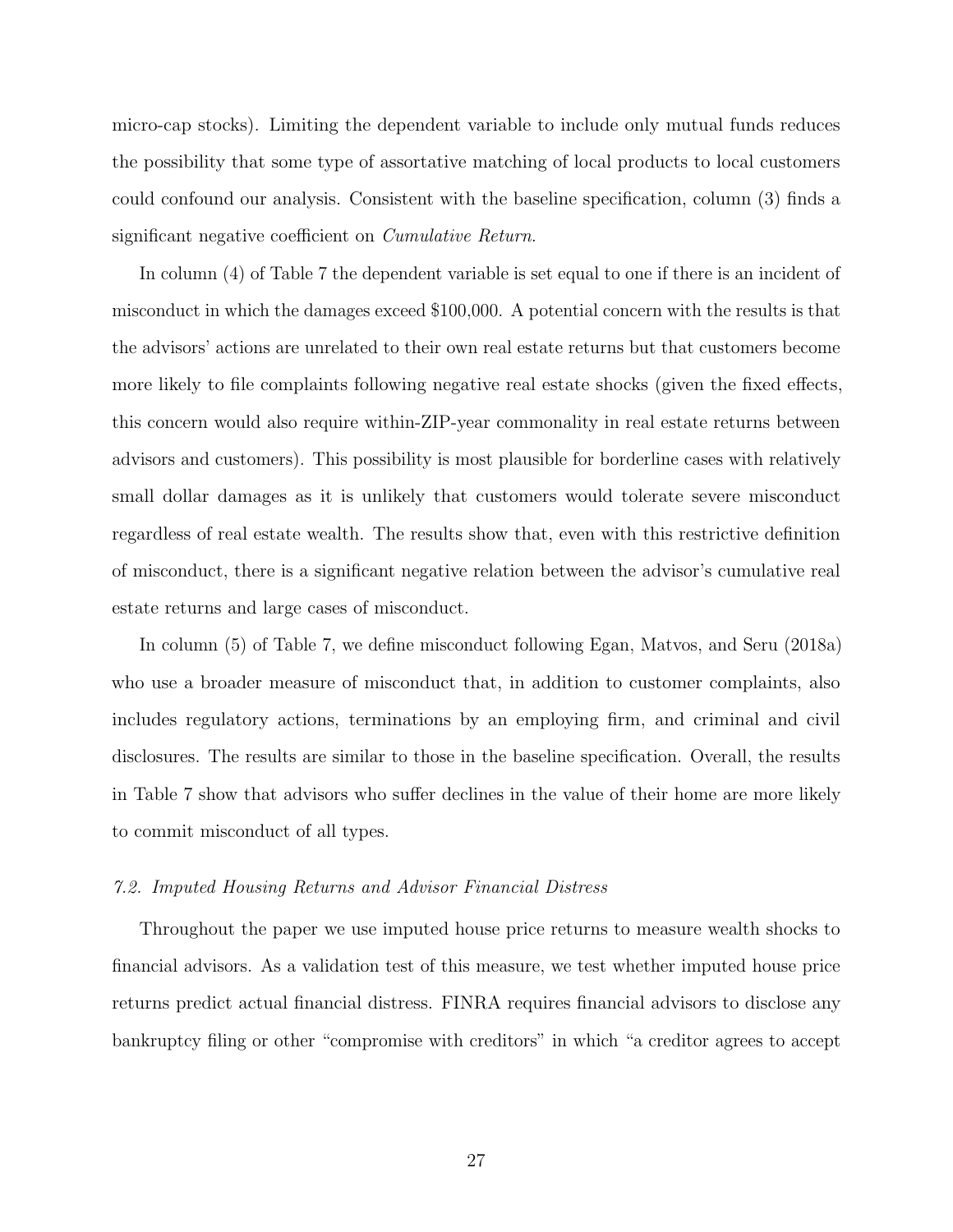less than the full amount owed"[28](#page-28-0) for a 10 year period (because advisors no longer need to disclose these events after 10 years, for these tests the sample period begins in 2008). We use these disclosures to create two measures of financial distress.

In column (1) of Table [8,](#page-46-0) the dependent variable is an indicator equal to one if the advisor files for bankruptcy in the next year. Aside from this change to the dependent variable, the specification is identical to the baseline specification. The results show that advisors with worse cumulative housing returns are significantly more likely to declare bankruptcy. Further, the implied economic magnitudes of the estimates are large relative to the baseline rate of bankruptcy; the coefficient estimate implies that a one standard deviation decline in Cumulative Return is associated with an 0.11 percentage point increase in the probability of bankruptcy (a 36.4% increase relative to the baseline rate of bankruptcy).

In column (2) of Table [8,](#page-46-0) the dependent variable is an indicator equal to one if the advisor discloses a "compromise with creditors" related to an underwater sale (a house sale in which the proceeds are less than the debts secured by the property and the advisor does not pay the lender the difference) in the next year. This provides a very direct measure of financial distress related to housing returns. The results show that advisors with worse cumulative house returns are significantly more likely to disclose underwater home sales. Further, the implied magnitudes are large; the coefficient estimate implies that a one standard deviation decline in Cumulative Return is associated with a 0.14 percentage point increase in underwater sales (a 130.4% increase relative to the baseline rate). Overall, the results in Table [8](#page-46-0) provide evidence that our imputed measure of housing price returns captures meaningful wealth shocks for financial advisors.

<span id="page-28-0"></span><sup>28</sup>See <www.finracompliance.com/wp-content/uploads/2015/04/Finra-U4-U5-QnA.pdf> for a more detailed definition of the reporting requirements.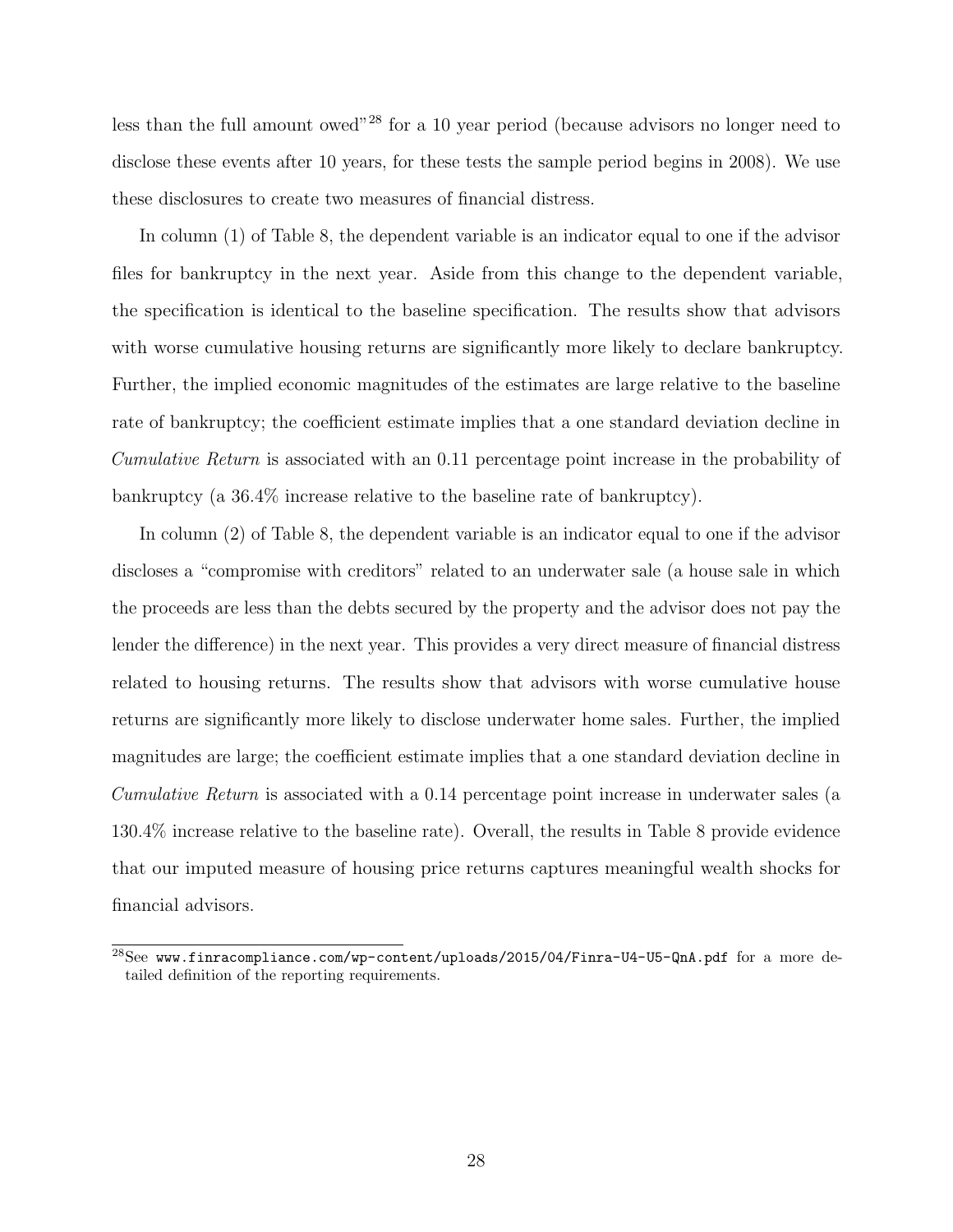#### 8. Conclusion

This paper studies whether household level financial shocks affect the propensity of employees to engage in financial misconduct. We measure household financial shocks using housing price declines, and measure misconduct using validated customer complaints disclosed by financial advisors in mandatory regulatory filings. The results show that a financial advisor who suffers a large price decline on his house becomes significantly more likely to commit misconduct — and many of these misconduct events are clearly willful actions on the part of the advisor. This increase is relative to the advisor's own historical rate of misconduct and relative to the advisor's co-workers who had smaller housing price declines.

Our results provide useful information for firms designing compliance and monitoring systems and for regulators allocating limited auditing resources. Our findings show that the willingness to commit misconduct is a pliable characteristic of the individual advisor; advisors are more likely to commit misconduct when they are under financial pressure. We also document an externality of real estate price fluctuations — when advisors suffer negative financial shocks they are more likely to financially exploit their clients.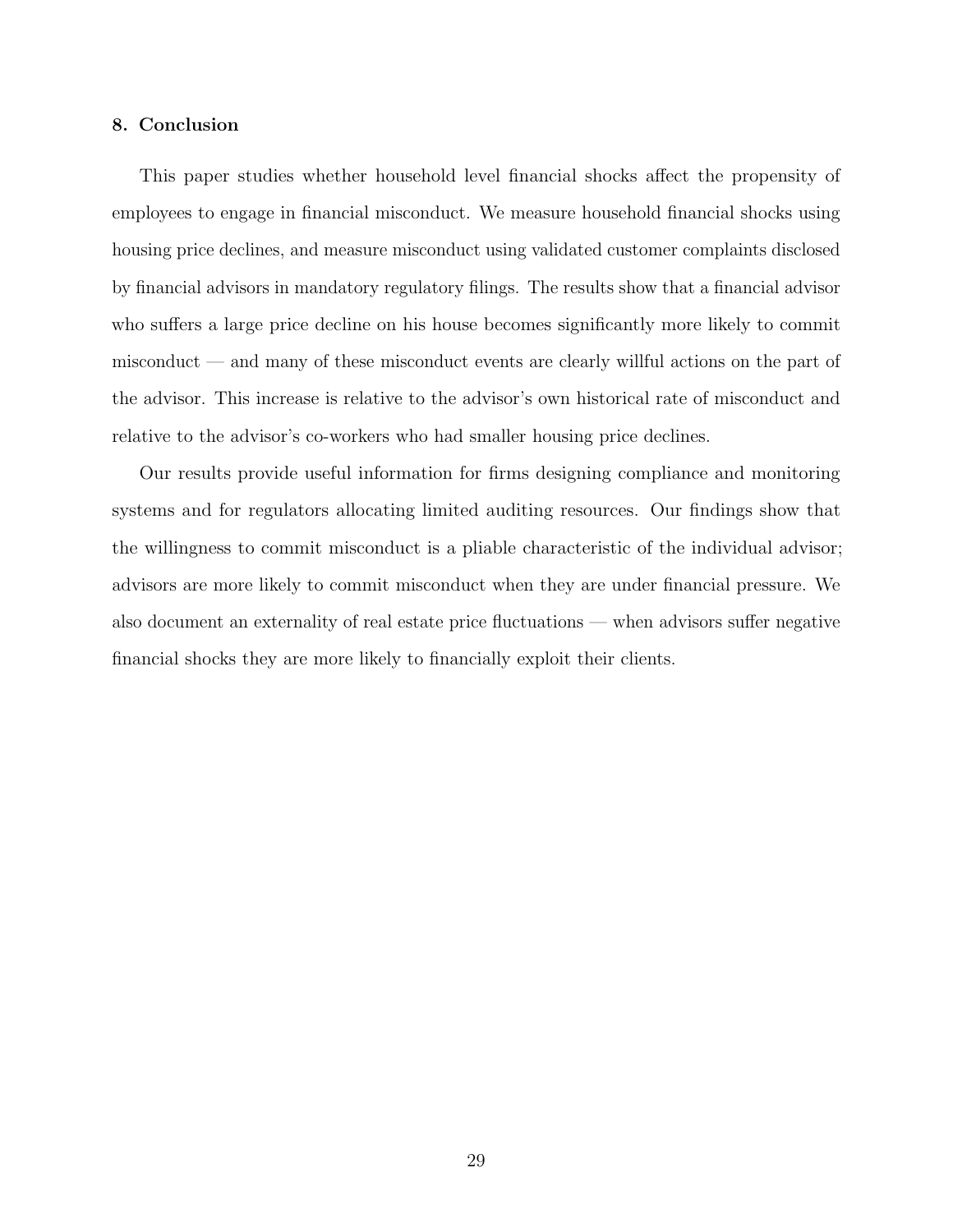### References

- <span id="page-30-4"></span>Bernstein, Shai, Timothy McQuade, and Richard R. Townsend, 2018, Do household wealth shocks affect productivity? Evidence from innovative workers during the great recession, Working paper .
- <span id="page-30-0"></span>Block, M. K., and John Heineke, 1975, A labor theoretic analysis of the criminal choice, American Economic Review 65, 314–325.
- <span id="page-30-9"></span>Block, Michael K., and Robert C. Lind, 1975, Crime and punishment reconsidered, Journal of Legal Studies 4, 241–247.
- <span id="page-30-8"></span>Bogin, Alexander N., William M. Doerner, and William D. Larson, 2016, Local house price dynamics: New indices and stylized facts, Federal Housing Finance Agency Working Paper  $16 - 01$ .
- <span id="page-30-2"></span>Campbell, John Y., and Joao F. Cocco, 2007, How do house prices affect consumption? Evidence from micro data, Journal of Monetary Economics 54, 591–621.
- <span id="page-30-7"></span>Campbell, John Y., Stefano Giglio, and Parag Pathak, 2011, Forced sales and house prices, American Economic Review 101, 2108–2131.
- <span id="page-30-3"></span>Carroll, Christopher D., Misuzu Otsuka, and Jiri Slacalek, 2011, How large are housing and financial wealth effects? A new approach, Journal of Money, Credit and Banking 43, 55–79.
- <span id="page-30-5"></span>Charoenwong, Ben, Alan Kwan, and Tarik Umar, 2017, Who should regulate investment advisors?, Working paper .
- <span id="page-30-1"></span>Cheng, Ing-Haw, Sahil Raina, and Wei Xiong, 2014, Wall street and the housing bubble, American Economic Review 104, 2797–2829.
- <span id="page-30-6"></span>Clifford, Christopher P., and William C. Gerken, 2017, Investment in human capital and labor mobility: Evidence from a shock to property rights, *Working paper*.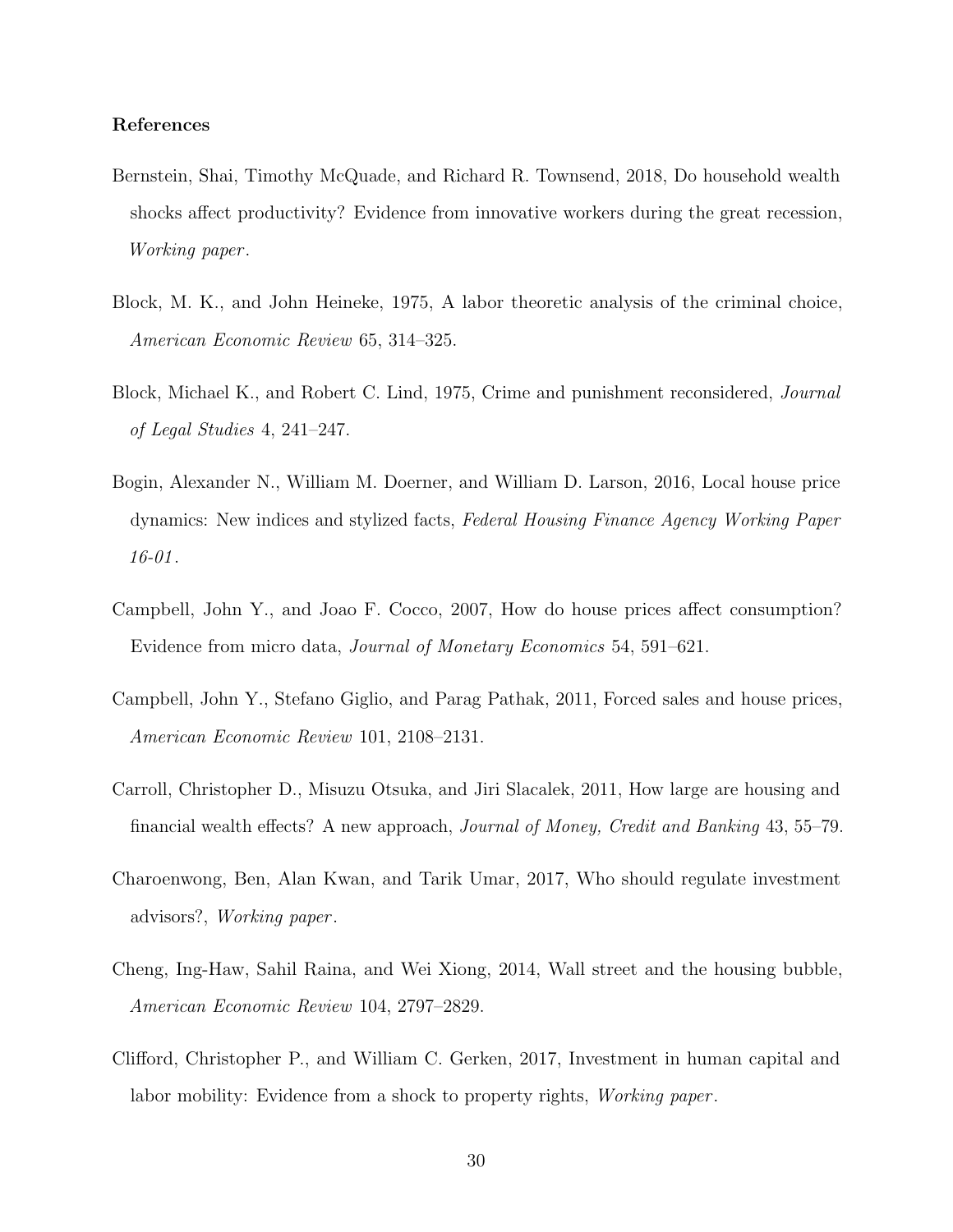- <span id="page-31-0"></span>Cressey, Donald R., 1971, Other Peoples' Money: A Study of the Social Psychology of Embezzlement (Glencoe: Free Press).
- <span id="page-31-6"></span>DeFusco, Anthony A., 2018, Homeowner borrowing and housing collateral: New evidence from expiring price controls, Journal of Finance 73, 523–573.
- <span id="page-31-4"></span>Dimmock, Stephen G., William C. Gerken, and Nathaniel P. Graham, 2018, Is fraud contagious? Career network and fraud by financial advisors, Journal of Finance forthcoming.
- <span id="page-31-10"></span>Edlund, Lena, Cecilia Machado, and Maria Sviatschi, 2016, Bright minds, big rent: Gentrification and the rising returns to skill, Working paper .
- <span id="page-31-1"></span>Egan, Mark, Gregor Matvos, and Amit Seru, 2018a, The market for financial adviser misconduct, Journal of Political Economy forthcoming.
- <span id="page-31-5"></span>Egan, Mark, Gregor Matvos, and Amit Seru, 2018b, When Harry fired Sally: The double standard in punishing misconduct, Working Paper, Stanford University.
- <span id="page-31-2"></span>Fich, Eliezer M., and Anil Shivdasani, 2007, Financial fraud, director reputation, and shareholder wealth, Journal of Financial Economics 86, 306–336.
- <span id="page-31-3"></span>Foerster, Stephen, Juhani T. Linnainmaa, Brian T. Melzer, and Alessandro Previtero, 2017, Retail financial advice: Does one size fit all?, Journal of Finance 72, 1441–1482.
- <span id="page-31-7"></span>Gan, Jie, 2010, Housing wealth and consumption growth: Evidence from a large panel of households, *Review of Financial Studies* 23, 2229–2267.
- <span id="page-31-8"></span>Hackethal, Andreas, Roman Inderst, and Steffen Meyer, 2011, Trading on advice, Working paper .
- <span id="page-31-9"></span>Hoechle, Daniel, Stefan Ruenzi, Nic Schaub, and Markus Schmid, 2018, Financial advice and bank profits, Review of Financial Studies forthcoming.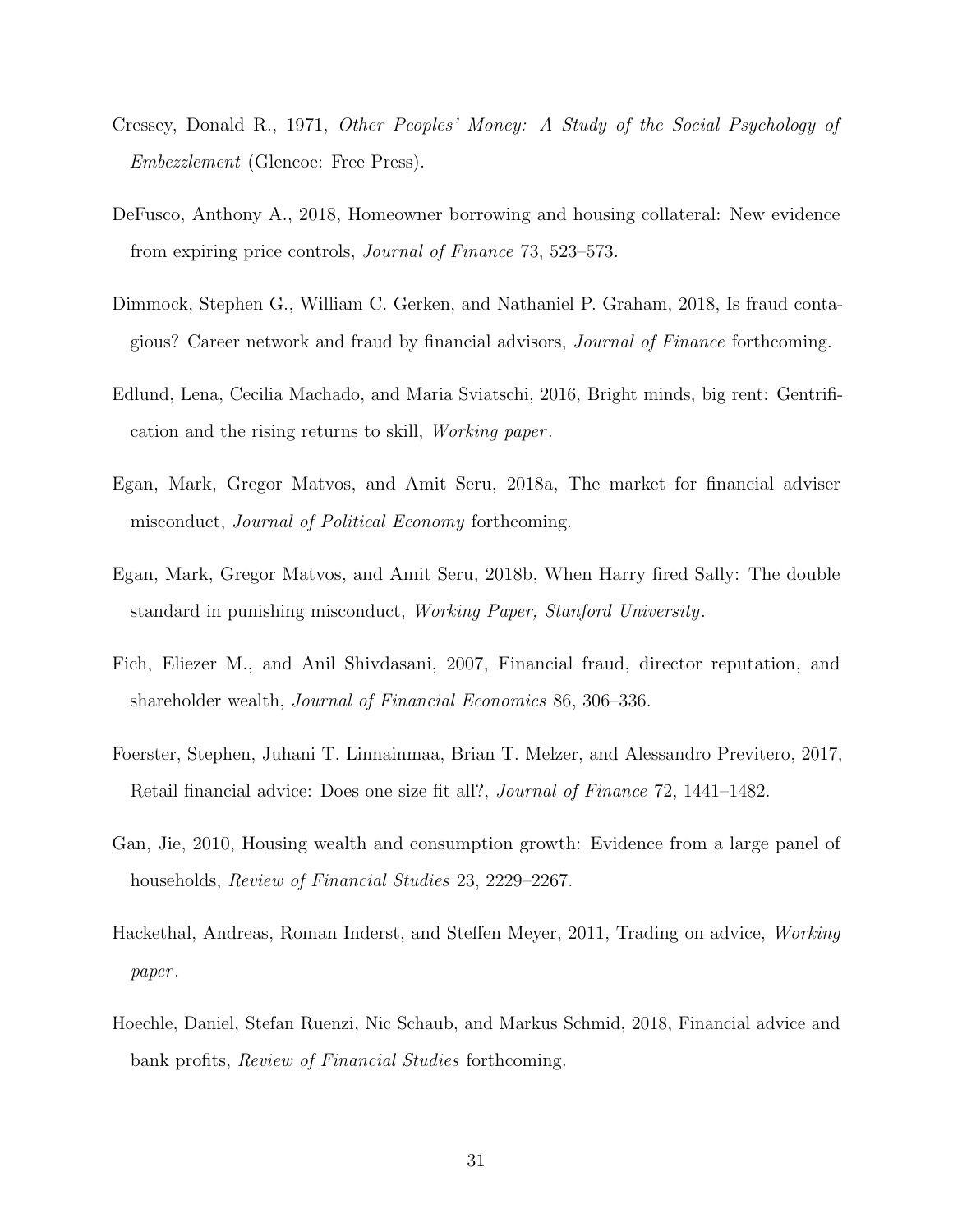- <span id="page-32-1"></span>Hung, Angela A., Noreen Clancy, Jeff Dominitz, Eric Talley, Claude Berribi, and Farrukh Suvankulov, 2008, Investor and industry perspectives on investment advisors and brokerdealers, Technical Report RAND Center for Corporate Ethics and Governance.
- <span id="page-32-5"></span>Inderst, Roman, and Marco Ottaviani, 2009, Misselling through agents, American Economic Review 99, 883–908.
- <span id="page-32-2"></span>Inderst, Roman, and Marco Ottaviani, 2012, How (not) to pay for advice: A framework for consumer financial protection, Journal of Financial Economics 105, 393–411.
- <span id="page-32-0"></span>Karpoff, Jonathan M., D. Scott Lee, and Gerald S. Martin, 2008, The consequences to managers for financial misrepresentation, *Journal of Financial Economics* 43, 581–612.
- <span id="page-32-8"></span>Kau, James B., Donald C. Keenan, and Taewon Kim, 1994, Default probabilities for mortgages, Journal of Urban Economics 35, 278–296.
- <span id="page-32-4"></span>Maturana, Gonzalo, and Jordan Nickerson, 2017, Real effects of financial distress of workers: Evidence from teacher spillovers, Working paper .
- <span id="page-32-3"></span>Mian, Atif, Kamalesh Rao, and Amir Sufi, 2013, Household balance sheets, consumption, and the economic slump, Quarterly Journal of Economics 128, 1687–1726.
- <span id="page-32-10"></span>Morrison, Alan D., and John Thanassoulis, 2017, Ethical standards and cultural assimilation in financial services, Working paper .
- <span id="page-32-6"></span>Mullainathan, Sendhil, Markus Noeth, and Antoinette Schoar, 2012, The market for financial advice: An audit study, NBER Working Paper 17929 .
- <span id="page-32-9"></span>Nickell, Stephen, 1981, Biases in dynamic models with fixed effects, Econometrica 49, 1417– 1426.
- <span id="page-32-7"></span>Parsons, Christopher, Johan Sulaeman, and Sheridan Titman, 2018, The geography of financial misconduct, Journal of Finance forthcoming.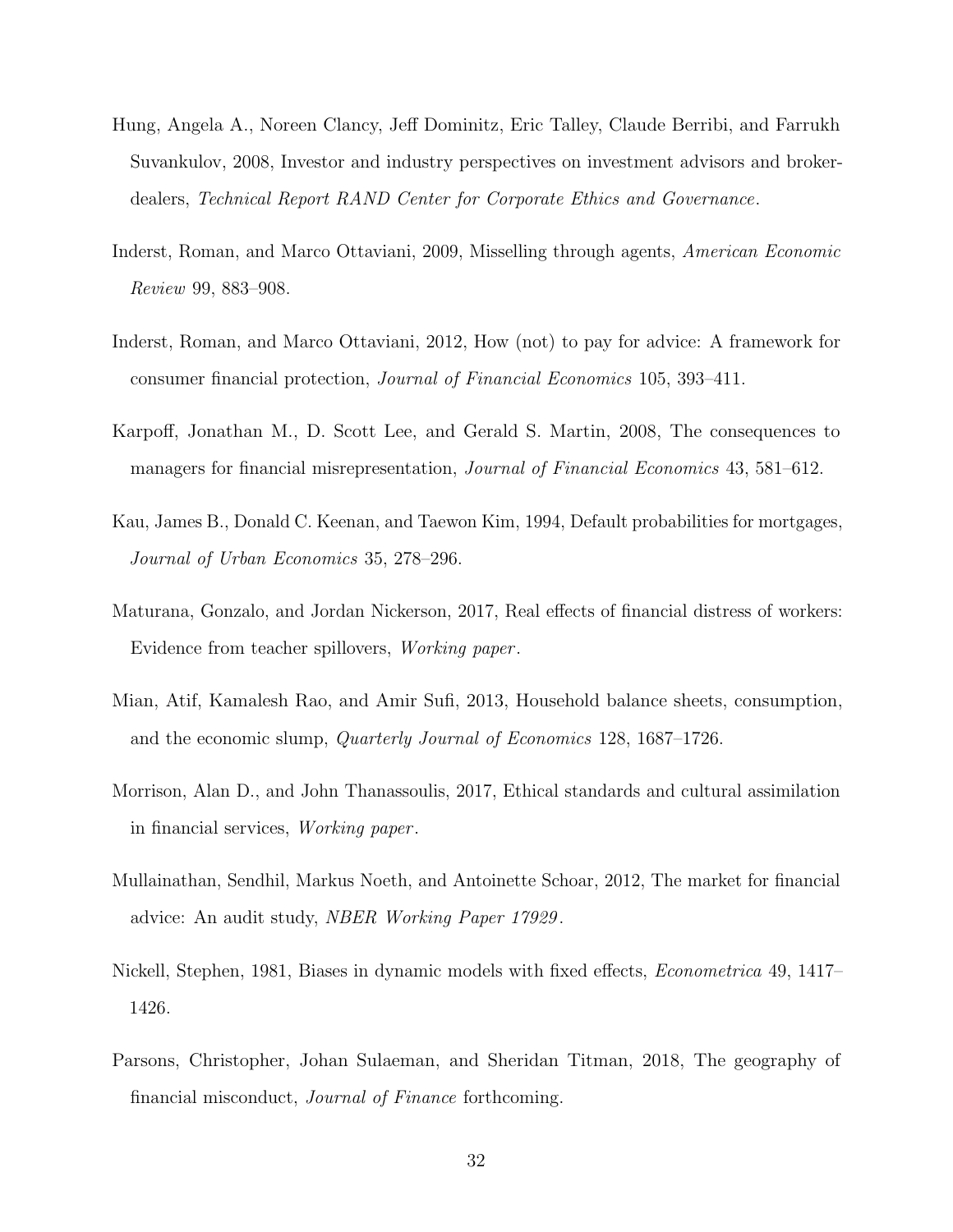- <span id="page-33-0"></span>Pool, Veronika Krepely, Noah Stoffman, Scott E. Yonker, and Hanjiang Zhang, 2018, Do shocks to personal wealth affect risk taking in delegated portfolios?, Review of Financial Studies forthcoming.
- <span id="page-33-1"></span>Qureshi, Hammad, and Jonathan Sokobin, 2015, Do investors have valuable information about brokers?, Working paper .
- <span id="page-33-2"></span>Stoughton, Neal M, Youchang Wu, and Josef Zechner, 2011, Intermediated investment management, Journal of Finance 66, 947–980.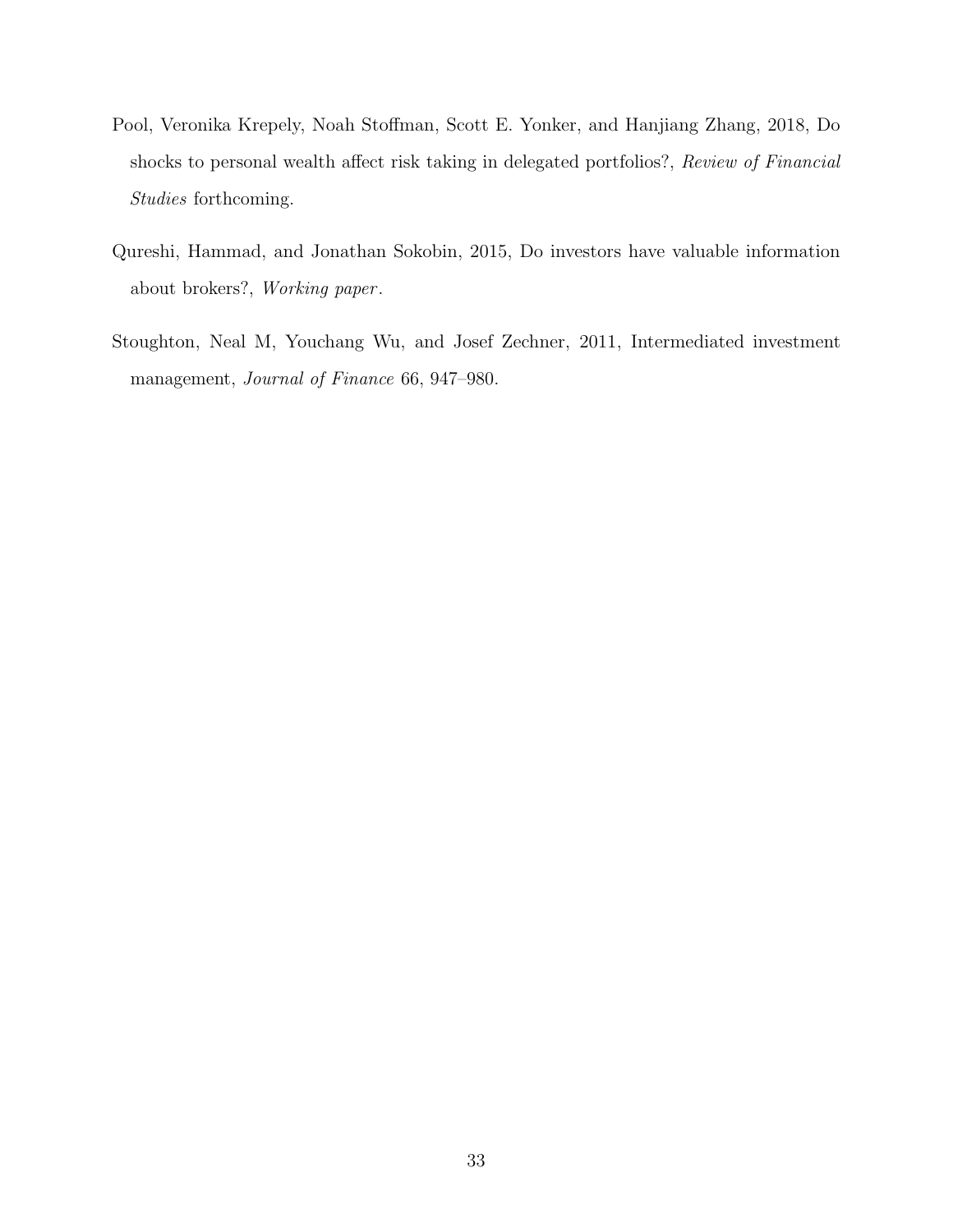

Figure 1: Real Estate Price Shocks by Year

This figure plots the fraction of financial advisors whose residence experiences a year-over-year decline in price of at least 10%, as measured by the Zillow ZIP code level house price index, over our sample period. We plot this measure separately for the entire U.S. (black) and select states.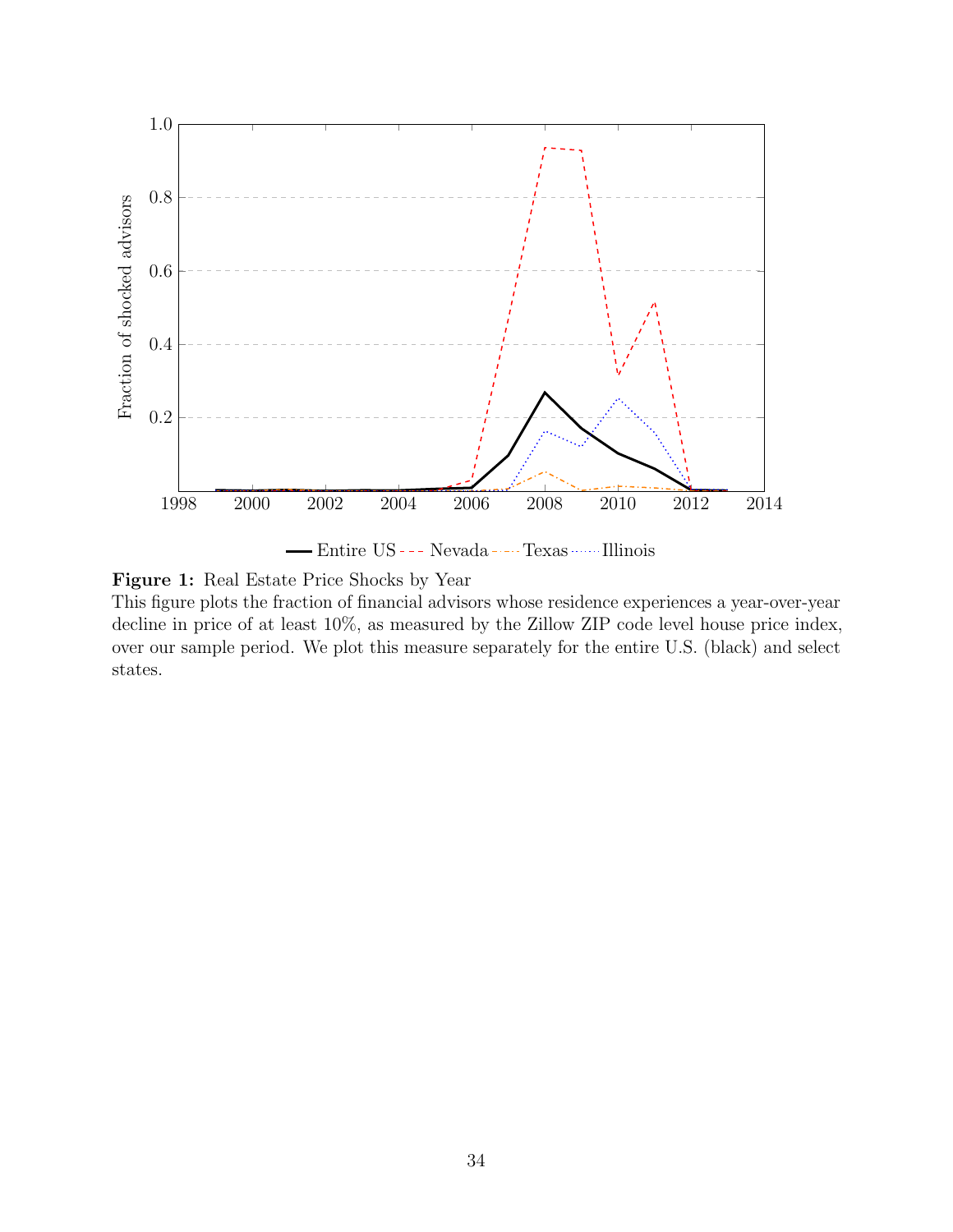

Figure 2: Crisis Price Changes in Metro Atlanta

This figure displays price declines by ZIP code in the Atlanta, GA metropolitan statistical area for 2008. ZIP codes are color coded by level of 2008 loss where darker shades indicate more severe losses. (Note, 0.0-0.0 indicates Zillow ZIP code level house price data is unavailable.)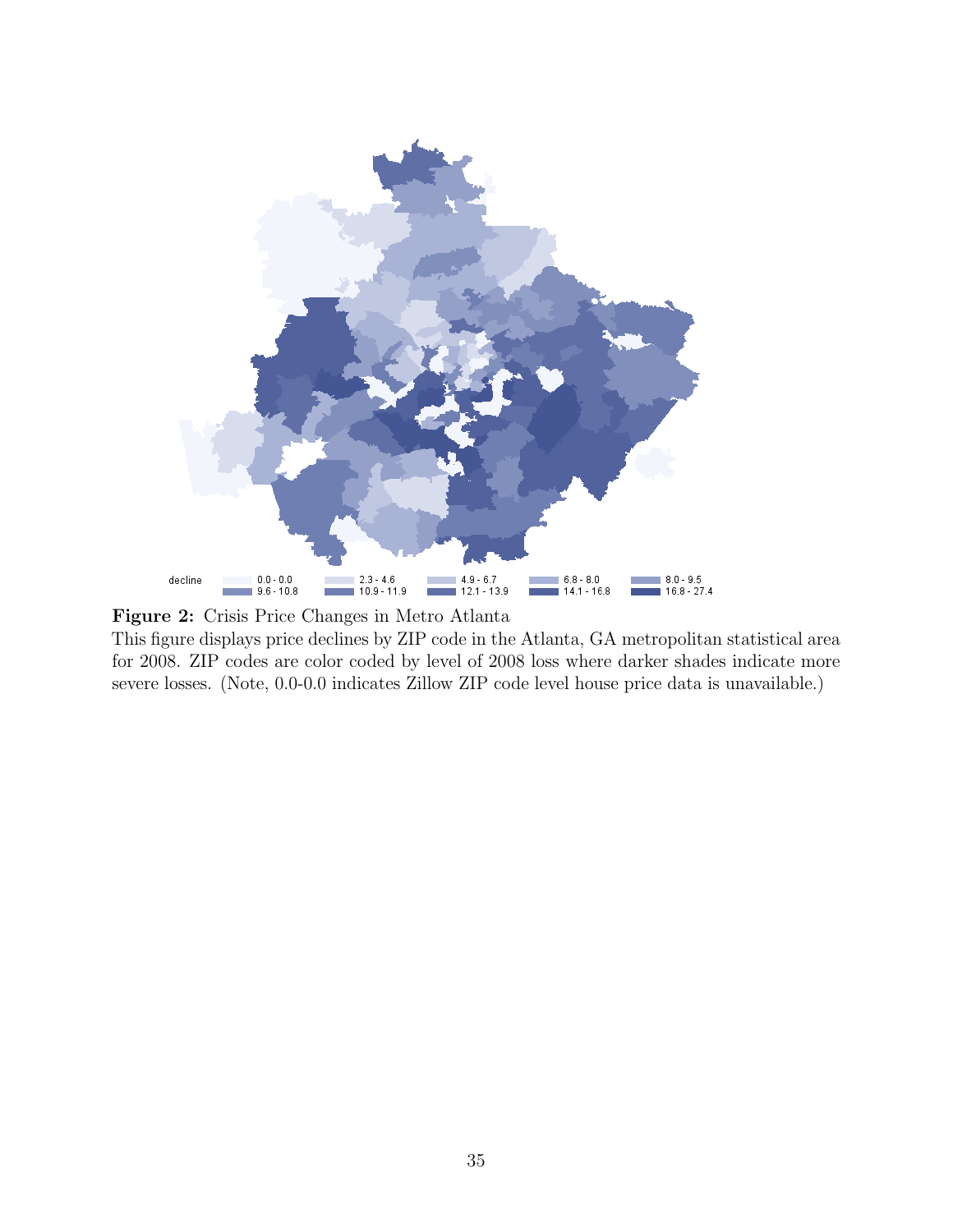

Figure 3: Misconduct by Ventile of Annual House Price Changes This figure plots the misconduct rate of advisors by ventile of annual housing price changes, as measured by the Zillow ZIP code level house price index. The grey shaded area around the plot is the 95% confidence interval. The dashed line marks the unconditional average of misconduct (0.63%). Misconduct is measured as in [Dimmock, Gerken, and Graham](#page-31-4) [\(2018\)](#page-31-4) and includes customer disputes that are either settled or awarded in favor of the customer.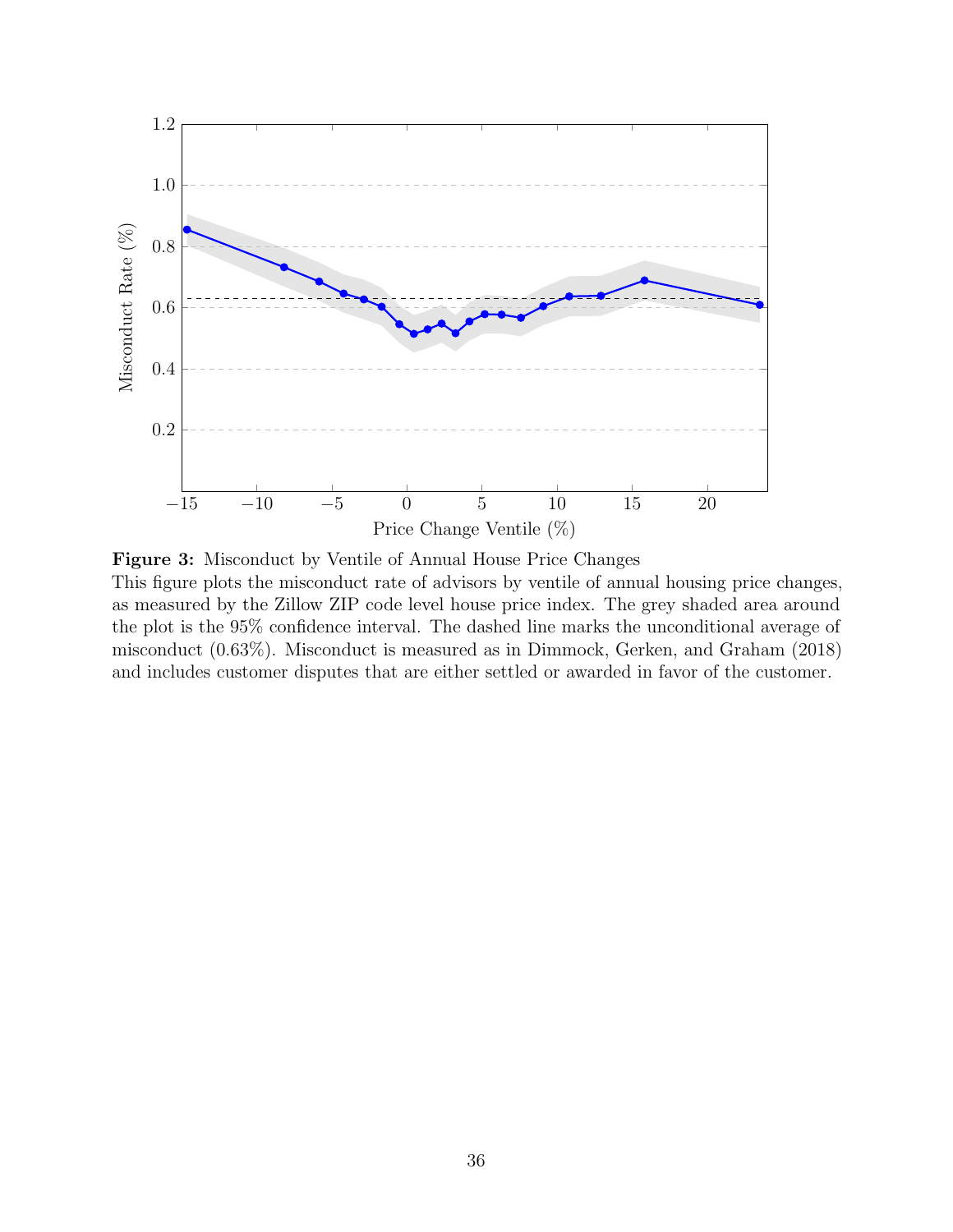

Figure 4: Misconduct Timing around Real Estate Shocks This figure plots the average misconduct rate in event time, where the event is a 10% or worse decline in an advisor's house price, as measured by the Zillow ZIP code level house price index. Three years before and three years after the event are included. The grey shaded area around the plot is the 95% confidence interval. The dashed line marks the unconditional average of misconduct (0.63%). Misconduct is measured as in [Dimmock, Gerken, and Graham](#page-31-4) [\(2018\)](#page-31-4) and includes customer disputes that are either settled or awarded in favor of the customer.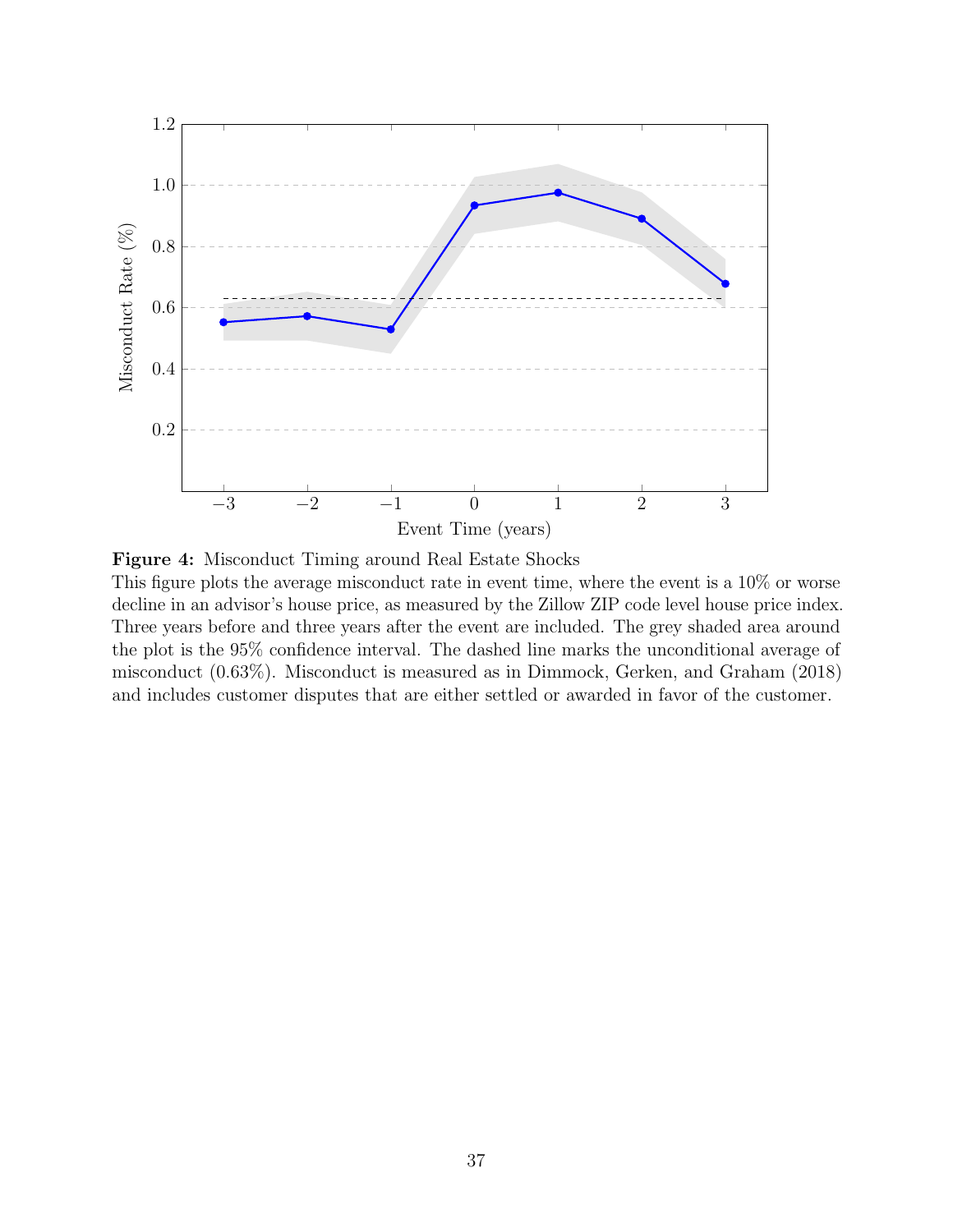

Figure 5: Coefficient of *Cumulative Return* in placebo samples.

The figure shows a histogram of *Pseudo Cumulative Return* coefficients from 10,000 iterations of the model in Table 4, column (2). For each iteration, each ZIP code is randomly assigned the returns of another out-of-state ZIP code (creating new counterfactual values for Cumulative Return. The model is re-estimated using the counterfactual *Cumulative Return* values. All other advisor characteristics remain the same.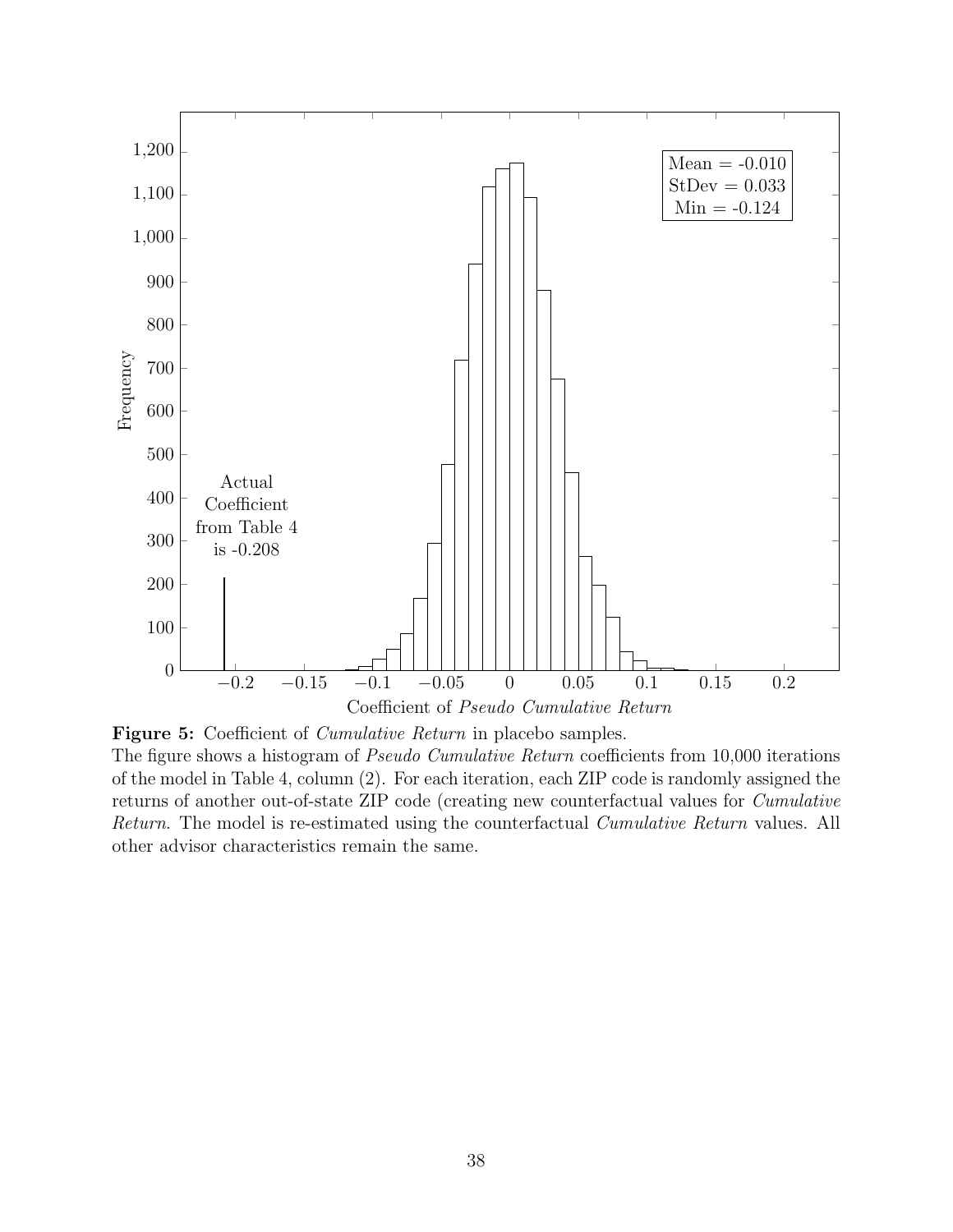# <span id="page-39-0"></span>Table 1:

### Advisors and Disclosures

This table summarizes misconduct disclosures that financial advisors are required to make. The first column reports the number of advisor-years with the associated misconduct measure. The second and third columns report the percent of offending advisor-years and advisors, respectively. Misconduct is defined using customer disputes as in [Dimmock, Gerken, and](#page-31-4) [Graham](#page-31-4) [\(2018\)](#page-31-4) and is comprised of customer disputes that either receive an award in arbitration or are settled for at least a certain dollar value (\$10,000 or \$15,000 depending upon the time period). Out-of-state Misconduct is defined using customer disputes only from out-of-state customers. Regulatory is a disclosure of finalized regulatory sanctions from entities such as the SEC, FINRA, or state regulators. Employment Separation reports whether the advisor has ever been terminated or permitted to resign following allegations of misconduct. EMS Misconduct is defined using a broader set of disclosures as in [Egan, Matvos,](#page-31-1) [and Seru](#page-31-1) [\(2018a\)](#page-31-1) and includes Misconduct, Regulatory, and Employment Separation, as well as certain civil law and criminal disclosures. Bankruptcy are disclosures of bankruptcies by financial advisors. Underwater Sale are disclosures that pertain specifically to an underwater sale of a property. Bankruptcy and Underwater Sale are only available for the years 2008 through 2017.

|                              | Observations | $\%$ of Advisor-Years $\%$ of Advisors |          |
|------------------------------|--------------|----------------------------------------|----------|
| Misconduct                   | 14,691       | $0.63\%$                               | 4.66%    |
| Out-of-state Misconduct      | 4,016        | $0.16\%$                               | 1.28%    |
| Regulatory                   | 2,535        | $0.10\%$                               | $0.80\%$ |
| <b>Employment Separation</b> | 3,420        | $0.12\%$                               | 1.09%    |
| <b>EMS</b> Misconduct        | 19,232       | 0.85%                                  | $6.11\%$ |
| Bankruptcy                   | 4,773        | $0.31\%$                               | $1.55\%$ |
| Underwater Sale              | 1,643        | $0.11\%$                               | 0.53%    |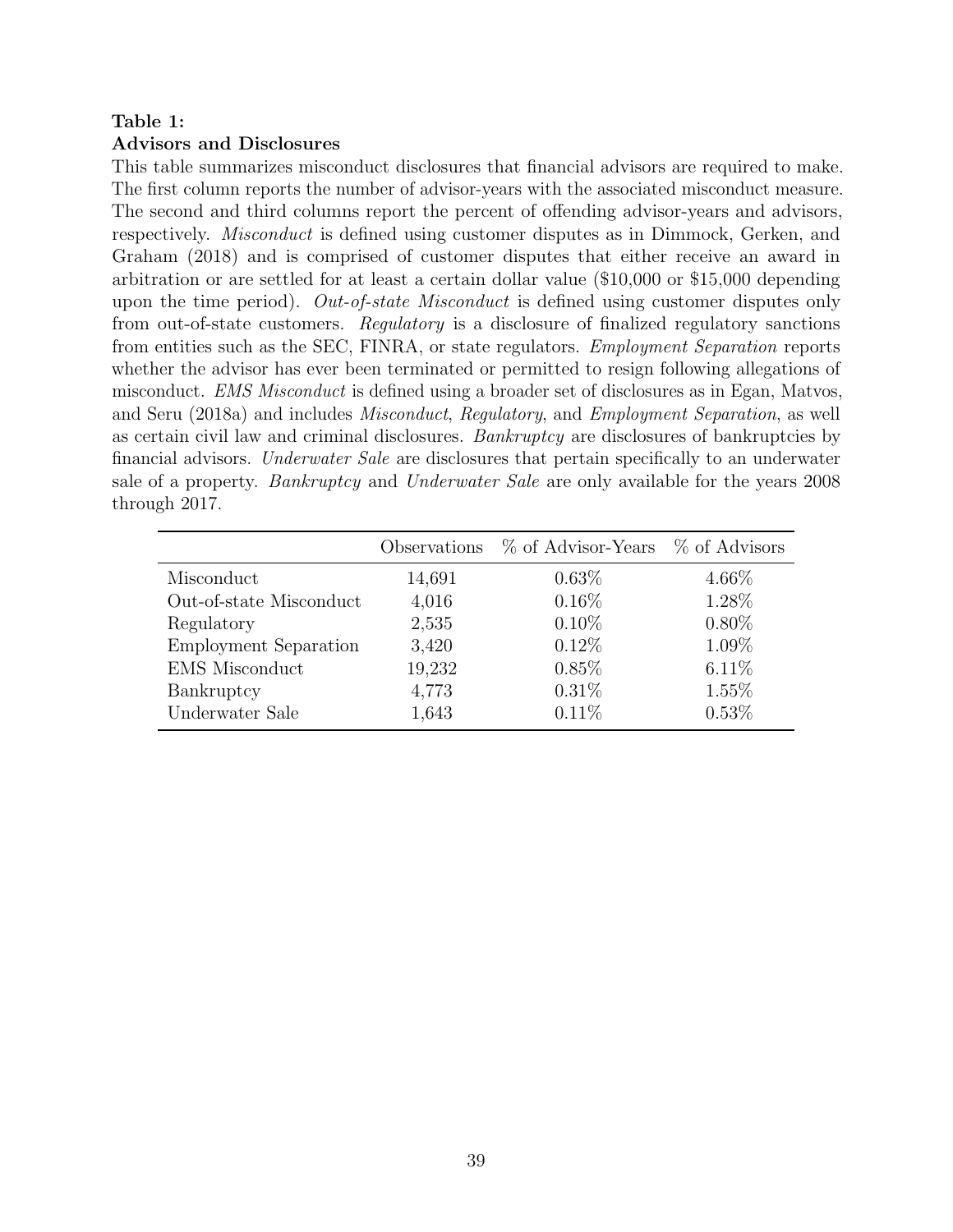|   | ň<br>t.<br>V<br>atis<br>تن<br>30 |
|---|----------------------------------|
| Ń | VJEI<br>Ξ<br>틸<br>Ξ              |

<span id="page-40-0"></span>This table provides summary statistics on variables at the advisor-year level. Panel A reports statistics regarding advisor This table provides summary statistics on variables at the advisor-year level. Panel A reports statistics regarding advisor residency, experience, and misconduct. Panel B summarizes the distribution of house price changes. residency, experience, and misconduct. Panel B summarizes the distribution of house price changes.

| Panel A: Advisor-Year variables                  | $\frac{8}{100}$ | 25%           | Median    | Mean    | 75%             | 99%       | $\geq$    |
|--------------------------------------------------|-----------------|---------------|-----------|---------|-----------------|-----------|-----------|
| $Disputes$ (\$)<br>Alleged Damages from Customer |                 | 5,000         | 19,000    | 359,666 | 00,000          | 3,500,000 | 36,554    |
| Settle Amount for Customer Disputes (\$)         |                 | 2,870         | 15,754    | 239,485 | 59,347          | 3,100,000 | 13,444    |
| Regulatory Damages (\$)                          |                 | 000,1         | 5,000     | 13,125  | 10,000          | 200,000   | 899       |
| Industry Experience (years)                      |                 |               |           | 11.82   | $\overline{11}$ | 26        | 2,860,572 |
| Firm Tenure (years)                              |                 | $\mathcal{C}$ |           | 5.89    | $\infty$        | 77        | 2,860,572 |
| House Purchase Price (\$)                        | 65,800          | 153,100       | 229,700   | 320,539 | 376,300         | .502,300  | 2,723,779 |
| Zillow ZIP Price (\$)                            | 73,800          | 176,000       | 268,900   | 373,679 | 145,700         | ,714,400  | 2,860,572 |
| Years at Residence                               |                 |               | rJ        | 5.82    | $\infty$        | 22        | 2,860,572 |
| Number of Residences                             |                 |               |           | 1.65    |                 | J,        | 2,860,572 |
| Panel B: Distribution of House Price Changes     | $1\%$           | 5%            | $10\%$    | Median  | 90%             | 95%       | 99%       |
| Annual Dollar Change                             | $-91,300$       | $-42,600$     | $-26,000$ | 3,700   | 49,000          | 76,400    | 164,100   |
| Annual Percent Change                            | $-18.13$        | $-10.66$      | $-7.61$   | 1.72    | 13.68           | 17.77     | 26.75     |
| Cumulative Dollar Change                         | $-212,200$      | $-97,900$     | $-54,000$ | 23,500  | .98,900         | 303,800   | 518,800   |
| Cumulative Percent Change                        | $-37.90$        | $-20.92$      | $-13.10$  | 9.72    | 64.09           | 92.06     | 150.00    |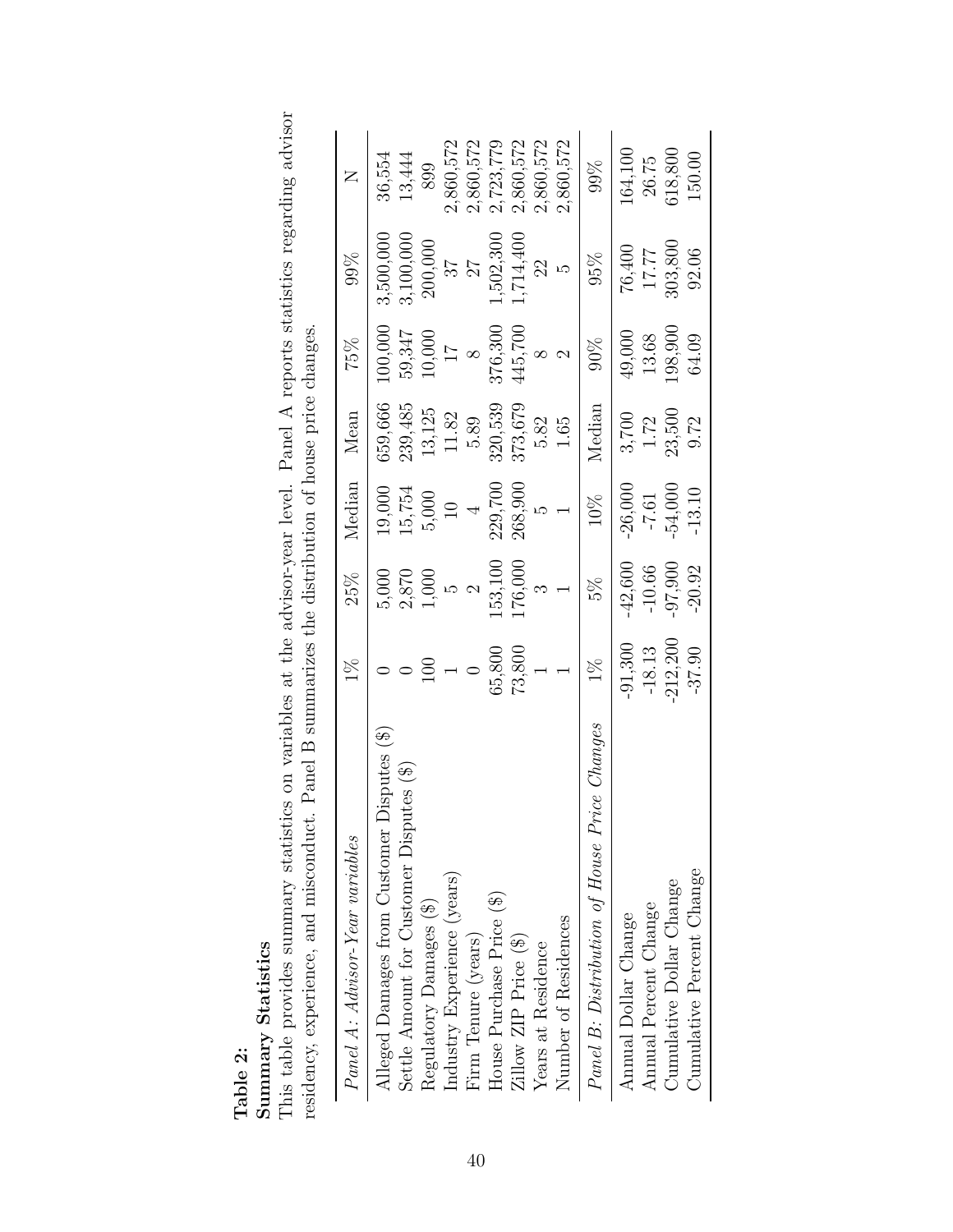## <span id="page-41-0"></span>Table 3:

## Housing Price Shocks and Misconduct — Crisis Difference in Difference

This table reports OLS estimates of differences-in-differences regressions around the 2008 financial crisis. The dependent variable is the difference in the number of advisor misconduct incidences between the post-event period and the pre-event period. The pre-event period is a three-year window from 2005 to 2007. The post-event period is a three-year window from 2008 to 2010. The unit of observation is the advisor. Crisis Price Change is the 2008 house price return in the advisor's ZIP code. Crisis Price Drop  $(X\%)$  is an indicator variable equal to 1 if the percentage change in house prices in the advisor's ZIP code decreases more than X%. log(Industry Experience) is the logarithm of the number of years an advisor has worked in the industry. All specifications include firm fixed effects and length at residency decile fixed effects. Standard errors are clustered by ZIP code. The symbols \*, \*\*, and \*\*\* denote significance at the 10%, 5%, and 1% levels, respectively.

| Dependent Variable:         | $\Delta$ Misconduct      |                         |                         |                         |  |
|-----------------------------|--------------------------|-------------------------|-------------------------|-------------------------|--|
|                             | (1)                      | (2)                     | (3)                     | (4)                     |  |
| Crisis Price Change         | $-0.0509***$<br>(0.0121) |                         |                         |                         |  |
| Crisis Price Drop $(5\%)$   |                          | $0.0055***$<br>(0.0013) |                         |                         |  |
| Crisis Price Drop $(10\%)$  |                          |                         | $0.0061***$<br>(0.0015) |                         |  |
| Crisis Price Drop $(15\%)$  |                          |                         |                         | $0.0067***$<br>(0.0020) |  |
| $log(Industry)$ Experience) | $0.0050***$<br>(0.0011)  | $0.0050***$<br>(0.0011) | $0.0050***$<br>(0.0011) | $0.0050***$<br>(0.0011) |  |
| Firm FE                     | Yes                      | Yes                     | Yes                     | Yes                     |  |
| Length at Residency FE      | Yes                      | Yes                     | Yes                     | Yes                     |  |
| R-squared                   | 0.025                    | 0.025                   | 0.025                   | 0.025                   |  |
| Observations                | 248,432                  | 248,432                 | 248,432                 | 248,432                 |  |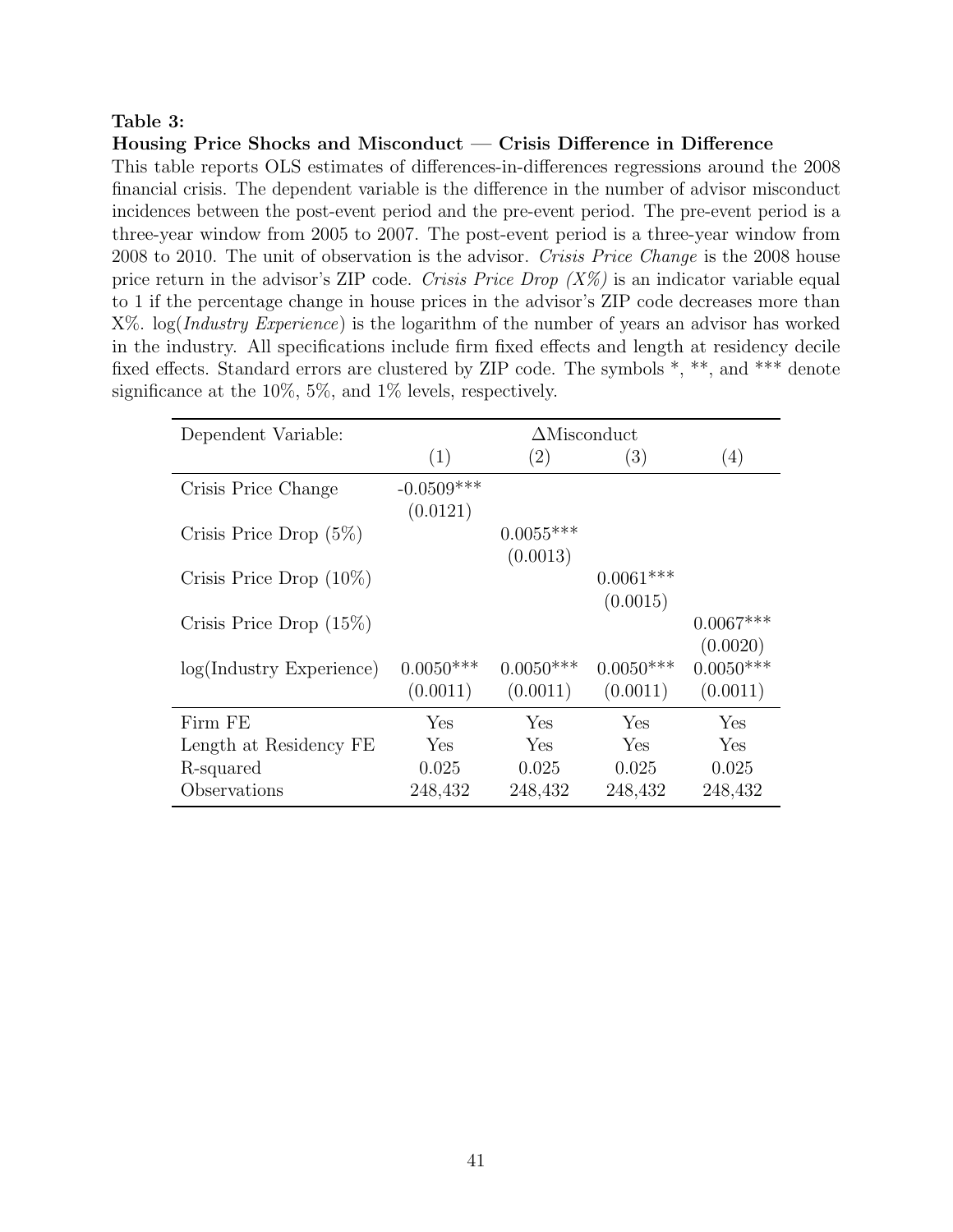## <span id="page-42-0"></span>Table 4:

## Cumulative House Price Return and Misconduct

This table provides estimates from regressions of misconduct on an advisor's cumulative house price return since purchase. The unit of observation is the advisor-year. The dependent variable is an indicator variable for advisor misconduct (multiplied by 100). Cumulative Return is the aggregated cumulative price change divided by the purchase price. In column (3), the specification also includes an interaction term, Cumulative Return  $\times I_{Extreme}$ , where  $I_{Extreme}$  indicates a cumulative return worse than -20%.  $log(Industry)$  Experience) is the logarithm of the number of years an advisor has worked in the industry. Specification (1) includes advisor control variables and firm×year, ZIP code, and length at residency decile fixed effects. The latter specifications replace the advisor controls with advisor fixed effects. Standard errors, clustered by advisor and ZIP code, are reported in parentheses. The symbols  $^*,$  \*\*, and \*\*\* denote significance at the 10%, 5%, and 1% levels, respectively.

| Dependent Variable:                           |              | Misconduct     |              |
|-----------------------------------------------|--------------|----------------|--------------|
|                                               | (1)          | (2)            | (3)          |
| Cumulative Return                             | $-0.0847***$ | $-0.2082***$   | $-0.1951***$ |
|                                               | (0.0205)     | (0.0303)       | (0.0310)     |
| Cumulative Return $\times I_{\text{Extreme}}$ |              |                | $-0.4664*$   |
|                                               |              |                | (0.2777)     |
| $log(Industry)$ Experience)                   | $0.2382***$  | $0.4914***$    | $0.4916***$  |
|                                               | (0.0079)     | (0.0219)       | (0.0219)     |
|                                               |              |                |              |
| Advisor Controls                              | Yes          | N <sub>0</sub> | No           |
| Advisor FE                                    | $\rm No$     | Yes            | Yes          |
| Length at Residency FE                        | Yes          | Yes            | Yes          |
| $Firm\times Year$ FE                          | Yes          | Yes            | Yes          |
| ZIP FE                                        | Yes          | Yes            | Yes          |
| R-squared                                     | 0.032        | 0.146          | 0.146        |
| Observations                                  | 2,882,302    | 2,860,572      | 2,860,572    |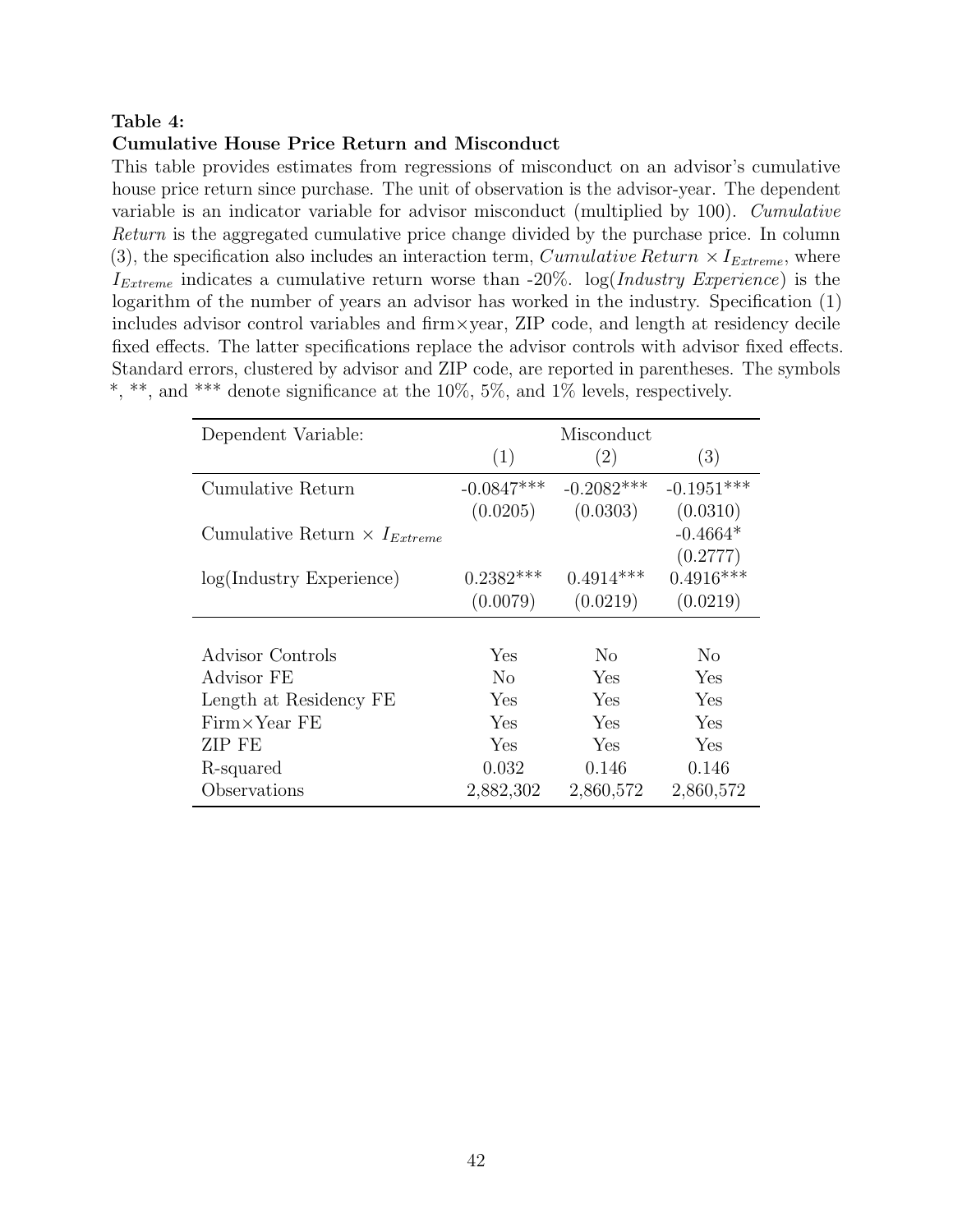### <span id="page-43-0"></span>Table 5:

### Addressing Concerns about Commonality in Customer and Advisor Shocks

This table provides estimates from regressions of measures of misconduct on an advisor's cumulative house price return since purchase. The unit of observation is the advisor-year. In columns (1)-(3), the dependent variable is an indicator variable for advisor misconduct in a year. In column (4), the dependent variable equals one if advisor misconduct is reported by clients who live in a different state than the advisor. In column (5), the dependent variable equals one if a regulator or firm reported incidences of misconduct. In column (5), we exclude sample observations if a client also reports an incident of misconduct in the same year. In each column, we multiply the dependent variable by 100. Cumulative Return is the aggregated cumulative price change divided by the purchase price.  $log(Industry\ Experiment{Experience})$ is the logarithm of the number of years an advisor has worked in the industry. In all columns, the specifications include advisor, firm×year, length at residency decile, and ZIP code fixed effects. In column (1), the specification also includes  $\text{ZIP}\times\text{year}$  fixed effects. In column (2), the specification also includes branch  $\times$ year fixed effects. In column (3), the specification also includes branch $\times$ year $\times$ ZIP fixed effects. In column (5), the specification also includes state×year fixed effects. Standard errors, clustered by advisor and ZIP code, are reported in parentheses. The symbols  $*, **$ , and  $***$  denote significance at the 10%, 5%, and 1% levels, respectively.

| Dependent Variable:                | Misconduct     |                   |             | Out-of-State   | Reg/Firm       |
|------------------------------------|----------------|-------------------|-------------|----------------|----------------|
|                                    | (1)            | $\left( 2\right)$ | (3)         | (4)            | (5)            |
| Cumulative Return                  | $-0.1574***$   | $-0.1268***$      | $-0.1707**$ | $-0.0463***$   | $-0.0441**$    |
|                                    | (0.0374)       | (0.0385)          | (0.0796)    | (0.0149)       | (0.0181)       |
| $log(Industry)$ Experience)        | $0.5016***$    | $0.5125***$       | $0.4651***$ | $0.1064***$    | $0.0643***$    |
|                                    | (0.0229)       | (0.0283)          | (0.0509)    | (0.0100)       | (0.0134)       |
| Advisor FE                         | Yes            | Yes               | Yes         | ${\rm Yes}$    | Yes            |
| Length at Residency FE             | Yes            | Yes               | Yes         | Yes            | Yes            |
| $Firm\times Year$ FE               | Yes            | Subsumed          | Subsumed    | Yes            | Yes            |
| ZIP FE                             | Subsumed       | Yes               | Subsumed    | Yes            | Yes            |
| $ZIP \times Year$ FE               | Yes            | N <sub>o</sub>    | Subsumed    | $\rm No$       | N <sub>o</sub> |
| $Branch \times Year$ FE            | N <sub>o</sub> | Yes               | Subsumed    | N <sub>o</sub> | N <sub>o</sub> |
| State×Year FE                      | Subsumed       | N <sub>o</sub>    | Subsumed    | N <sub>o</sub> | Yes            |
| $Branch \times Year \times ZIP$ FE | No             | N <sub>o</sub>    | Yes         | N <sub>o</sub> | N <sub>o</sub> |
| R-squared                          | 0.188          | 0.241             | 0.491       | 0.140          | 0.179          |
| Observations                       | 2,833,467      | 2,312,551         | 1,076,138   | 2,860,572      | 2,842,344      |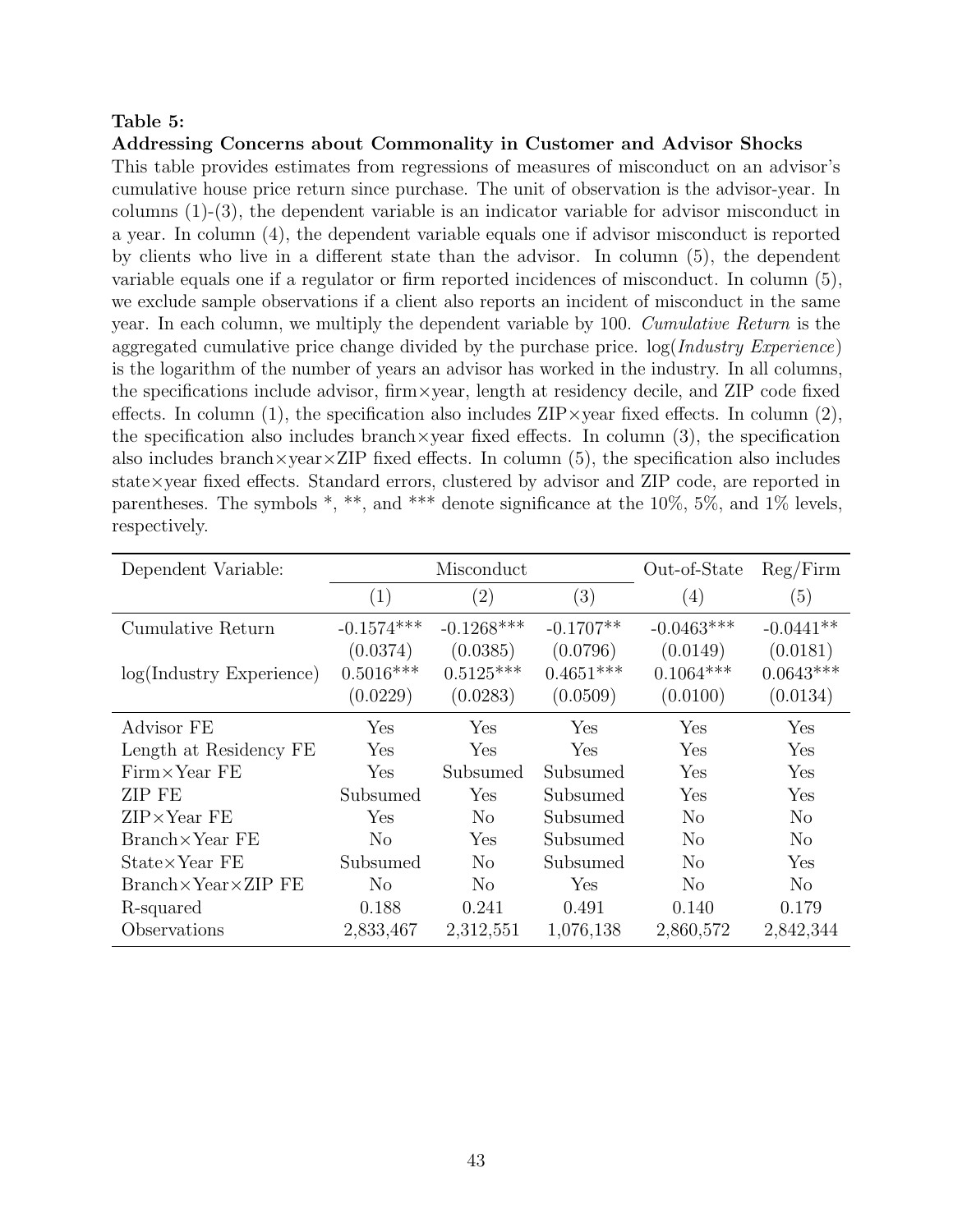## <span id="page-44-0"></span>Table 6:

## Cross-Sectional Variation in Termination Risk

This table provides estimates from regressions of misconduct on an advisor's cumulative house price return since purchase, interacted with indicator variables. The unit of observation is the advisor-year. The dependent variable is an indicator variable for advisor misconduct (multiplied by 100). *Cumulative Return* is the aggregated cumulative price change divided by the purchase price.  $log(Industry\ Experience)$  is the logarithm of the number of years an advisor has worked in the industry. High Firm-Year is an indicator variable set to one if the firm-year has an above average misconduct rate (excluding the advisor's own misconduct). High Branch-Year is an indicator variable set to one if the branch-year has an above average misconduct rate (excluding the advisor's own misconduct). Branch is defined as a firm-county. Female is an indicator variable for gender. All specifications include advisor, firm  $\times$  year, length at residency decile, and ZIP code fixed effects. Standard errors, clustered by advisor and ZIP code, are reported in parentheses. The symbols  $*, **$ , and  $***$  denote significance at the 10%, 5%, and 1% levels, respectively.

| Dependent Variable:                         | Misconduct   |              |              |
|---------------------------------------------|--------------|--------------|--------------|
|                                             | (1)          | (2)          | (3)          |
| Cumulative Return                           | $-0.1606***$ | $-0.1397***$ | $-0.2839***$ |
|                                             | (0.0306)     | (0.0309)     | (0.0355)     |
| High Firm-Year                              | $5.0681***$  |              |              |
|                                             | (0.4191)     |              |              |
| Cumulative Return $\times$ High Firm-Year   | $-0.0899*$   |              |              |
|                                             | (0.0464)     |              |              |
| High Branch-Year                            |              | $0.0706***$  |              |
|                                             |              | (0.0237)     |              |
| Cumulative Return $\times$ High Branch-Year |              | $-0.1429***$ |              |
|                                             |              | (0.0442)     |              |
| $Cumulative$ Return $\times$ Female         |              |              | $0.3020***$  |
|                                             |              |              | (0.0423)     |
| log(Industry Experience)                    | $0.4898***$  | $0.4901***$  | $0.4922***$  |
|                                             | (0.0219)     | (0.0219)     | (0.0220)     |
| Advisor FE                                  | Yes          | Yes          | Yes          |
| Length at Residency FE                      | Yes          | Yes          | Yes          |
| $Firm \times Year$ FE                       | Yes          | Yes          | Yes          |
| ZIP FE                                      | Yes          | Yes          | Yes          |
| R-squared                                   | 0.146        | 0.146        | 0.146        |
| Observations                                | 2,860,572    | 2,860,572    | 2,843,273    |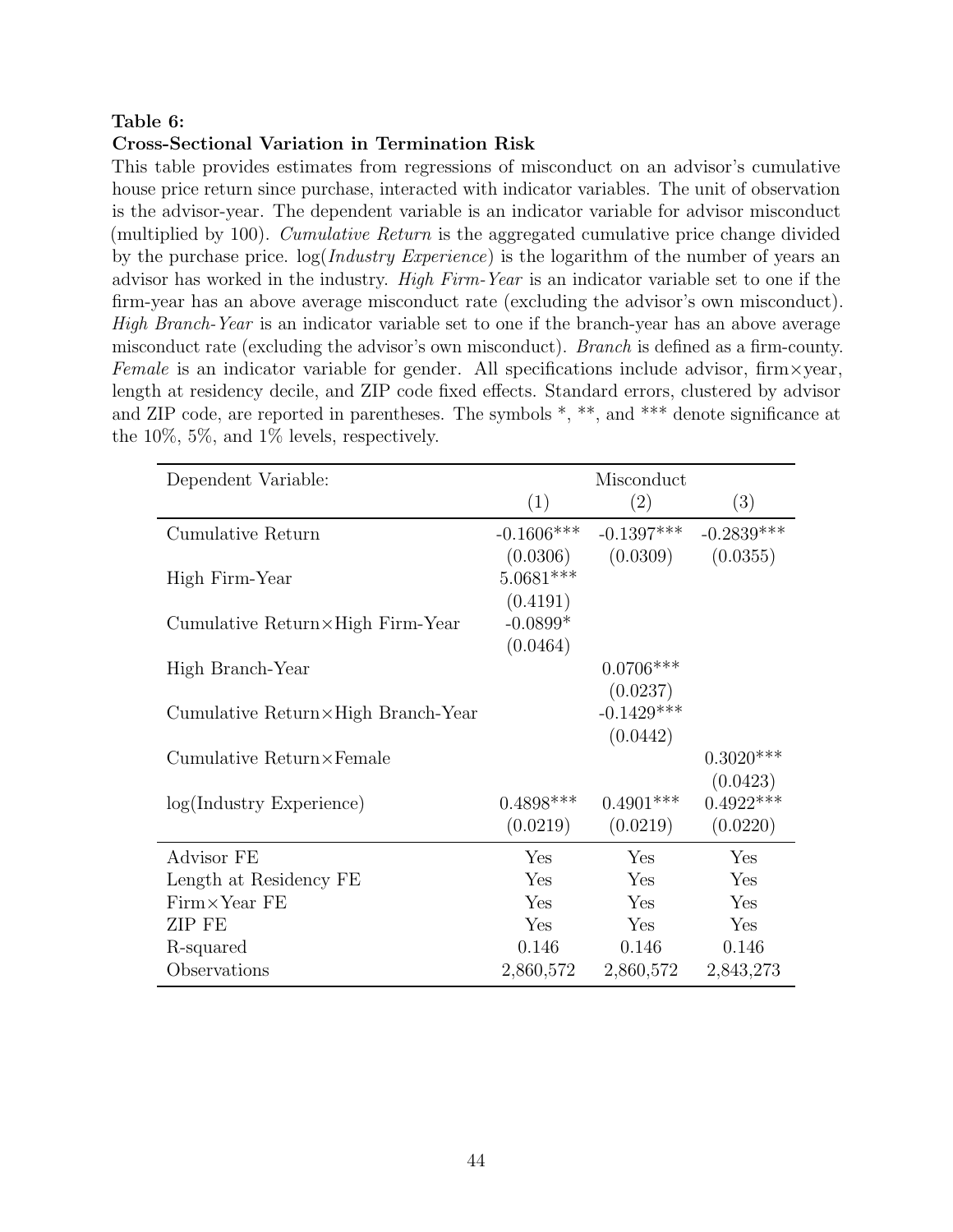# <span id="page-45-0"></span>Table 7:

# Alternative Measures of Misconduct

This table provides results from regressions with alternative measures of misconduct as the dependent variables. Active and Passive are misconduct measures separated out by type. We define Active misconduct as Misrepresentation, Unauthorized Activity, Fee/Commission Related, Churning/Excessive Trading, and Fraud. We define Passive misconduct as Negligence and Omission of Key Facts. *Mutual Fund* is an indicator variable if the advisor had misconduct related to mutual funds. In column (4), the dependent variable is a misconduct indicator in which the damages exceed \$100,000. *EMS* is the misconduct measure from [Egan, Matvos,](#page-31-1) [and Seru](#page-31-1) [\(2018a\)](#page-31-1). In each column, we multiply the dependent variable by 100. The unit of observation is the advisor-year. log(Industry Experience) is the logarithm of the number of years an advisor has worked in the industry. All specifications include advisor, firm×year, length at residency decile, and ZIP code fixed effects. Standard errors, clustered by advisor and ZIP code, are reported in parentheses. The symbols  $*, **$ , and  $***$  denote significance at the 10%, 5%, and 1% levels, respectively.

| Dependent Variable:         | Active<br>$\left( 1\right)$ | Passive<br>$\left( 2\right)$ | Mutual Fund<br>$\left(3\right)$ | > \$100k<br>(4) | <b>EMS</b><br>(5) |
|-----------------------------|-----------------------------|------------------------------|---------------------------------|-----------------|-------------------|
| Cumulative Return           | $-0.0771***$                | $-0.0491***$                 | $-0.0767***$                    | $-0.0795***$    | $-0.2584***$      |
|                             | (0.0218)                    | (0.0126)                     | (0.0230)                        | (0.0179)        | (0.0345)          |
| $log(Industry)$ Experience) | $0.2300***$                 | $0.0725***$                  | $0.4694***$                     | $0.1724***$     | $0.5469***$       |
|                             | (0.0155)                    | (0.0085)                     | (0.0169)                        | (0.0127)        | (0.0261)          |
|                             |                             |                              |                                 |                 |                   |
| Advisor FE                  | Yes                         | Yes                          | Yes                             | Yes             | Yes               |
| Length at Residency FE      | Yes                         | Yes                          | Yes                             | Yes             | Yes               |
| $Firm\times Year$ FE        | Yes                         | Yes                          | Yes                             | Yes             | Yes               |
| ZIP FE                      | Yes                         | Yes                          | Yes                             | Yes             | Yes               |
| R-squared                   | 0.140                       | 0.131                        | 0.126                           | 0.135           | 0.163             |
| Observations                | 2,860,572                   | 2,860,572                    | 2,860,572                       | 2,860,572       | 2,860,572         |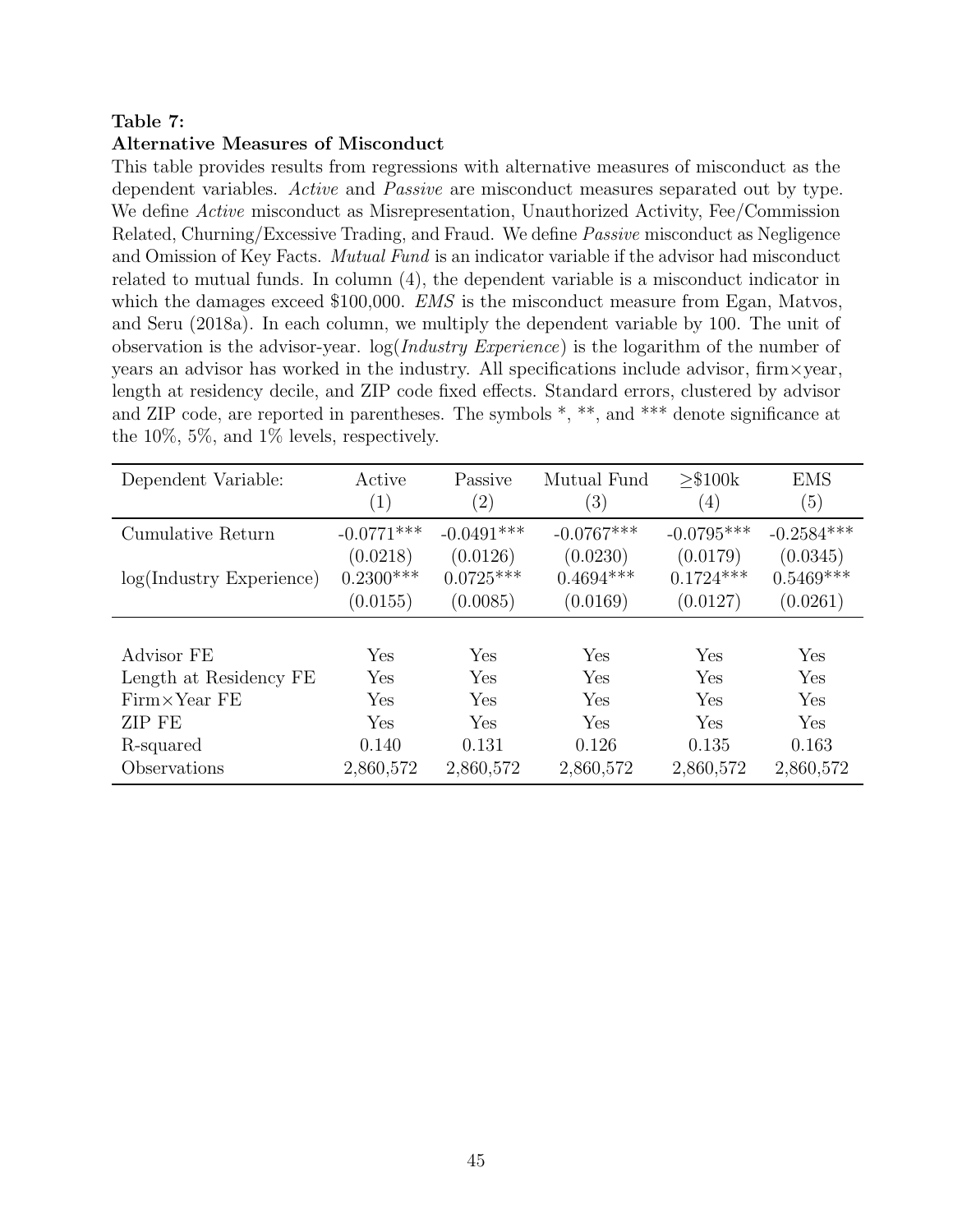## <span id="page-46-0"></span>Table 8:

### Predicting Financial Stress

This table tests whether our cumulative return measure reliably predicts negative financial outcomes for advisors. The unit of observation is the advisor-year. In the first column we report estimates from regressions of a bankruptcy or other compromises with creditors on an advisor's cumulative house price change since purchase. In the second column we report estimates from regressions of underwater home sales on an advisor's cumulative house price change since purchase. The *Bankruptcy* and *Underwater Sale* dependent variables are indicator variables for any financial disclosures related to bankruptcies or underwater sales, respectively. In both columns, the dependent variable is multipled by 100 and only available starting in 2008. log(*Industry Experience*) is the logarithm of the number of years an advisor has worked in the industry. All specifications include advisor,  $\lim x \vee \lim x$ , length at residency decile, and ZIP code fixed effects. Standard errors, clustered by advisor and ZIP code, are reported in parentheses. The symbols \*, \*\*, and \*\*\* denote significance at the 10%, 5%, and 1% levels, respectively.

| Dependent Variable:         | Bankruptcy<br>(1)                   | Underwater Sale<br>(2)              |
|-----------------------------|-------------------------------------|-------------------------------------|
| Cumulative Return           | $-0.3120***$                        | $-0.3962***$                        |
| $log(Industry)$ Experience) | (0.0703)<br>$-0.1137**$<br>(0.0515) | (0.0536)<br>$0.0939***$<br>(0.0300) |
| Advisor FE                  | Yes                                 | Yes                                 |
| Length at Residency FE      | Yes                                 | Yes                                 |
| $Firm \times Year$ FE       | Yes                                 | Yes                                 |
| <b>ZIP FE</b>               | Yes                                 | Yes                                 |
| R-squared                   | 0.263                               | 0.274                               |
| Observations                | 1,272,337                           | 1,272,337                           |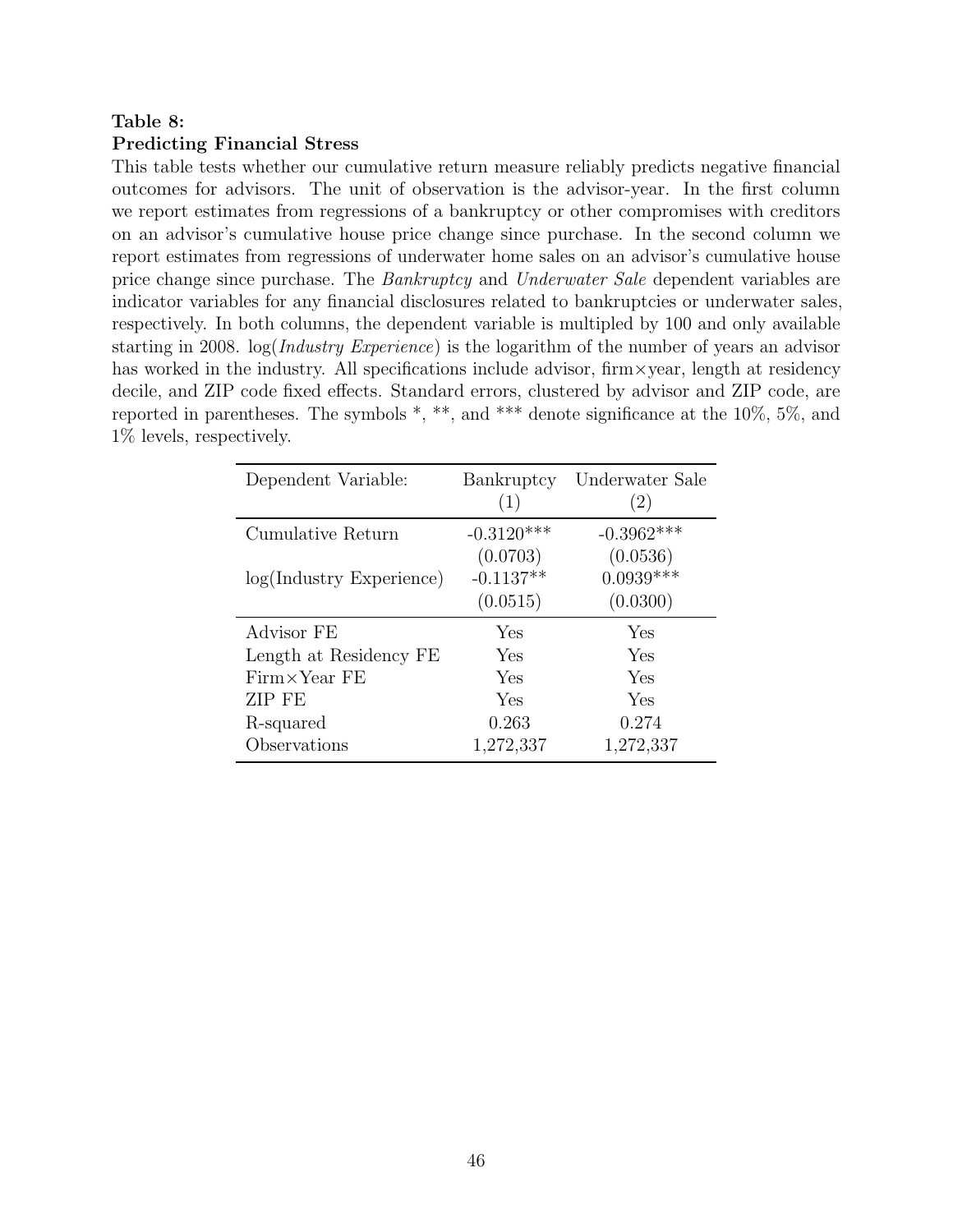# Internet Appendix Table 1: Home Ownership

This table reports estimates from regressions of misconduct on an advisor's cumulative house price change since purchase for subsamples of our dataset. The unit of observation is the advisor-year. The dependent variable is an indicator variable for advisor misconduct in the current year (multiplied by 100). Cumulative Return is the aggregated cumulative price change divided by the purchase price. In the first column we exclude ZIP codes with low levels of home ownership (<50%) as reported in the American Community Survey. In the second column we exclude multi-dwelling unit (MDU) addresses (e.g., apartment buildings). log(*Industry Experience*) is the logarithm of the number of years an advisor has worked in the industry. All specifications include advisor, firm×year, length at residency decile, and ZIP code fixed effects. Standard errors, clustered by advisor and ZIP code, are reported in parentheses. The symbols  $*, **$ , and  $***$  denote significance at the 10%, 5%, and 1% levels, respectively.

| Dependent Variable:         | Misconduct   |              |  |
|-----------------------------|--------------|--------------|--|
|                             | (1)          | (2)          |  |
| Cumulative Return           | $-0.2054***$ | $-0.2076***$ |  |
|                             | (0.0364)     | (0.0332)     |  |
| $log(Industry)$ Experience) | $0.5174***$  | $0.5007***$  |  |
|                             | (0.0249)     | (0.0240)     |  |
| Advisor FE                  | Yes          | Yes          |  |
| Length at Residency FE      | Yes          | Yes          |  |
| $Firm \times Year$ FE       | Yes          | Yes          |  |
| ZIP FE                      | Yes          | Yes          |  |
| Exclude Low Ownership ZIPs  | Yes          | No           |  |
| Exclude MDUs                | No           | Yes          |  |
| R-squared                   | 0.151        | 0.151        |  |
| Observations                | 2,342,187    | 2,522,052    |  |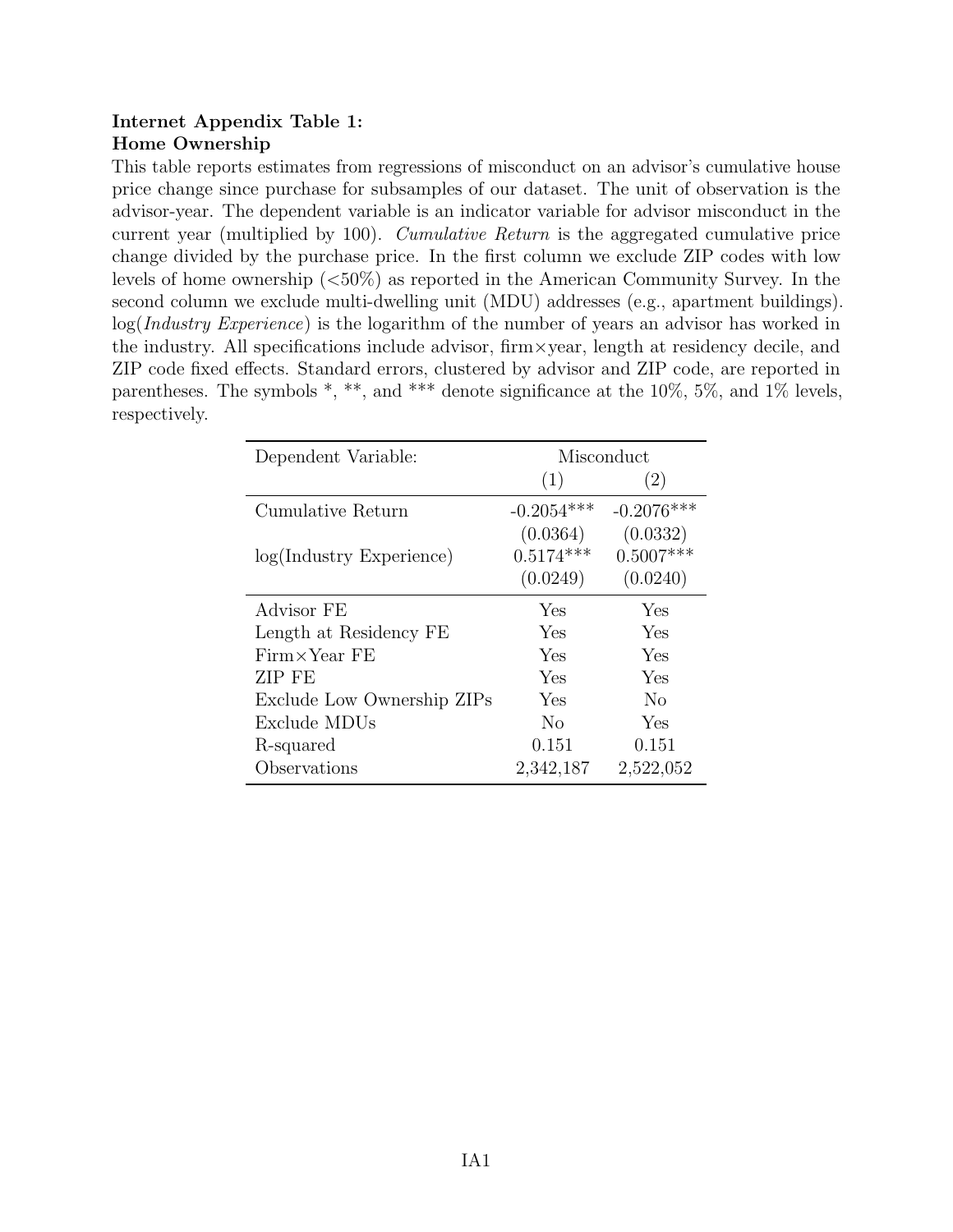# Internet Appendix Table 2: Federal Housing Price Index

This table reports estimates from regressions of misconduct on an advisor's cumulative house price return since purchase. The unit of observation is the advisor-year. Specification (1) reports OLS estimates of differences-in-differences regressions around the 2008 financial crisis. The dependent variable is the difference in the number of advisor misconduct incidences between the post-event period and the pre-event period. The pre-event period is a three-year window from 2005 to 2007. The post-event period is a three-year window from 2008 to 2010. The dependent variable for specifications (2) and (3) is an indicator variable for advisor misconduct (multiplied by 100). Crisis Price Change is the 2008 house price return in the advisor's ZIP code. Cumulative Return is the aggregated cumulative price change divided by the purchase price. Both measures of house price returns use the House Price Index produced by the Federal Housing Finance Agency instead of Zillow estimates. log(Industry Experience) is the logarithm of the number of years an advisor has worked in the industry. The presence of control variables and fixed effects is indicated at the bottom of the table. Standard errors, clustered by advisor and ZIP code, are reported in parentheses. The symbols \*, \*\*, and \*\*\* denote significance at the 10%, 5%, and 1% levels, respectively.

| Dependent Variable:         | $\Delta$ Misconduct | Misconduct   | Misconduct     |
|-----------------------------|---------------------|--------------|----------------|
|                             | (1)                 | (2)          | (3)            |
| Crisis Price Change         | $-4.9129***$        |              |                |
|                             | (1.0609)            |              |                |
| Cumulative Return           |                     | $-0.0427***$ | $-0.0706***$   |
|                             |                     | (0.0118)     | (0.0210)       |
| $log(Industry)$ Experience) | $0.4635***$         | $0.2473***$  | $0.4952***$    |
|                             | (0.1119)            | (0.0067)     | (0.0181)       |
| Advisor Controls            | No                  | Yes          | N <sub>o</sub> |
| Advisor FE                  | Yes                 | $\rm No$     | Yes            |
| Firm FE                     | Yes                 | Subsumed     | Subsumed       |
| $Firm \times Year$ FE       | $\rm No$            | Yes          | Yes            |
| Length at Residency FE      | Yes                 | Yes          | Yes            |
| ZIP FE                      | $\rm No$            | Yes          | Yes            |
| $R^2$                       | 0.025               | 0.029        | 0.131          |
| Observations                | 252,183             | 3,737,534    | 3,716,283      |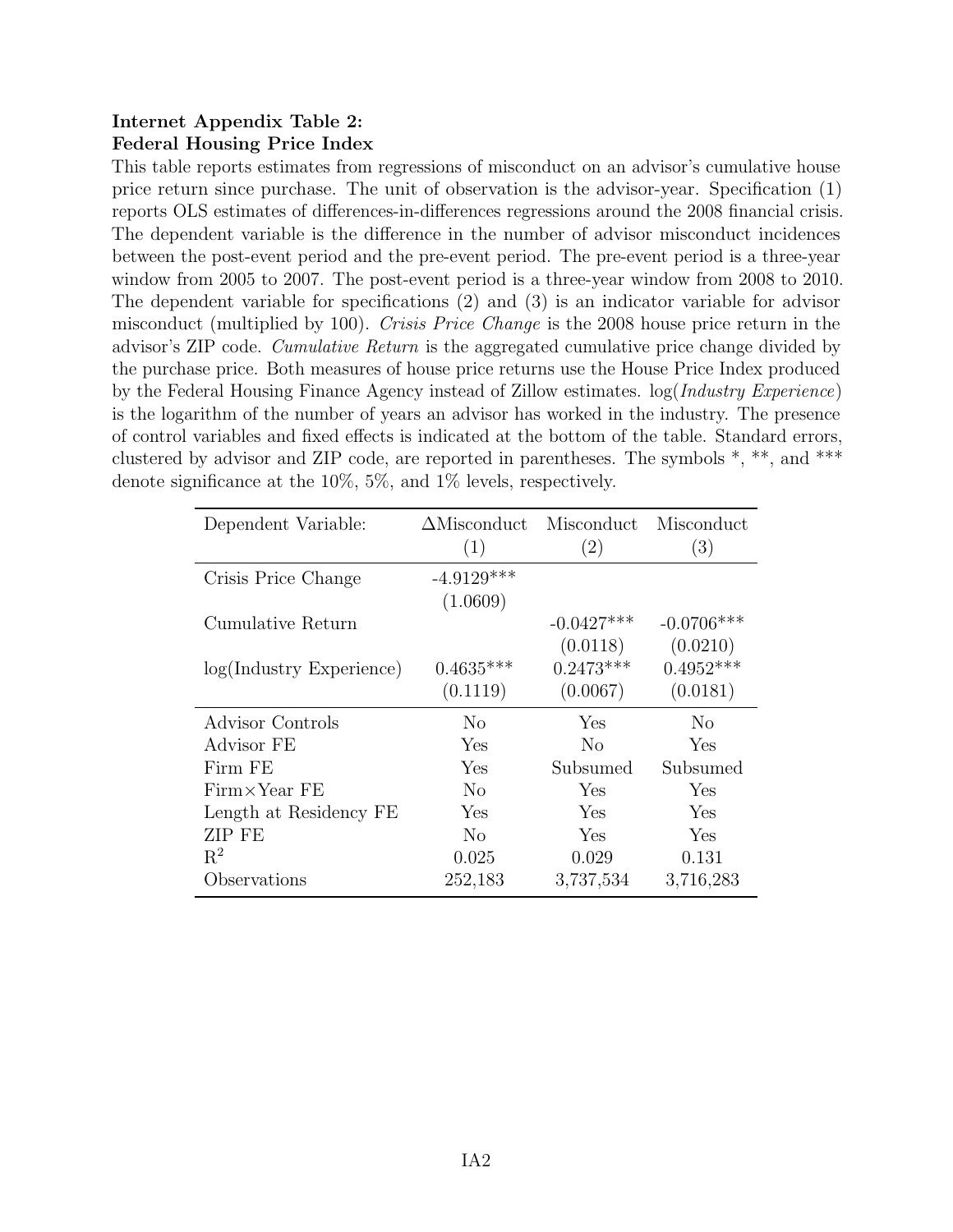# Internet Appendix Table 3: Highest Value Residence

This table reports estimates from regressions of misconduct on an advisor's cumulative house price return since purchase. The unit of observation is the advisor-year. This table also limits the sample, using only the highest value residence when an advisor owns more than one property in a year. The dependent variable is an indicator variable for advisor misconduct (multiplied by 100). Cumulative Return is the aggregated cumulative price change divided by the purchase price. log(Industry Experience) is the logarithm of the number of years an advisor has worked in the industry. The presence of control variables and fixed effects is indicated at the bottom of the table. Standard errors, clustered by advisor and ZIP code, are reported in parentheses. The symbols \*, \*\*, and \*\*\* denote significance at the 10%, 5%, and 1% levels, respectively.

| Dependent Variable:         | Misconduct     |              |  |
|-----------------------------|----------------|--------------|--|
|                             | (1)            | (2)          |  |
| Cumulative Return           | $-0.0779***$   | $-0.1816***$ |  |
|                             | (0.0219)       | (0.0304)     |  |
| $log(Industry)$ Experience) | $0.2416***$    | $0.5061***$  |  |
|                             | (0.0080)       | (0.0228)     |  |
| Advisor Controls            | Yes            | No           |  |
| Advisor FE                  | N <sub>0</sub> | Yes          |  |
| Length at Residency FE      | Yes            | Yes          |  |
| $Firm \times Year$ FE       | Yes            | Yes          |  |
| ZIP FE                      | Yes            | Yes          |  |
| $R^2$                       | 0.033          | 0.149        |  |
| Observations                | 2,730,735      | 2,709,002    |  |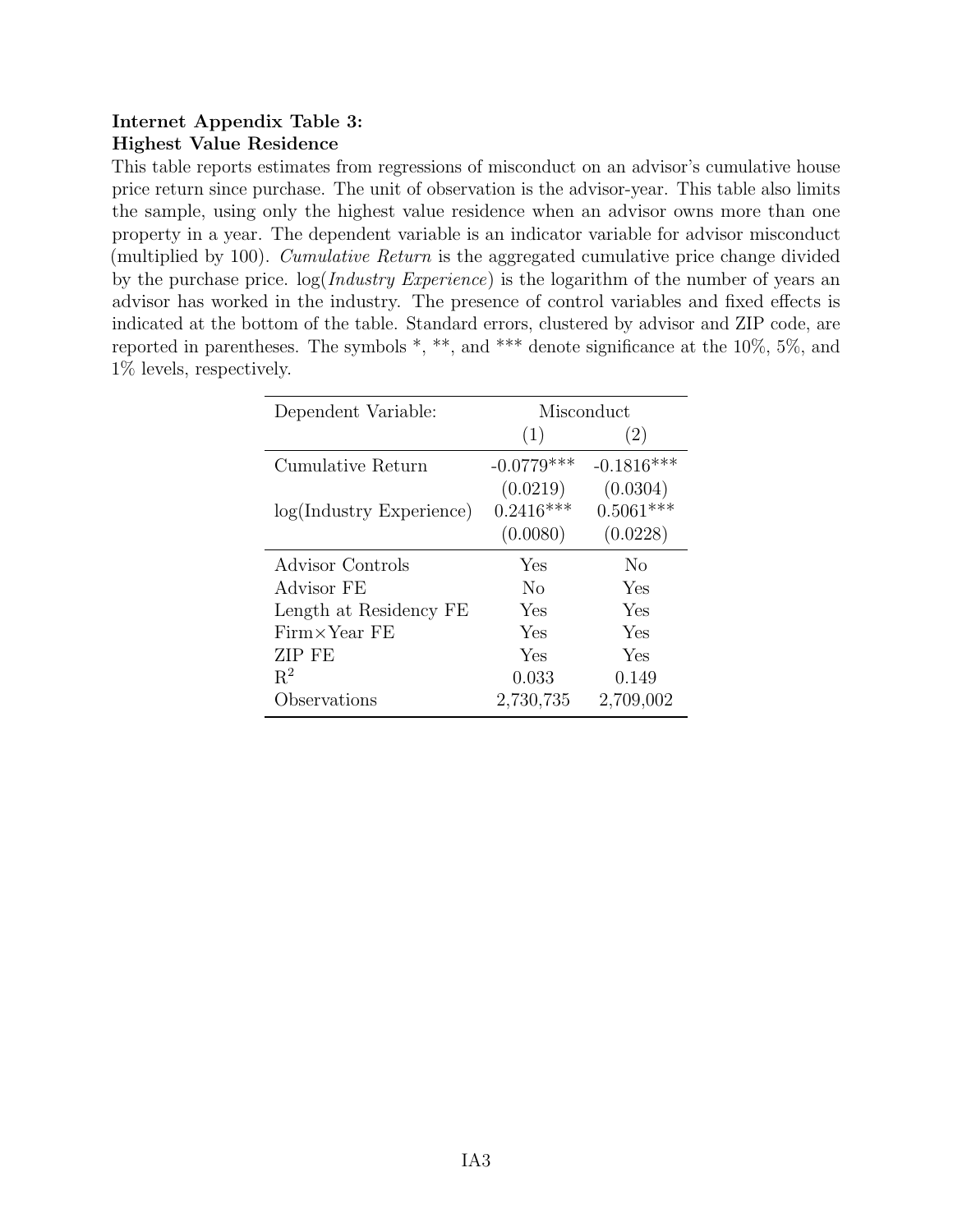# Internet Appendix Table 4:

# Alternate Differences in Differences Specifications

This table reports OLS estimates of differences-in-differences regressions around the financial crisis. The dependent variable is the difference in the number of advisor misconduct incidences between the post-event period and the pre-event period. In specification (1) we follow [Pool,](#page-33-0) [Stoffman, Yonker, and Zhang](#page-33-0) [\(2018\)](#page-33-0), who define the pre-period as 2005–2006 and the postperiod as 2009–2010. In specification (2) we follow [Bernstein, McQuade, and Townsend](#page-30-4) [\(2018\)](#page-30-4), who define the pre-period as 2005–2007 and the post-period as 2008–2012. The last specification is similar to our main specification in Table 3, except that we introduce a gap year: the pre-event period is a three-year window from 2005 to 2007, and the post-event period is a three-year window from 2009 to 2011. The unit of observation is the advisor. Crisis Price Change is the 2008 house price return in the advisor's ZIP code.  $log(Industry)$ Experience) is the logarithm of the number of years an advisor has worked in the industry. All specifications include firm fixed effects and length at residency decile fixed effects. Standard errors are clustered by ZIP code. The symbols  $*, **$ , and  $***$  denote significance at the 10%, 5%, and 1% levels, respectively.

| Dependent Variable:         | $\Delta$ Misconduct |              |              |  |
|-----------------------------|---------------------|--------------|--------------|--|
|                             | <b>PSYZ</b>         | <b>BMT</b>   | Gap Year     |  |
|                             | (1)                 | (2)          | (3)          |  |
| Crisis Price Change         | $-2.8925***$        | $-6.7787***$ | $-3.6606***$ |  |
|                             | (1.0338)            | (1.4731)     | (1.1965)     |  |
| $log(Industry)$ Experience) | $0.2154**$          | $1.1904***$  | $0.3469***$  |  |
|                             | (0.0877)            | (0.1373)     | (0.1061)     |  |
| Firm FE                     | Yes                 | Yes          | Yes          |  |
| Length at Residency FE      | Yes                 | Yes          | Yes          |  |
| $R^2$                       | 0.022               | 0.030        | 0.027        |  |
| Observations                | 248,432             | 247,514      | 248,432      |  |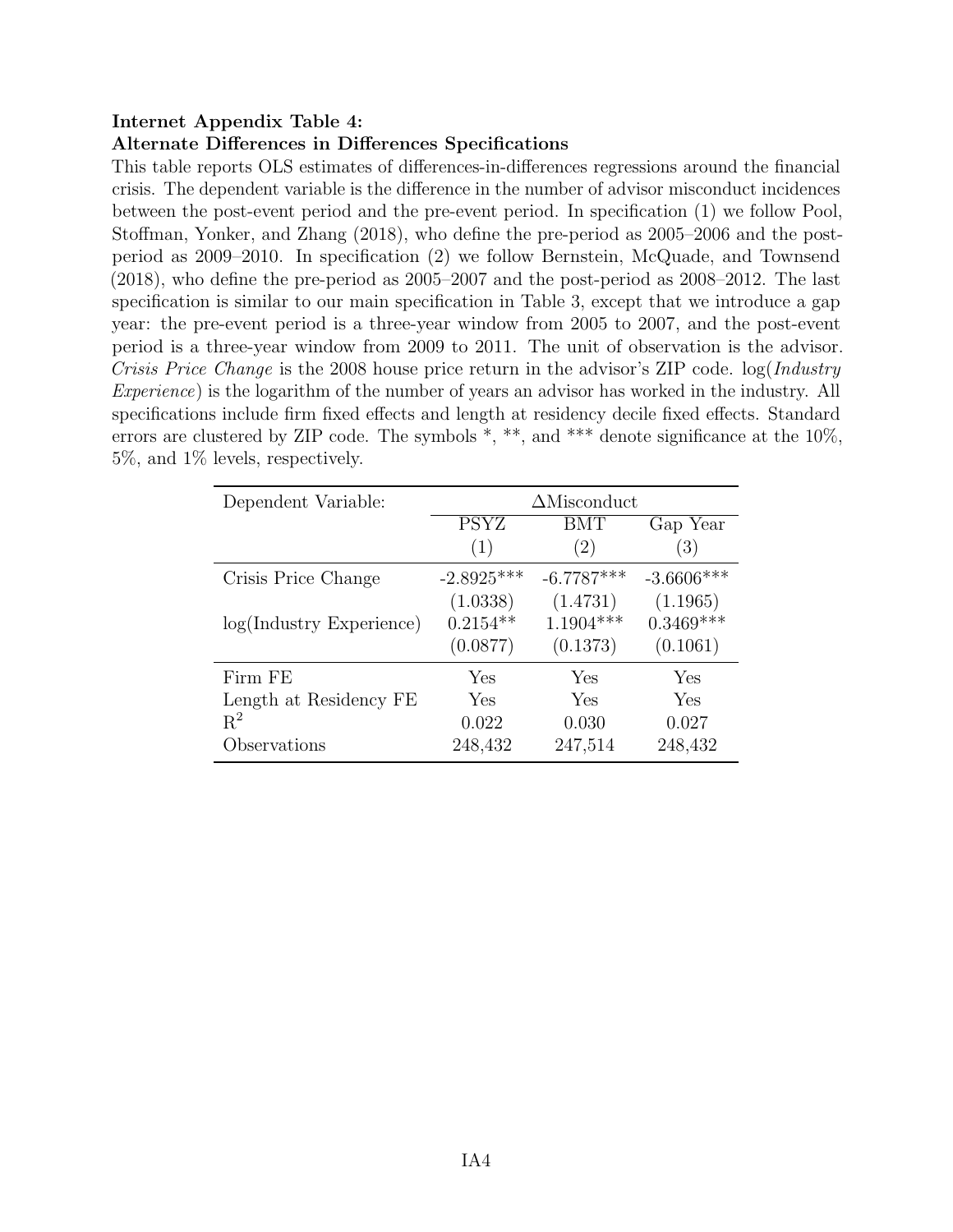# Internet Appendix Table 5: Annual Returns

This table reports estimates from regressions of misconduct on an advisor's annual house price return. The unit of observation is the advisor-year. The dependent variable is an indicator variable for advisor misconduct (multiplied by 100). Annual Return is the annual price change divided by the house price at the beginning of the year.  $log(Industry\ Experience)$ is the logarithm of the number of years an advisor has worked in the industry. The presence of control variables and fixed effects is indicated at the bottom of the table. Standard errors, clustered by advisor and ZIP code, are reported in parentheses. The symbols \*, \*\*, and \*\*\* denote significance at the 10%, 5%, and 1% levels, respectively.

| Dependent Variable:         | Misconduct     |              |  |
|-----------------------------|----------------|--------------|--|
|                             | (1)            | (2)          |  |
| Annual Return               | $-0.1937**$    | $-0.2364***$ |  |
|                             | (0.0775)       | (0.0804)     |  |
| $log(Industry)$ Experience) | $0.2369***$    | $0.4809***$  |  |
|                             | (0.0067)       | (0.0183)     |  |
| Advisor Controls            | Yes            | No           |  |
| Advisor FE                  | N <sub>0</sub> | Yes          |  |
| Length at Residency FE      | Yes            | Yes          |  |
| $Firm \times Year$ FE       | Yes            | Yes          |  |
| ZIP FE                      | Yes            | Yes          |  |
| $R^2$                       | 0.029          | 0.132        |  |
| Observations                | 3,910,975      | 3,890,805    |  |